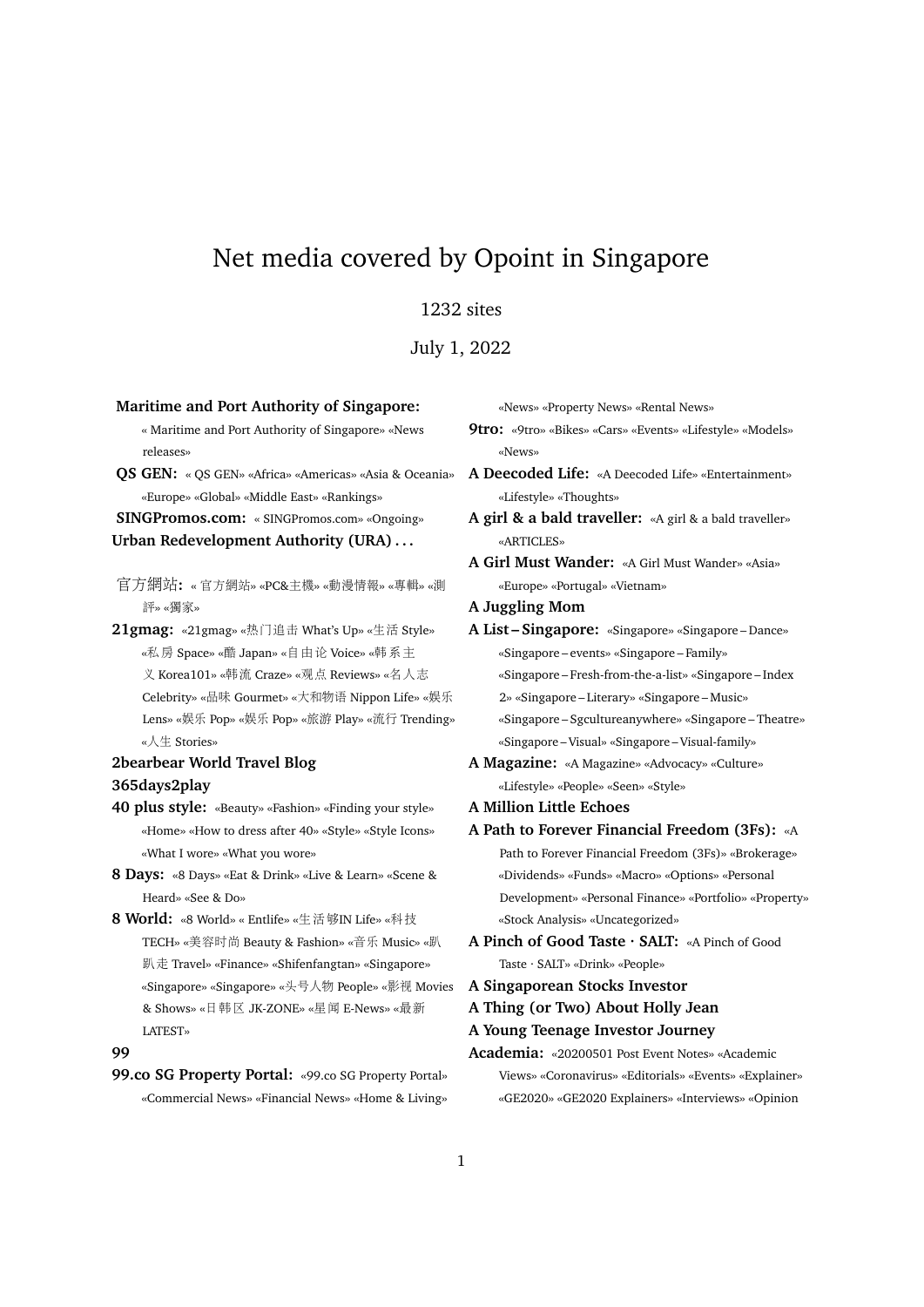and Analysis»

### **Acres**

**ActiveSG:** «ActiveSG» « Circle-news» «Circle» «Family» «Fashion» «News» «Nutrition» «Read» «Special Needs» «TeamSG» «Technology» «Workout»

**Ad-Library Singapore**

- **Addision institute:** «Addision institute -Announcements»
- **Adrian Tan Blog:** «Adrian Tan Blog» «Entrepreneurship» «Future of HR» «Future of Work» «Personal Musings» **Adventure Faktory:** «Adventure Faktory» «Active Travel»
- «Adventure Travel» «Africa» «Antarctica» «Asia» «Australia» «Austria» «Azerbaijan» «Bahrain» «Barbados» «Botswana» «Brazil» «Bulgaria» «Cambodia» «Canada» «Central America» «Central Asia» «China» «Costa Rica» «Couples Travel» «Croatia» «Cruising» «Cuba» «Dubai» «Egypt» «Estonia» «Europe» «Fashion» «Fiji» «Finland» «France» «Georgia» «Germany» «Greece» «Health & Wellness» «Health & Wellness» «Hong Kong» «Hungary» «Iceland» «India» «Indonesia» «Japan» «Jordan» «Kazakhstan» «Kenya» «Kuwait» «Laos» «Lebanon» «Lifestyle» «Living abroad» «Luxury Travel» «Madagascar» «Malaysia» «Mauritius» «Middle East» «Mongol Rally» «Montenegro» «Mozambique» «Myanmar» «Namibia» «Nepal» «New Caledonia» «North America» «Oceania» «Oman» «Our Itineraries and Travel news» «Packing Tips» «Peru» «Philippines» «Photo Journals» «Photography» «Photography Guides» «Press Events» «Qatar» «Road Trips» «Romania» «Russia» «Saudi Arabia» «Seychelles» «Singapore» «South Africa» «South African Road Trip» «South America» «South Korea» «Spain» «Sports» «Sri Lanka» «Switzerland» «Tanzania» «Technology» «Thailand» «Travel Photography Gear» «Turkey» «Type of travel» «United Kingdom» «USA» «Uzbekistan» «Vietnam» «View Eating Healthy» «View Health & Wellness» «Zambia»

# **Aeon**

# **Aestheticbay**

**Ageless Online:** «Ageless Online» «Ask The Expert» «Caregiving» «Featured» «Health» «Inspiring Figures» «Miscellaneous» «Products» «Reflections»

# **Agency for Science:** «A-star.edu..sg»

«Biomedical Research Council» «Collaborate» «News and Events» «Scholarships»

#### **Aggylow**

- **AGIF:** «AGIF» «News»
- **Ahappymum**

**Ahrefs:** «Ahrefs» «Affiliate marketing» «General SEO» «Technical SEO»

**Aic blog:** «Aic blog» «Featured Stories» «My Care Journey» «Tips And Guides»

**Aisya Rahman**

**Alainlicious:** «Alainlicious» «Drink» «Eat» «Index» «Interview» «Lifestyle»

**Alcircle.com:** «Alcircle.com» «Alumina» «Bauxite» «Downstream Products» «End User» «Primary Aluminium» «Recycled Aluminium» «Top Story»

#### **Alexis Cheong**

**All Singapore Stuff:** «Alternatives» «Arts & Lifestyle» «Complaints» «Editorials» «Entertainment» «Home» «News» «Sports»

- **Allen & Gledhill:** «Allen & Gledhill» «A&G News» «Knowledge Highlights»
- **Allsg Promo:** «Allsg Promo» «1 For 1» «Amex Credit Card Promotion» «Citibank Credit Card Promotion» «Credit Cards» «Dining» «Shopping» «Standard Chartered Credit Card Promotion» «Staycations»
- **Alvinology:** «Alvinology» «Contests» «Food & Drinks» «Lifestyle» «News» «Travel»

**Amazingly Still**

**American Association of Singapore:** «American Association of Singapore» «The Buzz – Latest News»

**Amgen:** «Amgen» «Media»

**Amie Hu**

**An Affair With Food:** «Home»

**Analyse Asia**

**Andhra Box Office:** «NEWS»

**Andrewloveseating:**

«andrewloveseating.wordpress.com»

**Andrewtheexecutivecoach**

**Andy Lee (Sengkang Babies)**

**Angloinfo:** «Angloinfo» «Culture»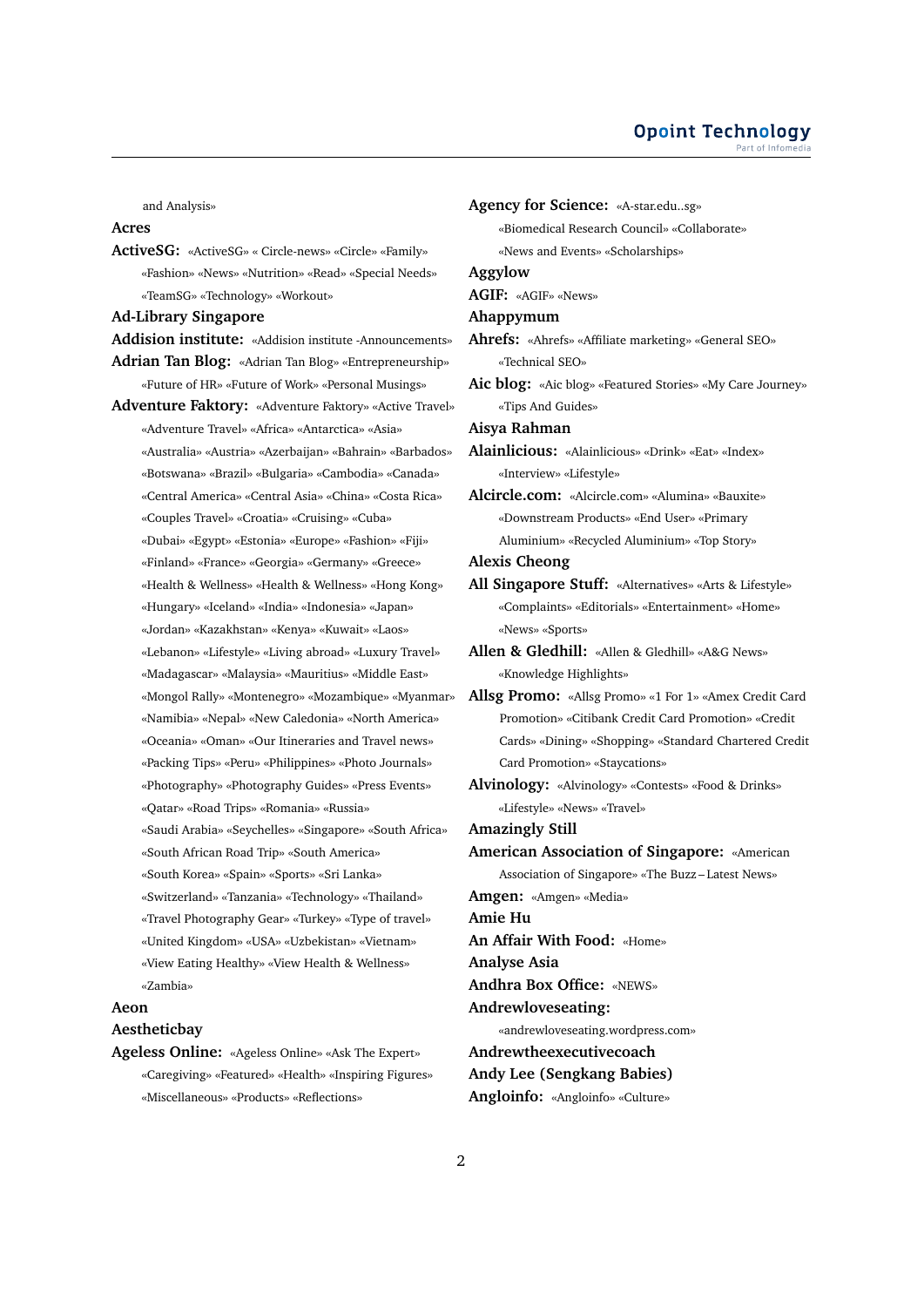#### **Opoint Technology** Part of Infome

**Ani-game:** «Ani-game» «News» «Reviews»

**Animals asia**

- **ANZA:** «ANZA» «Articles» «Check Out» «Hotspots» «Magazine Issues»
- **APAC Real Estate:** «APAC Real Estate» «Insights» «News»

**APB News:** «Home» «Latest News»

- **ArdorAsia:** «ArdorAsia» «Cambodia, Myanmar & Laos» «Indonesia» «Malaysia» «Philippines» «Singapore» «Thailand» «Vietnam»
- **Are You Ready?**
- **Art and Market**
- **Artitude:** «Artitude» «Art Events» «Art Fairs» «Art Finds» «Art News» «Art Peeps» «Art Videos» «Editor's Picks» «Exhibition» «Festivals» «News» «Open Calls» «Performance» «Photo Essay» «Talks» «Workshops»
- **Arts Republic:** «Arts Republic» «Dance» «Events» «Festival» «Film» «Literary Arts» «Music» «Open Call» «Talk/Workshop» «Theatre» «Visual Arts» «Zabbalang»
- **Artsequator:** «Artsequator» «Africa» «Americas» «Asia Pacific» «Brunei» «Cambodia» «Dance» «Dance» «Dance (Podcast)» «East Asia» «East Timor» «Europe» «Events Diary» «Features» «Festival» «Festival» «Festival (Podcast)» «Film» «Film» «Film (Podcast)» «General» «General» «Indonesia» «Interdisciplinary» «Interdisciplinary» «Interdisciplinary (Podcast)» «Laos» «Literature» «Literature» «Literature (Podcast)» «Malaysia» «Music» «Music» «Music (Podcast)» «Myanmar» «Performance» «Performance» «Performance (Podcast)» «Philippines» «Podcasts» «Singapore» «Thailand» «Upcoming Events» «Vietnam» «Visual Arts»
	- «Visual Arts» «Visual Arts (Podcast)»
- **ASEAN Business Advisory Council:** «News and Articles»

**ASEAN Today**

**Ashlogue Magazine:** «Ashlogue-chats» «Social-lifestyle» **Ashlyn Thia**

**Asia 361:** «Asia 361» «Australia» «China» «Countries» «Eat & Drink» «Entertainment» «Fashion & Beauty» «Indonesia» «Japan» «Korea» «Lifestyle» «Luxury» «Malaysia» «Promotions» «Singapore» «Taiwan» «Tech» «Thailand» «The Philippines» «Travel» «UK» «USA»

«Vietnam»

**Asia Advisers Network:** «News» «Singapore » **Asia Bars & Restaurants:** «Home» **Asia Food Beverages Asia Food Journal:** «Asia Food Journal» «Latest News» **Asia Group Advisors Asia Insurance Review:** «C-Suite» «China» «Coronavirus» «Home» «Life and Health» «Magazine» «News» «Non-Life» «People» «Ranamita Chakraborty» «Regional» «Regulations» «Reinsurance» «Risk Management» **Asia Newsday:** «Asia Newsday» «Business» «Entertainment» «Food» «Health» «Lifestyle» «Movies» «Politics» «Sports» «Tech» «Travel» «World» **Asia Pacific Biotech News Asia Pacific Food Industry:** «Home» «news» **Asia Pacific Metalworking Equipment News:** «Asia Pacific Metalworking Equipment News» «Fast fab» «Feature» «FEATURES» «Metal cutting» «Metrology» **Asia Style Asia:** «Asia» «Dining» «Home» «Lifestyle» «Singapore» «Travel» **Asia.legalbusiness:** «Asia» «Home» **Asian Agribiz:** «Asian Agribiz» «Alternative Protein» «Meat» «Meat Insider Podcasts» «Meat Podcasts» «News» «Online News» «Podcasts» «Pork» «Poultry» **Asian Aviation:** «Asian Aviation» «Airlines» «Airport & Atm» «Business Aviation» «Cargo» «General Aviation» «Leasing» «Manufacturers» «MRO» «Rotor» «Safety» «Technology» «Training» **Asian Banking & Finance:** «Asian Banking & Finance» «Banking Technology» «Blogs & Opinion» «Branch Banking» «Cards & Payments» «Cash Management» «Co-Written / Partner» «Custody & Clearing» «Exclusives» «Financial Technology» «Foreign Exchange» «Investment Banking» «Islamic Banking» «Lending & Credit» «Markets» «Retail Banking» «Trade Finance» «Wholesale Banking» **Asian Geographic Magazines:** «Asian Geographic Magazines» «Care» «Culture» «Current Affairs» «Environment»

**Asian Journeys:** «Asian Journeys -» «Dine-drink-dance»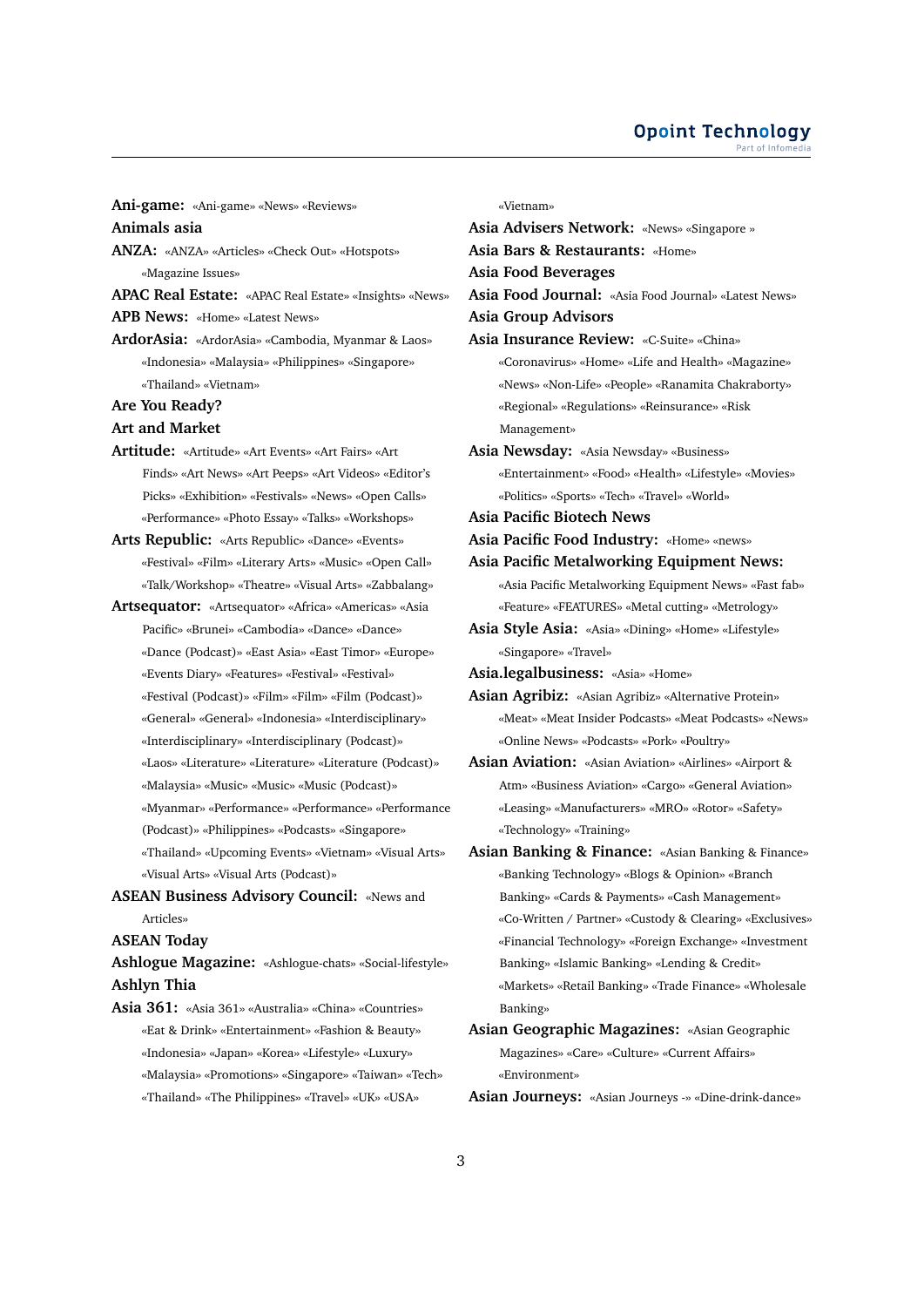«Events» «Farah-s-food-trail» «Hotels-resorts»

«In-flight» «Media-outreach» «Money-savers» «My-city» «Prnewswire» «Responsible-tourism» «Singapore-today» «The-romance-reality-of-travel» «Tips-trips-tours» «Travel-industry-news»

**Asian Money Guide**

- **Asian Movie Pulse:** «Asian Movie Pulse» «AMP Cinema For Free» «Anime Reviews» «Features» «Festivals» «Interviews» «Lists» «Music» «News» «Projects» «Reviews» «Shorts Reviews» «Trailers»
- **Asian Power:** «Co Written / Partner» «Environment» «Features» «Home» «IPP» «News» «News: People» «People» «Power Utility» «Project» «Regulation» «Rental»
- **Asian Scientist Magazine:** «Asian Scientist Magazine» «Academia» «Columns» «Features» «Health» «In the lab» «Pharma» «Technology» «Top news»

**Asiantour:** «Home»

- **AsiaOne:** «Asia» «Business» «Business» «China» «Digital» «Entertainment» «Food» «Health» «Home» «Home-works» «Latest» «Lifestyle» «Lite» «Malaysia» «Money» «PR Newswire Asia» «Singapore» «Travel» «Women» «World»
- **AsiaPevc:** «AsiaPevc» «5G» «Alternative Energy» «Apps» «BioTech131» «Blockchain137» «Business» «Business722» «Cloud & Enterprise88» «Cryptocurrency» «Deals & Investment» «Environment» «Finance118» «Fintech & Chains258» «Healthcare91» «IPO / Markets» «Private Equity» «Top Stories377» «Trade Show140» «Venture Capital»

**Aspirant SG**

**Association of Aerospace Industries . . .**

#### **Association of Asia Pacific Performing Arts . . . :**

«Association of Asia Pacific Performing Arts Centres» «News»

**Asua Culture Asia Pacific:** «Asua Culture Asia Pacific» «News Updates»

**Atocloud:** «Atocloud» «Blog»

**August Man:** «August Man» «A-Listers» «AM Select» «Art» «AugustMan Malaysia» «Culture» «Culture» «Design» «Dining» «Drinks» «Events» «Fashion» «Fashion» «Film & TV» «Fitness» «Food & Drink» «Food & Drink» «Gear»

«Gear» «Grooming» «Health» «Motoring» «Music» «Style» «Style» «Tech» «The A-List» «Travel» «Travel» «Travel Guides» «Watches» «Wellness» «Wellness»

- **AV Magazine:** «AV Magazine» «生活艺术» «表演艺术» «<sup>视</sup> <sup>听</sup>情报» «视听专访» «视听专试» «发烧艺术» «只谈发<sup>烧</sup> CD» «唱片艺术» «影碟艺术» «汽车音响»
- **Avenue One:** «Avenue One» «Health & Fitness» «Style & Grooming» «Travel»

**Aviat Networks:** «Aviat Networks» «Press Releases»

**Aware:** «Home» «News» «Views»

**Awinsomelife**

**B-side:** «B-side» «Arts & Culture» «Singapore»

**Bagaholic Boy:** «Bagaholic Boy» «Bags» «Fashion» «Jewellery» «Watches»

**Bakchormeeboy:** «Bakchormeeboy» «Preview»

**Bake for Happy Kids**

- **Balikas:** «Balikas» «All» «At Your Service» «Business» «CALABARZON» «Classified Ads» «Events» «F.E.S.T.» «Festivals & Feasts» «Lifetimes» «MIMAROPA» «News» «News Features» «Notices» «Of Facts and Laws» «Opinions» «Showbiz & Sports» «Testimonials» «Travel, Tourism & Trends» «Tuldok» «Views from the South»
- **Bandwagon:** «Articles» «Features» «Film & TV» «Gaming» «Gigs» «Hear65» «Latest» «Listen» «News» «News» «Reviews» «Tech & Business»
- **Be Asia:** «Be Asia» «Beauty» «Celebrity» «Fashion» «K-Wave» «Lifestyle» «Quizzes»
- **Beam:** «Beam» «Destinations + Incentive Travel» «Food Tribes» «Leadership + Self-Development» «Mental Fitness» «News» «She Brilliance» «Social + Sustainable» «Trends + Insights»

**Beanie N Us**

**Beaubit:** «Beaubit» «Bitsized» «Bridal» «Hair» «Health» «Makeup» «Skin Snacks»

**Beauty Gazette**

- **Beauty Insider Singapore:** «Beauty Insider Singapore» «Aesthetics» «Articles» «Articles» «Beauty Salons» «Body» «Hair» «Hair Salons» «Makeup» «Skincare» «Spas» «Wellness»
- **Beauty Runway:** «Aesthetic» «Apple iPad» «Audi Fashion Festival 2010» «Audi Fashion Festival 2011» «Autumn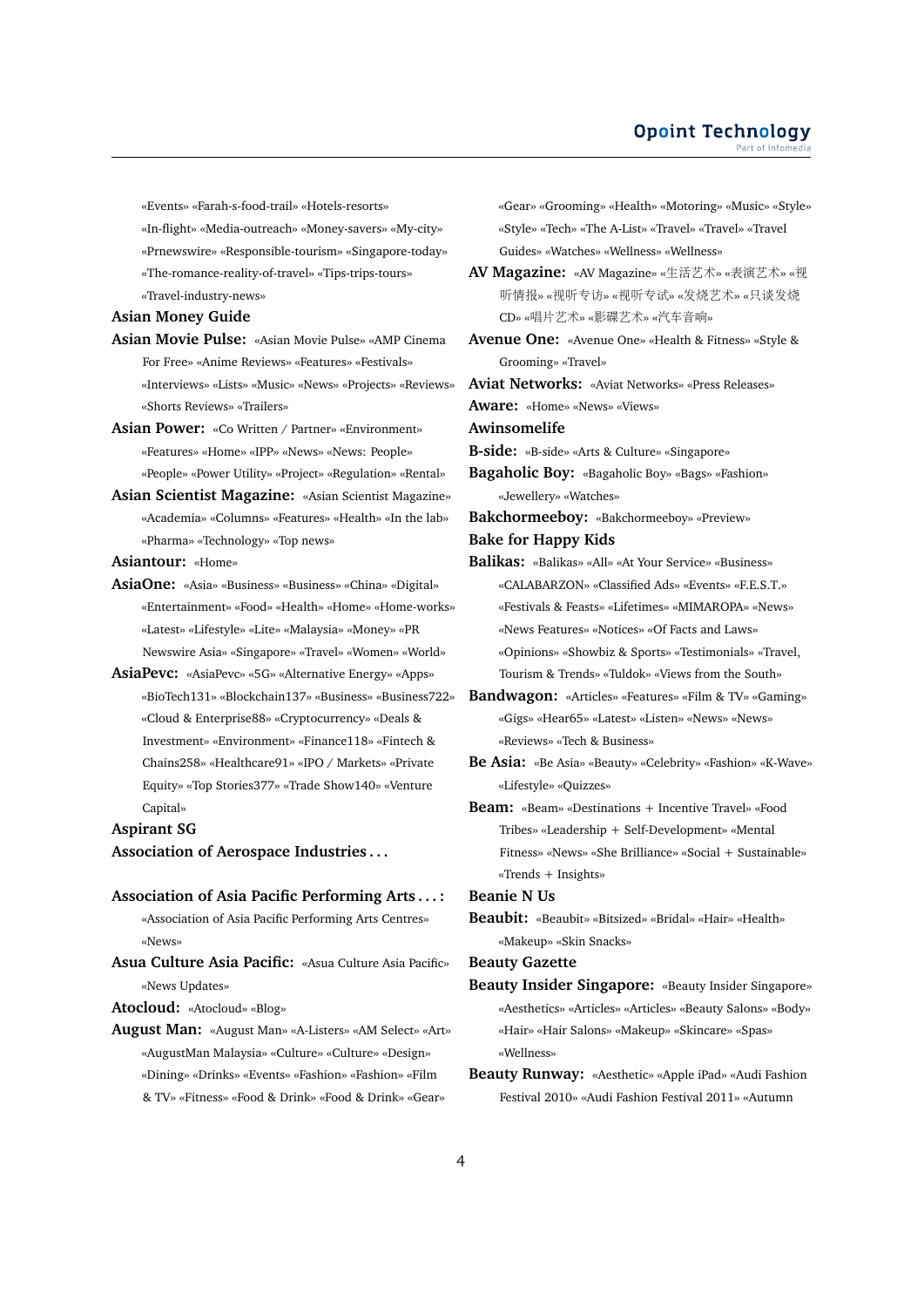Winter» «Bags» «BB Cream» «Beaute Runway Updates» «BeauteRunway Partners» «Beauty» «Beauty Buys» «Beauty Hauls» «BodyCare» «BOOTS» «Club 21» «Coach» «Contact Lenses» «Cosmetics» «CozyCot» «CozyCot Holy Grail Party» «Dior» «Dr. Georgia Lee» «DRGL» «Elizabeth Arden» «Fall Winter» «Fashion» «Food» «Gadgets» «Giveaways» «Glamour» «Gourmet» «Guerlain» «Hair» «Hello Kitty» «Heritage» «Home» «IPHONE» «Jewellery» «Juicy Couture» «L'Officiel» «Launch» «Lifestyle» «Luxury» «Magazines» «Make Up» «Men» «Men's Fashion Week 2011 Singapore» «Nails» «Paul + Joe» «Perfume» «Press Previews» «Promotions» «PureColor Studio» «Sale» «Sale. lifestyle» «Sales» «Sephora» «Shoes» «Shopping» «Singapore Blog Awards» «Singapore Jewel Fest» «Singapore Women's Fashion Week 2011» «Skin care» «SkinCare» «Spring Summer» «Stage» «Tangs» «Technology» «Travel» «Watsons» «Wellness» «Women»

#### **Bel Around The World**

- **Berita:** «Berita» «Dunia» «Gambar» «Gaya Hidup» «Hiburan» «Kewangan» «Singapura» «Sukan» «Terkini» «Video»
- **Beritaharian:** «Beritaharian» «Akses Percuma» «Al Quran» «Ars» «Bahasa & Budaya» «Cari makanan halal dekat anda» «Covid-19» «Dunia» «Dunia» «Ekoniaga» «Ekonomi & Kerja» «Gah!» «Hidayah» «Istimewa» «Josephine-Teo» «Kembara» «Kesihatan» «Parlimen» «Podcast» «Premium» «Rencana» «Setempat» «Setempat 10» «Setempat 11» «Setempat 2» «Setempat 3» «Setempat 4» «Setempat 5» «Setempat 6» «Setempat 7» «Setempat 8» «Setempat 9» «Setempat77» «Setempat79» «Setempat98» «SHAHIDA SARHID» «Soshiok Halal!» «Sukan» «Wacana»

#### **Bertha Harian**

- **Best In Singapore:** «Best In Singapore» «Services» **Beyond Little Red Dot:** «Beyond Little Red Dot»
- «Beyond the Dot» «Myanmar» «On the Dot» «Sound of Silence» «The Bird's Eye View» «What's in My Bag» **Beyond the Hijab:** «Beyond the Hijab» «Divorce and
- Single Motherhood» «Education»

# **Big3.sg**

**Bigfoottraveller:** «笨女人» «美食» «都市情报员» «非洲» «足迹» «其它» «北美洲» «南美洲» «味觉漫游» «商品» «大 洋洲» «新动态» «旅游手册» «欧洲» «专栏» «游记» «游人<sup>行</sup>

脚» «主页» «乐与行» «亚洲» «住宿» **Billionaire:** «Accessories» «Bags» «Clothing» «Shoes» **Blissful Brides:** «Blissful Brides» «Articles» **Bllnr:** «Bllnr» «Food & Travel» «News» **Block Journal:** «Block Journal» «News» **Blog – Art Jamming Singapore:** «Art Jamming Singapore» **Blog – Facia Ginza Singapore:** «Facia Ginza Singapore» **Blog – YWLC:** «Blog» **Blog Make The Change Blog | Woods in the Books Bluenest:** «Bluenest Blog» **Blush:** «Cheers» «Let's Gab» «Studio» «Unwind» «Vanity» **BNP Paribas Boleh Merokok:** «Boleh Merokok» «BEASISWA KNPK» «CUKAI» «OPINI» «PERTANIAN» «REVIEW» «SIARAN PERS» «Video» **BON Events Singapore Blog Boringinvestor**

**Brack:** «Brack» «Artists»

**Brad** 旅遊日誌

**Branding in Asia:** «Branding in Asia» «AGENCY HAPS» «Creative work» «creative work» «Creative Work» «Creative Work» «Insight» «Insight» «insight» «Insight» «Interviews» «interviews» «Interviews» «Interviews» «News» «news» «News» «News» «One Under 30» «one under 30» «One Under 30» «Partner Content» «PR News» «Pr news1» «Pr news10» «Pr news11» «Pr news12» «Pr news13» «Pr news14» «Pr news15» «Pr news16» «Pr news17» «Pr news18» «Pr news19» «Pr news2» «Pr news20» «Pr news21» «Pr news22» «Pr news23» «Pr news24» «Pr news25» «Pr news26» «Pr news27» «Pr news28» «Pr news29» «Pr news3» «Pr news30» «Pr news31» «Pr news32» «Pr news33» «Pr news34» «Pr news35» «Pr news36» «Pr news37» «Pr news38» «Pr news39» «Pr news4» «Pr news40» «Pr news41» «Pr news42» «Pr news43» «Pr news44» «Pr news45» «Pr news46» «Pr news47» «Pr news48» «Pr news49» «Pr news5» «Pr news50» «Pr news51» «Pr news52» «Pr news53» «Pr news54» «Pr news55» «Pr news6» «Pr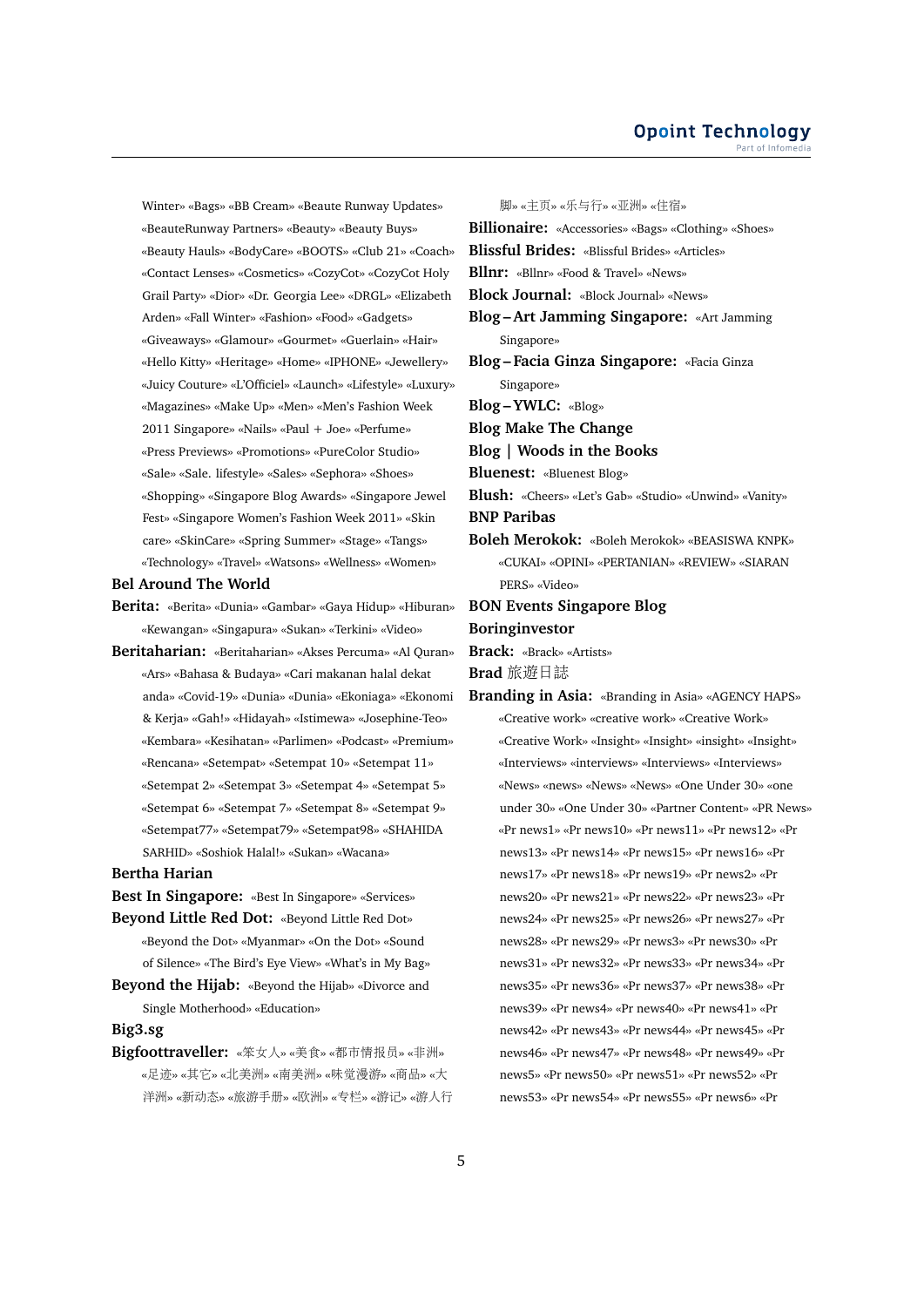news7» «Pr news8» «Pr news9»

# **Bridging Skies Bright Moment Singapore Brightsparks**

#### **British Chamber Of Commerce Singapore**

**BubbaMama:** «BubbaMama» «Beauty Guide» «Beauty Reviews» «Chat with the Experts» «Child's Play» «Development & Education» «Dining Reviews» «EA – Baby» «EA – Health + Wellbeing» «EdTheTed» «Expert Advice» «Fashion & Beauty» «Fashion Reviews» «For Bubba» «For Mama» «Giveaways» «Health & Fitness» «Health is Wealth» «Kid's Fashion» «Kid's Health and Skincare» «Kid's Meal & Nutrition» «Kid's Play & New Toys» «Latest Happenings» «Lifestyle Reviews» «Mommy Power» «MommyMeow» «New Toys» «Nutrition for your child» «Recipes» «Reviews» «Tech Reviews» «Travel» «Writers weekly»

# **Budgetpantry**

# **Bukit Brown**

# **BUKIT BROWN**

- **Burnpavement.com:** «Burnpavement.com» «Classics» «Happenings» «Modified» «Motorsports» «New» «Project» «Readers' Rides» «The Pit»
- **Buro 24/7:** «Buro 24/7» «Beauty» «Culture» «Fashion» «Lifestyle» «Success» «Watches & Jewellery»

#### **Burpple**

#### **Business China**

- **Business Times SG:** «Asean» «Banking & Finance» «Breaking News» «BT LUXE» «Companies & Markets» «Focus» «Garage» «GARAGE» «Government & Economy» «Home» «Sitemap» «Technology» «TODAY'S PAPER» «Vivien»
- **Camemberu:** «Australia» «Home» «Hotels & resorts» «Indonesia» «Japan» «Malaysia» «Philippines» «Recipes» «Singapore fine dining» «Singapore hawkers» «Thailand» «Travel» «Vietnam»
- **Campaign Asia-Pacific:** «Analysis» «Front and Centre» «Home» «Influence» «Innovation» «Insight» «Marketing» «News» «Opinion» «Opinions» «The Work»
- **Campus Magazine:** «Campus Magazine» «Education» «Featured» «Food»

#### **Campusrock**

**Can Buy or Not:** «Can Buy or Not» «Audio» «Audio» «Eat» «Gaming» «Gaming» «Health» «Home Appliances» «Home Appliances» «Kitchen Tools» «Kitchen Tools» «Others» «Pc» «PC» «Pets» «Reviews» «Reviews» «Roundup» «Smart Home» «Smart Home» «Smartphones» «Smartphones» «Tablets» «TV»

#### **CapitaLand:** «CapitaLand» « Newsroom»

**CarBuyer Singapore:** «CarBuyer Singapore» «Accessories» «Bikes» «Features» «News» «Sponsored

# **CardUp Blog**

Posts»

#### **Career Development Association of . . . :**

«Career Development Association of Singapore (CDAS)» «News»

**CareerBuilder Singapore:** «Blog» «Press Releases» **Carrie Sim**

# **CBRE Singapore:** «CBRE Singapore» «Asia Media Centre»

«Media Centre» «Research & Reports»

**Celeste Chua**

**Celine Chiam**

**CFOTech Asia**

**Chandler Institute of Governance**

**Changi Airport Singapore:** «Changi Airport Singapore» «Nowboarding changiairport»

- **Channel Asia Singapore:** «Channel Asia Singapore» «Apps» «Cloud» «Data Centre» «Devices» «Digital» «Hardware» «Mobility» «Networking» «Printing» «Security» «Servers & Storage» «Services» «Software» «Telco» «Unified Communications»
- **Channel NewsAsia:** «Asean» «Asia Pacific» «Asia-First» «BEYOND THE VIRAL VIDEO» «Brand Studio» «Business» «Business» «Cna 938» «CNA Insider» «Commentary» «Discover Henan» «Health» «Home» «International» «Lifestyle» «Luxary» «Mers» «Mobile: Asia Pacific» «Mobile: Business» «Mobile: Health» «Mobile: Lifestyle» «Mobile: Singapore» «Mobile: Sport» «Mobile: Technology» «News» «Podcasts» «See all latest news» «Singapore» «Sport» «Style» «Technology» «Video On Demand» «Videos» «watch» «World»

#### **Charities**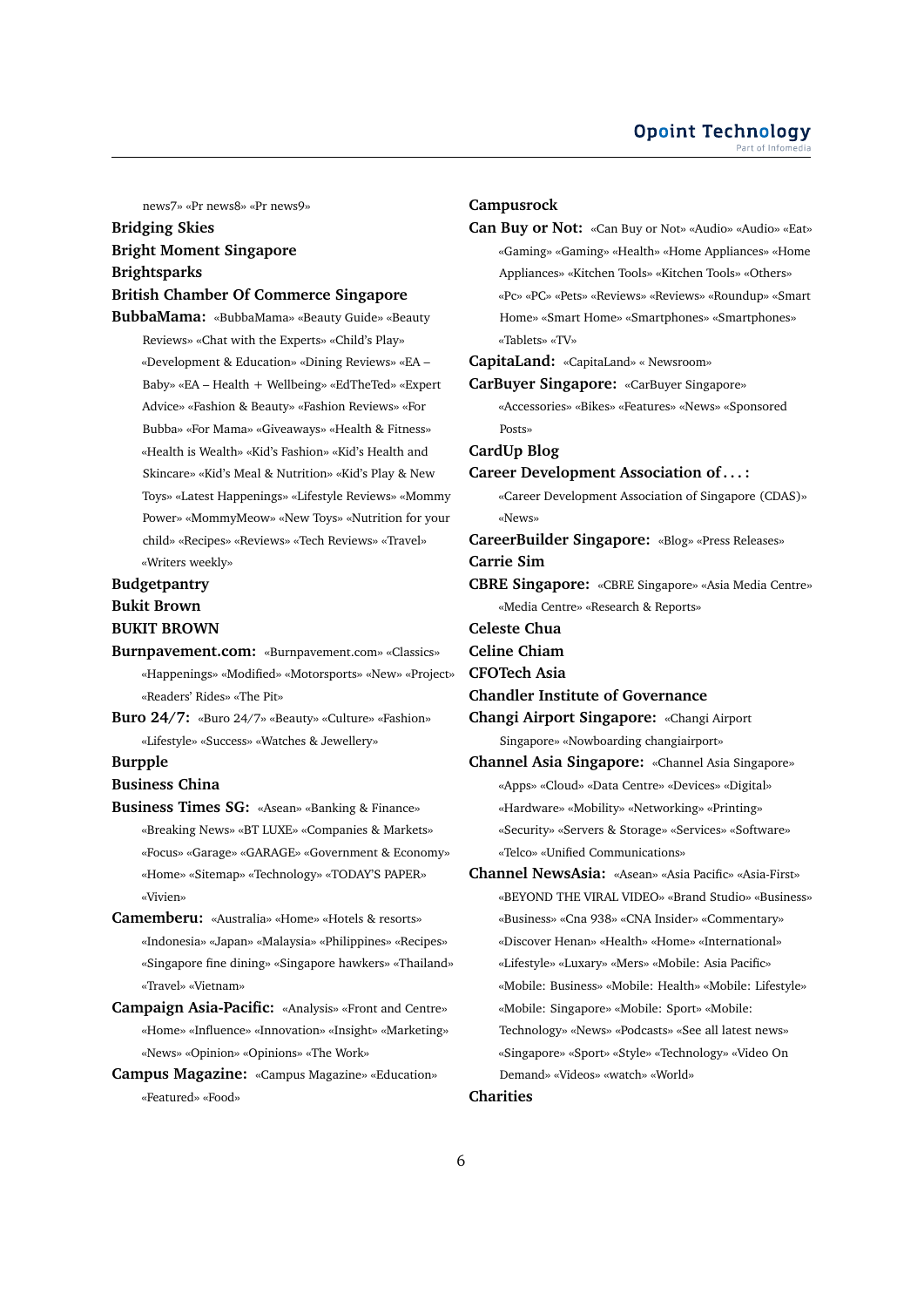#### **Opoint Technology** Part of Infomed

**CheekieMonkies Chempost Cheryl Tay ChewyJas CHIC by Prince B Chief of Staff China Knowledge:** «Experts' Views» «News Flash» «News Stories» «Newswires» **Christopher O'Grady Chubby Botak Koala:** «Chubby Botak Koala» «M1» «News» **CIO Asia:** «CIO Asia» «analytics» «careers» «cloud-computing» «it-leadership» **CIO World Asia:** «CIO World Asia» «Analytics» «Breaking» «Business» «Cloud Computing» «Entertainment» «Featured» «Insights» «Productivity» «Security» «Sustainability» «Technology» «Uncategorized» **CIPD:** «hHR & Business News» **Cirium City Girl, City Stories:** «City Girl, City Stories» «ARTS & CULTURE» «BOOKS» «EATS» «FUN» **City News SG:** «Features» «Home» «Interview» **City Nomads:** «Bali» «City Guides» «Culture» «Drinks» «Entertainment» «Events» «Events» «Events» «Food» «Home» «Hotels & Resorts» «Interviews» «Thailand» «Travel» «Wellness» **Citywire Asia Clearly Surely:** «Clearly Surely» «Blog» **Cleo Singapore:** «AskCleo» **Clubpets:** «Clubpets» «Accessories» «Accessories» «Accessories» «Adoption» «Adoption» «Adoption» «All Cats» «All Dogs» «All General New» «Birds» «Diet» «Diet» «Diet» «Entertainment» «Entertainment» «Entertainment» «Fishes» «Grooming» «Grooming» «Grooming» «Hamsters» «Health» «Health» «Health» «Lifestyle» «Lifestyle» «Lifestyle» «Pet Grooming» «Pet Shop» «Rabbits» «Reptiles» «Terrapins» «Training» «Training» «Training» «Vet / Clinic» **ClubSNAP Photography Community Clumpsy Compass CNA Lifestyle**

**Cna Luxury:** «Cna Luxury» «Obsessions» «People» «Remarkable Living» **CoinPasar:** «CoinPasar» «Asia» «Cryptocurrencies» «Entertainment» «Financial» «Infrastructure» «Learn» «News» «Service» «Singapore» «World» **Colliers:** «Colliers» «Blog» «News» «Research» **Come See Toys:** «Home» **Commercial Guru:** «Commercial Industrial News» «Commercial Landed News» «Commercial Office News» «Commercial Property News» «Commercial Retail News» «Latest» «News» **Compass One Condo Singapore:** «Condo Singapore» « Activity» **Confirm Good:** «Confirm Good» «Beauty & Wellness» «Community» «Deals» «Events» «Food & Drinks» «Indoor» «Island Things» «Latest» «Lifestyle» «Local News» «New In Singapore» «New Places» «News» «Outdoor» «Overseas News» «Perspective» «Profile Interview» «Techy Stuff» «Trending» **Construct Digital:** «Construct Digital» «Insights» **ContentAsia:** «News» **Cooler Insights:** «Cooler Insights» «Articles» **Couture Troopers Cpib.gov..sg Craft Communications:** «Craft Communications» «Stories» **Craziben:** «Craziben» «archive» «Beauty» «Chinese» «Desserts» «Events» «Fast Food» «Female» «Hong Kong» «hotels» «Italian» «Japan» «Malaysia» «Male» «tech» «Thailand» «upcoming-events» **Createwealth8888 Crimson & Clover Cromly Crown Watch Blog:** «Brand Reviews» «Brands» «Cartier» «How It Works» «In-Depth» «Melissa-Kong» «News» «vacheron constantin» «Watches-Wonders-2020» **Crypto Tab Browser:** «Tips and News» **Crystal Phuong.net Cuisine Paradise Cuisine&Wine Asia:** «Drinks» «Foods» «Home» «News» «Video»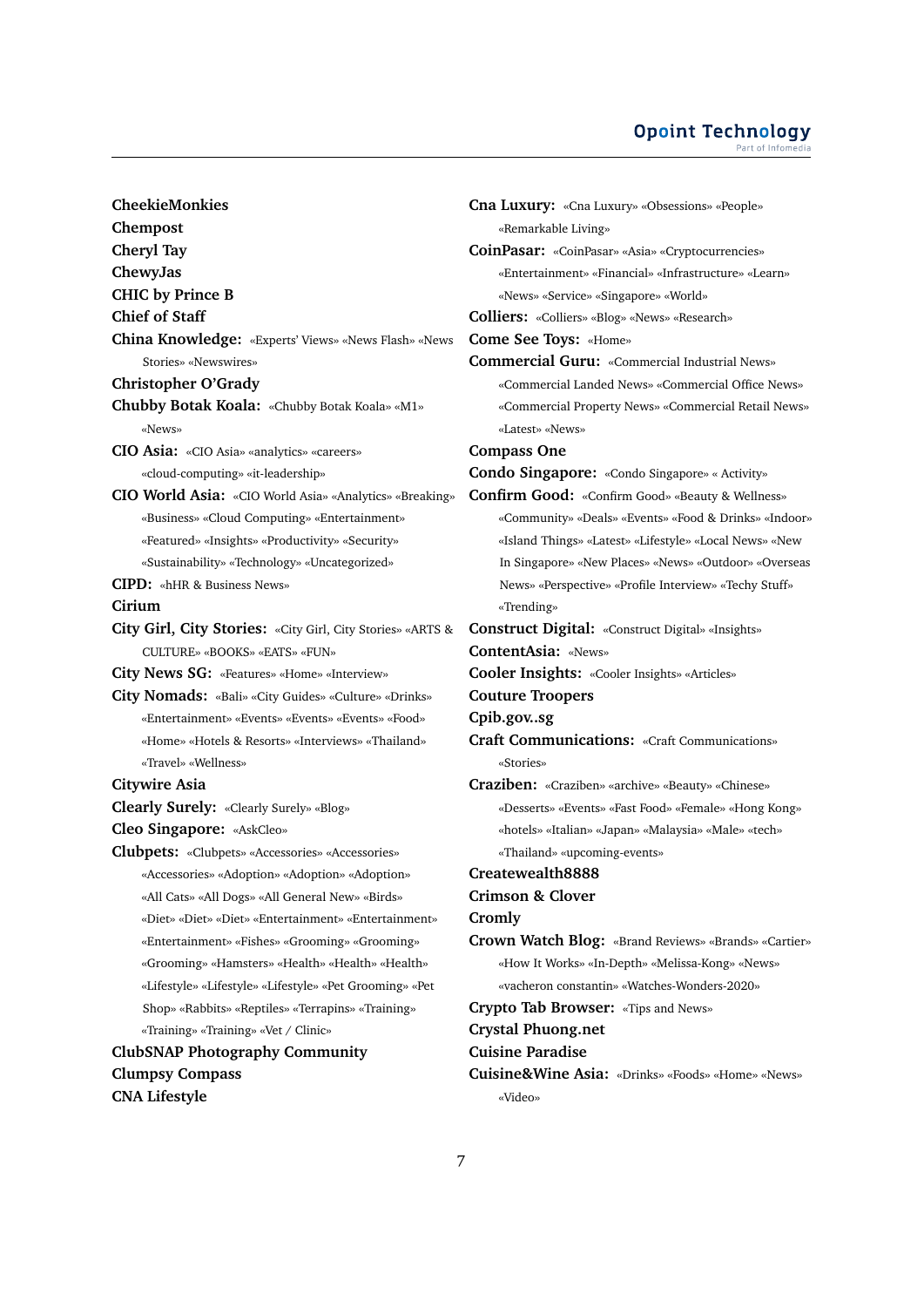#### **Opoint Technology** Part of Infomer

#### **Cultjobs**

**Culture360.asef.org**

**Curatedition**

#### **Currentnews blogspot**

#### **Cyber Security Agency of Singapore (CSA):**

«Cyber Security Agency of Singapore (CSA)» «News» «News Articles» «Press Releases» «Publications» «Speeches»

**Daily Vanity:** «Home»

**Danamic:** «Danamic» «Arts» «Cinema» «Gaming» «Gear» «Life» «Longform» «Music» «Tech»

**DanielFoodDiary.com:** «Home»

**Daprayer**

- **Darren Bloggie:** «Darren Bloggie» «Beauty» «Entertainment» «Entertainment» «Events» «Fashion» «Food» «News» «Technology» «Travel»
- **Davison:** «Davison» «News»

#### **Dblchin**

- **De51gn:** «De51gn» «Architecture» «Art» «Design» «Events» «Interviews»
- **DealStreetAsia:** «Analysis» «Deals & Investment» «Financial Services» «Home» «Indonesia» «IPOs» «Malaysia» «Myanmar» «Opinion» «People» «Philippines» «Private Equity» «Q & A» «Real Estate and Infrastructure» «Singapore» «Social Infrastructure» «Technology»

«Thailand» «Unicorns» «Venture Capital» «Vietnam»

- **Deasoka:** «Deasoka» «Jenayah» «Mahkamah» «Politik» «Semasa»
- **Deelightfully Veg:** «Deelightfully Veg» «Recipes» **Deenise Glitz**

**Defense Politics Asia:** «Defense Politics Asia» «Finance & Economics» «Geopolitics» «Internal Affairs» «Military»

- **Delishar:** «Delishar» «Dough & Grains» «Lifestyle» «Meats & Seafood» «Seafood» «Soups, Sides & Veggies»
- **Dental Asia:** «Dental Asia» «Dental Accessories» «Hygiene Disinfectants Solutions» «News archive» «Orthodontics» «Products» «Surgery & Implantology»

**Dentsu:** «Dentsu Aegis Network»

**Deployant:** «Home» «In Conversation» «News» «Reviews» «The Collector's View»

**Design and Architecture:** «Design and Architecture»

«PEOPLE» «PROJECTS» «WHAT'S HOT»

- **Design Taxi:** «Animation» «Apple» «Art» «Books» «Branding» «Character Design» «Discoveries» «Fashion» «Film» «Film» «History» «Home» «Interior Design» «MUJI» «News» «NFT» «PANTONE» «Patents» «Pop Culture» «Product Design» «Redesign» «Social Media» «Street Art» «Sustainability» «Viral News»
- **DestinAsian:** «DestinAsian» «Airline» «All travel news» «Australia» «China» «Deals» «Guides» «Indonesia» «Japan» «Photo-gallery» «Reviews» «Thailand»
- **DigiconAsia:** «DigiconAsia» «Features» «News» «Perspectives» «Tips»
- **Digital in Asia:** «Digital in Asia» «Blockchain» «Channels» «Data» «Ecommerce» «Mobile» «Programmatic» «Search» «Social» «Video»
- **Digital Market Asia:** «Digital Market Asia» «Creative» «Mobile» «News» «Opinion» «Verticals»
- **Digital Senior:** «Digital Senior» «Campus» «Guides» «Life» «The Sharing Corner»
- **DigitalCFO Asia:** «DigitalCFO Asia» «Blockchain» «Capital Financing» «CFO Dialogue» «DCFO Special Feature» «DCFO Tips» «Financial Planning & Analysis» «Industry Updates» «INSIGHTS» «NEWS» «Payments Digitization» «Supply Chain Management» «Technology» «Vendor Viewpoint» «Workplace Culture»

## **Dino Mama**

**Discoverist.sg – Changi Recommends:** «Changi Recommends» «Changi Recommends – Covid-19» «Changi Recommends – Discoverist x Changi Recommends» «Changi Recommends – Eat & Drink» «Changi Recommends – Lifestyle» «Changi Recommends – P.O.T.D» «Changi Recommends – Reviews and Recommendations» «Changi Recommends – See & Do» «Changi Recommends – Tips & Trends» «Changi Recommends – Travel Finance» «Changi Recommends – Travel Stories» **Dksg:** «Home» **Dollars and Sense**

# **Dominique Goh**

#### **Dotlah**

**Doyenne:** «Eats» «Feature» «Insights» «Travel» «Wellness»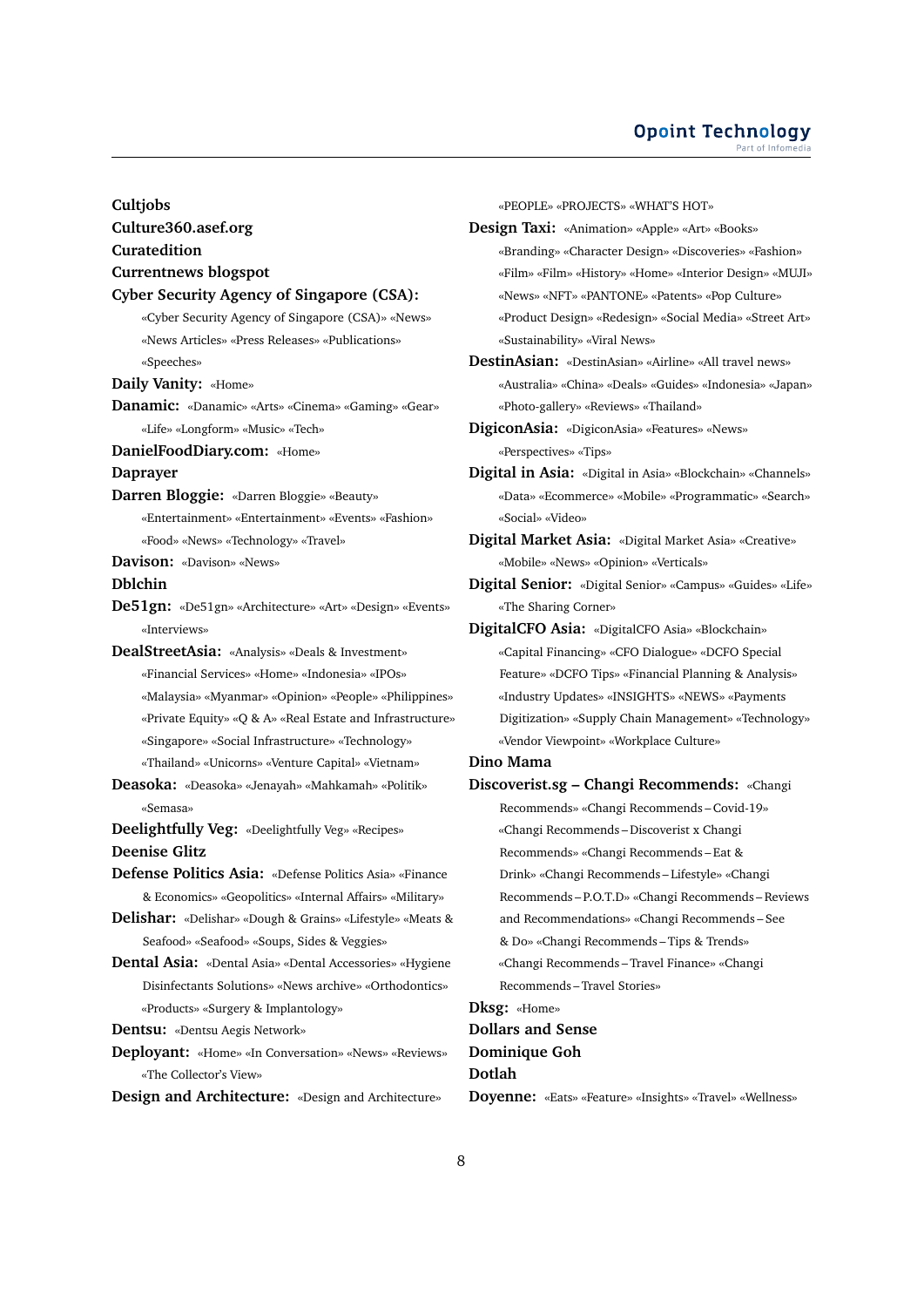- **Dr Wealth:** «Dr Wealth» «All Weather Investing» «Annual Letters» «Bitcoin» «Blog» «Bonds» «Commodities» «CPF» «Crowdfunding» «Dividend Investing» «ETFs» «Funds» «Growth Investing» «Insurance» «Investments» «Opinions» «Options» «Parenting» «Personal Finance» «REITs» «Short-term Trading» «Stocks» «Strategies» «Trend Following» «Value Investing» «Videos»
- **Dyslexia Association of Singapore:** «Dyslexia Association of Singapore» «Blog»
- **e27:** «e27» «China» «Discussions» «e27 Community» «Fintech» «Hong Kong» «India» «Indonesia» «Investment» «Malaysia» «Newsbites» «Op-Ed» «Singapore» «Sponsored» «Technology»
- **Earth Observatory of Singapore:** «Earth Observatory of Singapore» «Blog»
- **Eastday:** «Eastday» «Business» «China» «Culture» «Latest» «Life» «Pictures» «Shanghai» «Topics» «World»
- **Eastspring Investments**
- **Easy Travel Recipes:** «Easy Travel Recipes» «Food» «Hong Kong» «Lifestyle» «Thailand» «Travel»
- **Eat and Travel with Us**
- **Eat Dream Love:** «Home»
- **Eat What Tonight:** «Eat What Tonight» «Desserts & Drinks 甜点饮品» «Food Review» «Fresh From The Oven 新鲜出炉» «Homely Cooking 家常小煮» «Review» «Speciality Dishes 特色精选»
- **Eatbook:** «Eatbook» «Behind The Food» «Cafe Reviews» «Food By Area» «Food By Themes» «Food Guides» «Food News» «Food Reviews» «Hawker Interviews» «Hawker Reviews» «Overseas Guides» «Restaurant Reviews» «Singapore Chef Interviews» «Tiger Street Food»

#### **Ecagroup**

**Eco Business.com:** «Eco Business.com» «Africa» «Asia Pacific» «Australia» «Bangladesh» «Bhutan» «Brunei» «Cambodia» «Canada» «Carbon & Climate» «China» «CSR» «Eco-Cities» «Energy» «Europe» «Food & Agriculture» «Global» «Green Buildings» «Hong Kong» «India» «Indonesia» «Japan» «Kazakhstan» «Laos» «Malaysia» «Manufacturing» «Middle East» «Mongolia» «Myanmar» «Nepal» «New Zealand» «News» «Opinion» «Pacific Islands» «Pakistan» «Papua New Guinea»

«Philippines» «Policy & Finance» «Press-releases» «Russia» «Singapore» «South America» «South Asia» «South Korea» «Southeast Asia» «Sri Lanka» «Taiwan» «Thailand» «Transport» «United Kingdom» «United States» «Vietnam» «Waste» «Water»

# **Ed Unloaded**

**edb.com:** «edb.com» «Read more articles»

**EDBI:** «Latest news»

**Eddy Chua:** «Eddy Chua» «Fitness» «Lifestyle» «Singapore To-Dos»

**Edge Prop:** «Edge Prop» «Property In Depth» «Property International» «Property news» «Property news» «Property sg living» «Property Special Features»

**Edmund Tie:** «Edmund Tie» «Newsroom»

**eFeedLink Mobile**

- **EFinancialCareers Singapore:** «EFinancialCareers Singapore» «News & Advice» «Professional» «Students»
- **El Hourriya:** «El Hourriya» «**yd§w**» «**OP bAC§T**» «**qA®**» «**wC§tAyA**» «**A ¤mA**» «**¡AJtA**» «**mqA¤T** ناكسـلـ» «رـابـخـلأا» «ل\_حـاسـلـاو\_بــر\_فـمـلـا» «قـيــــز المحلولل **¤tnmyT**» «**AwCA**» «**qAC§r**» «**qAT ¤tm**» «**m`yT** قر و صه «قبر حلّا قيسه «مؤار جو ثداو حه «قبر يخلّا ققر اشلّا ب رع» «ايجو لونكڌو مول**ـَـَـَـُ» «ن طاوم**لا ةفاحصه «مويـلا **¤**»
- **Elle.com..sg:** «Elle.com.sg -»
- **Embassy of France in Singapore:** «Agenda» «Audiovisual» «Culture» «Education» «Events» «Home» «Sciences» «What's new»
- **Emeritus:** «Emeritus» «Blog» «View All Posts»

**Enabalista**

- **Enterprise Singapore:** «Blog» «Home» «Inspiring Stories» «MediaReleases» «News»
- **Entertainment Tech Asia:** «Entertainment Tech Asia» «Ennovations» «Latest»
- **EPDP NEWS: «EPDP NEWS» «ஆசராயர பார வகை»** «கட டுரகைள<sub>» «சி</sub>றப புரச சவு சிகள $\rightarrow$  «சினசரி சவு சிகள $\rightarrow$ « நாடாள**ு** மன உஉரகைள<sub>»</sub> «நாடாள**ு**மன உவவாதங கள<sub>»</sub> «பரசான சவு தகள » «மக கள மத துயுல நாம<sub>»</sub> «வுந த**ை உ**லகம<sub>»</sub>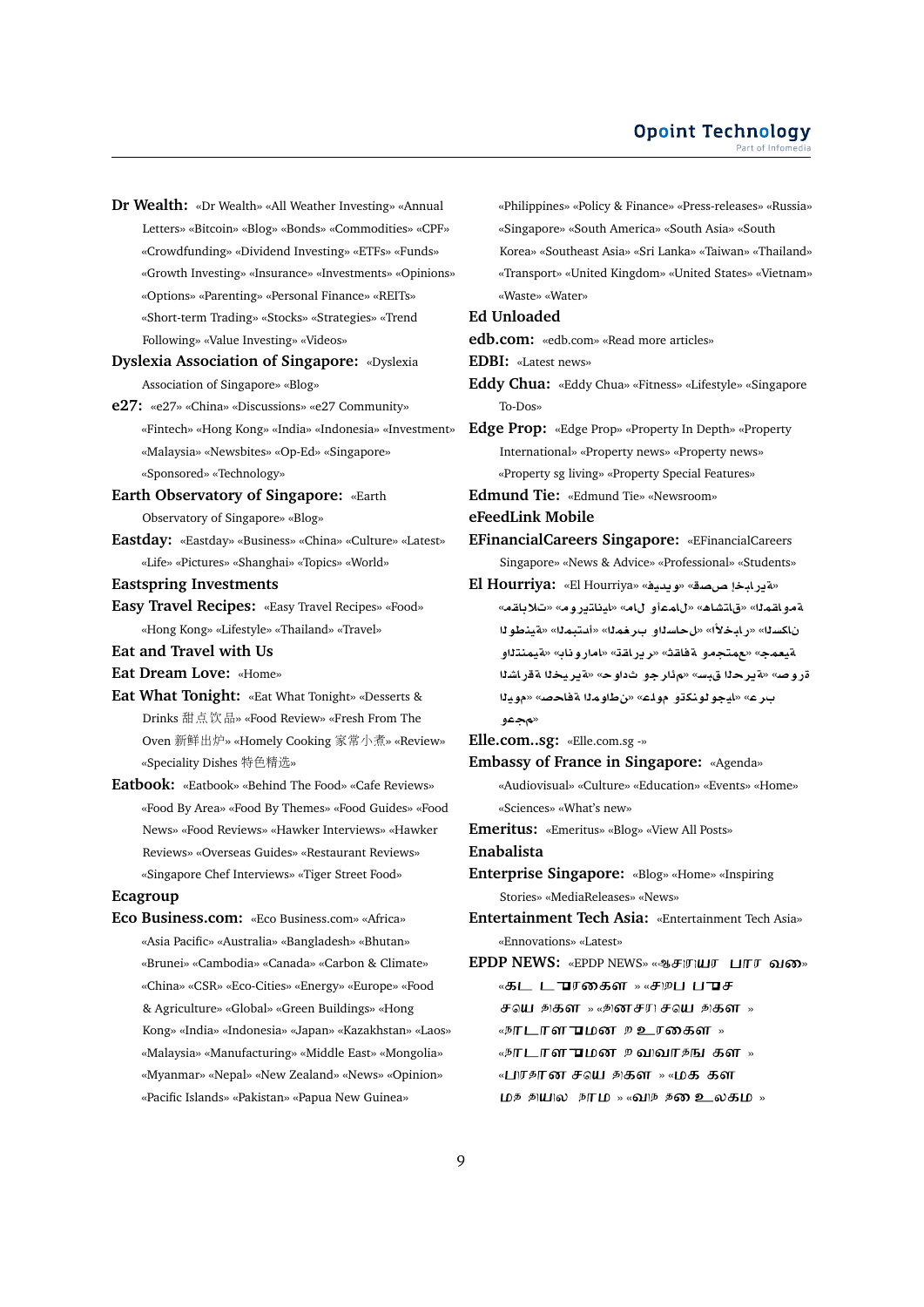«விளயைாட ட<del>ூ</del>ச சவு தகள<sub>»</sub> «வளாநாட டு சவு துகள » «More News» «More News» «More News» «More News» «More News» «More News» «More News» «More News» «More News» «More News» «More News» «More News»

**Epicure:** «Epicure» «Features» «Food Recipes» «Happenings» «Hotels & Resorts» «News» «Newsletter» «People» «Top 10 Best Restaurants» «Travel» «Travel Features»

**Ernest Lim's investing blog:** «Ernest Lim Investing» **Escape!:** «Escape!» «News» «PR Newswire»

**Escaping:** «Escaping» «— Room reviews» «Freeing SG»

«LOST SG» «Uncategorized» «Xcape»

- **Esplanade:** «Esplanade» « Offstage» «Dance» «Family & Children» «Music» «Theatre» «Visual Arts»
- **Esquire singapore:** «Culture» «Food & Drink» «Joy» «Man At His Best» «Style» «Watches» «Weekend singapore»
- **Esther Rachel**
- **Estherxie.com**
- **Eternality Tan**
- **Etrangle**
- **Eureka Girl**
- **Eurekahedge:** «Hedge Fund News» «Manager Interviews» **Evacomics**
- **Eventbrite:** «Eventbrite» «Arts Plays, comedy nights, art exhibitions and film festivals» «Browse Events» «Classes» «Food & Drink» «Johor Bahru Events» «Kukup
	- Events» «Networking» «Singapore City Events» «Sports & Wellness»

# **Eventfinda**

- **EventsNewsAsia:** «EventsNewsAsia» «Business» «Exhibition» «Industrial Fairs» «Trade Show»
- **Evo Singapore:** «Evo Singapore» «Watches»
- **Expat Choice Asia:** «Expat Choice Asia» «Free choices»
- **Expat Living:** «Asia» «Bars & Clubs» «Blog» «El-events» «Home» «Homes» «Kids» «Readers Homes» «Restaurants» «Shopping For Home» «Travel» «Wine & Dine»
- **Expedia Singapore Travel Blog:** «Expedia Singapore Travel Blog» «Activities» «Asia» «Experience» «Hotels» «Tips» «View All» «Where Next?» «World»
- **Explodingbelly:** «Home»

**F Movie Magazine FaithyVanityTable Fam Wencong, Kenneth Families for Life:** «Families for Life -» «Celebrate an occasion» «Connect with a contributor» «Discover an article» «PLAY as a Family» «Unite at an event» **Fashion Studio Magazine.com:** «Fashion Studio Magazine.com» «TRAVEL» **FCM Travel Solutions SG:** «FCM Travel Solutions SG» «News Hub» **Female:** «Female» «Beauty» «Fashion» «Female Brides» «Watches + Jewellery» **Fidelity**

**Explore Life Lah Exxonmobil**

- **Finance Derivative:** «Finance Derivative» «Banking» «Business» «Finance» «News» «Technology» «Top 10» «Wealth Management»
- **Financial Chickens:** «Financial Chickens» «Global Markets» «News» «Singapore»
- **Financial Horse:** «Financial Horse» «Asset Allocation» «Categories» «Guide to Investing» «Portfolio Strategy» «REIT & Fixed Income» «REITs & Fixed Income» «Top Weekly Reads»
- **Finews.asia:** «Finews.asia» «Art» «Asset Management» «Banking» «Business Travel» «Finance» «Financial Centers» «Fintech» «Guruwatch» «Healthcare» «High-End» «Insurance» «Interviews» «Investing» «Legal» «Lifestyle» «Moves» «People» «Precious Metals» «Real Assets» «Real Estate» «Regulation» «Traffic» «Vintage» «Watches» «Wines»
- **Fintech Singapore:** «Fintech Singapore»
	- «Blockchain/bitcoin» «Crowdfunding» «Fintech Events» «Indonesia» «InsurTech» «Lending» «Mobile payments» «Online wealth mgt» «Pfm» «Philippines» «Remittance» «Various» «Vietnam»
- **Fire Forty Six:** «Fire Forty Six» «Archive» «Data Science» «Drink» «Food» «Travel»

**Firststopsingapore.com/en:**

«Firststopsingapore.com/en» «Attractions» «Culture» «Entertainment» «Food» «Nightlife» «Outdoors»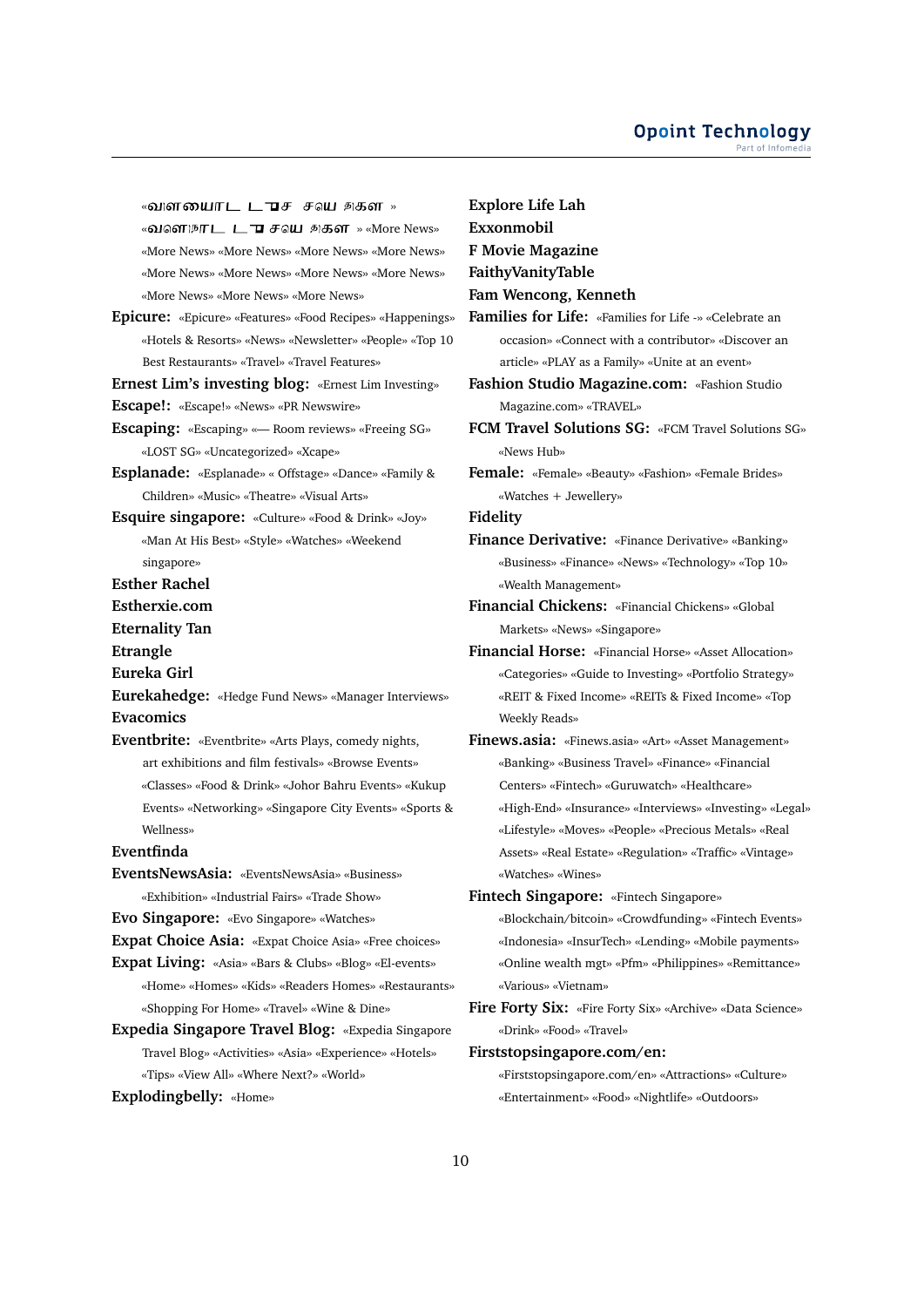#### **Opoint Technology** Part of Infomed

«Shopping»

- **Five Lines:** «Five Lines» «Contemporary Dance Singapore» **Five Stars And a Moon**
- **Flat Spoke Media**
- **Florist Singapore:** «Florist Singapore» «Florist»
- **Focus on the Family Singapore:** «Focus on the Family Singapore» «Blog» «Family» «In the Press» «Marriage» «Parenting» «Reviews» «Social Issues» «Talk About Sex» «Work-Life»
- **Fog Computing World:** «Fog Computing World» «Whitepapers»
- **Food & Beverage Asia:** «Homepage»
- **Food Blog Singapore:** «Food Blog Singapore» «Food» «Food-guides» «Marketing» «Mid-range» «Nightlife» «Travel»
- **Food News International:** «Adhesives & Sealants» «Americas» «Asia Pacific» «Authority & Legal» «Beverages» «Bottling, Canning & Cartoning» «Colors & Flavors» «Countries» «Dairy» «Design & Print» «Europe» «Events» «Food Safety» «Functional & Fortification» «Governance» «Health & Wellness» «Home» «Ingredients» «Insight» «Instrumentation» «Interview» «Labeling, Coding & Marking» «Materials» «Packaging» «Processing» «Reports» «Research» «Rest of the world» «Technology»

# **Food Ninja**

#### **Foodgem**

- **Foodindustry.asia:** «Foodindustry.asia» «News» **Foodography**
- **ForFunk:** «forfunk.blogspot.com»

#### **ForgetGrowingUp**

**Fortunes Times:** «Fortunes Times» «2015» «2016» «2017» «2018» «2019» «焦点话题» «焦点话题268» «特别专题 » «珍之藏之» «生活» «科技创新» «科技商业» «第一桶<sup>金</sup> 445» «精心杰作» «经济观察» «网络事业» «美国» «重大<sup>活</sup> <sup>动</sup>» «金融资本» «行业» «视频» «视频» «豪气遨游» «财经» «财<sup>经</sup> Finance» «财富管理191» «财智特写» «购物车» «<sup>龙</sup> 筹动态» «过去活动» «全部» «全部» «全部» «全部» «全部» «全部» «全部» «全部» «全部» «全部» «其它» «其他» «其他 » «创意解码» «区域» «医疗研发» «博客» «名车时尚» «名<sup>人</sup> <sup>理</sup>财» «名人理财» «品牌» «品牌设计» «品味格调» «品味<sup>休</sup> 闲» «商业» «国际» «国际» «封面故事» «市场关注» «总裁对

<sup>话</sup>» «总裁对话» «房产市场» «房产信托» «房产信托» «投<sup>资</sup> » «投资219» «投资常识» «教育环保» «新闻» «新闻» «新<sup>加</sup> <sup>坡</sup>» «新加坡» «时代财智» «时代丽智» «杂志» «杂志» «来<sup>信</sup> » «欧洲» «活动» «活动» «上市公司» «专题» «专题报道» «<sup>专</sup> 题文章» «专栏» «东南亚» «东南亚» «中东» «中港台» «中<sup>港</sup> 台» «产托动向» «产托指南» «企业潜力»

#### **Foundersmemorial**

**FourFourTwo Singapore:** «FourFourTwo Singapore» «AFC Champions League» «Albirex Niigata S» «Analysis» «ASIA 50» «Asian Cup» «Balestier Khalsa» «Bundesliga» «English Premier League» «Gear» «Geylang International» «Guides» «Home United» «Hougang United» «Interviews» «La Liga» «Latest features» «Latest News» «Match Previews» «Nutrition» «Performance» «Performance» «S.League» «S.League: Transfer News» «Serie A» «singapore» «Skills» «Stories» «Tactics» «Talentspotter» «Tampines Rovers» «Top 10/50/100» «Training» «Transfer News» «UEFA Champions League» «Warriors FC» «WIN» «Young Lions»

**Frazer Jones SG:** «Frazer Jones SG» «BLOG»

- **Freight Comms:** «Freight Comms» «Air Freight» «Container Shipping Lines» «Container Terminal» «Environment» «Food Logistics» «Freight Forwarding» «Green Logistics» «Impex» «Logistics & Supply Chain» «Maritime» «Mergers and Acquisition» «More Import Export» «Oil and Gas» «Parcel» «Pharma Logistics» «Rail Freight» «Renewable Energy» «Road Transport» «Sea Port» «Ship Building» «Technology» «Trade and Regulations» «Warehousing»
- **Frontier Enterprise:** «Frontier Enterprise» «AI & ML» «All» «All» «All» «All» «Augmented & Virtual Reality» «Big Data & Analytics» «Blockchain» «Cloud» «Customer Experience» «Data Centre» «Internet of Things» «Leadership» «Mobile» «Network» «Quantum Computing» «R&D» «Regulation & Compliance» «Robotics» «Security» «Smart Cities» «Strategy» «Workplace Evolution»

# **Fundamentally-Flawed**

#### **Funding Societies**

**Funding Societies Blog:** «Funding Societies Blog» «Company News» «Fintech» «Inside FS» «Investing with FS» «Investments» «Personal Finance»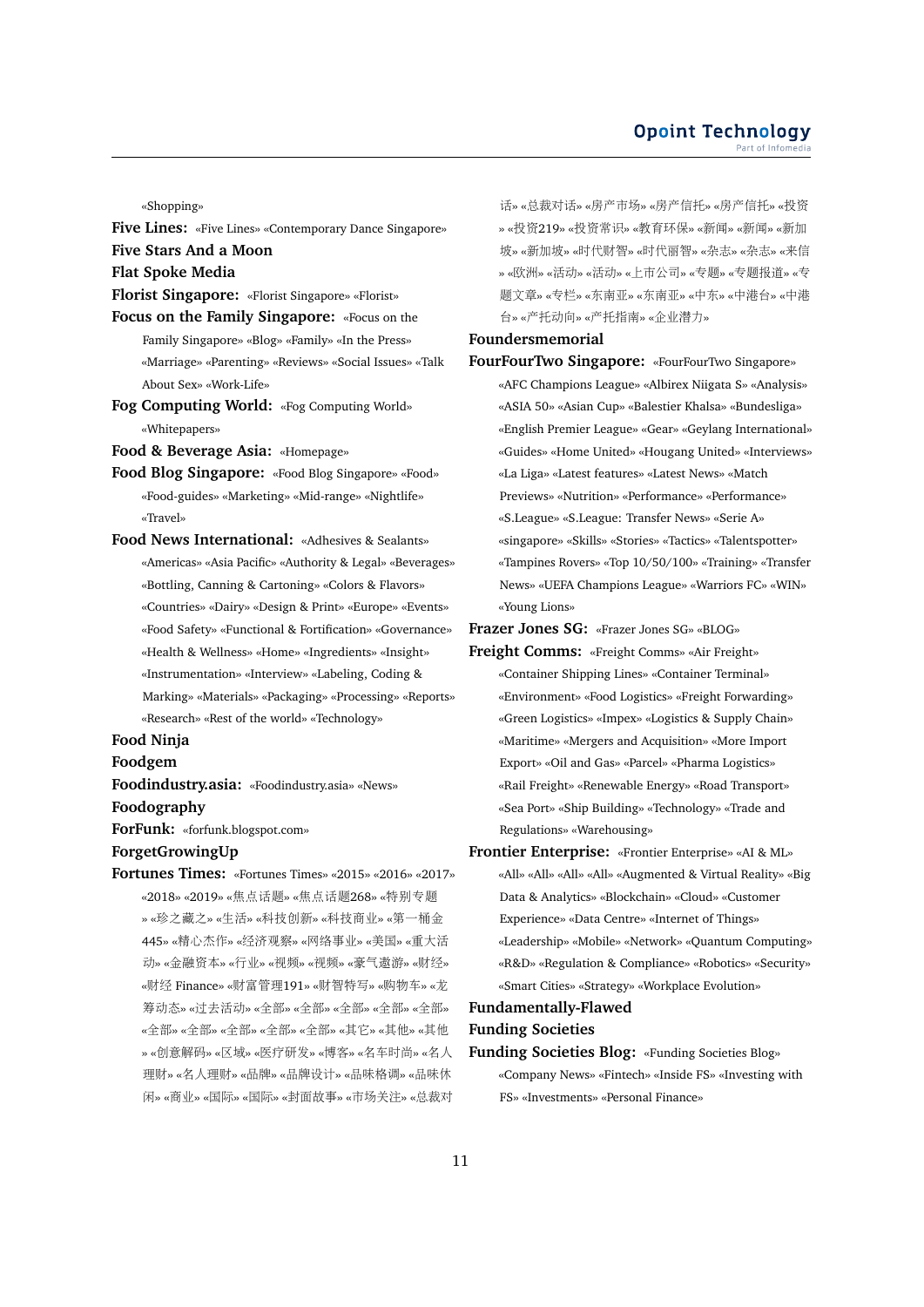**FutureCFO:** «FutureCFO» «Artificial Intelligence» «Artificial Intelligence» «Audit and Compliance» «Automation» «Automation» «Big Data» «Blockchain» «Business Applications» «Business Applications» «Business Insights» «Business Insights» «Cloud, Platforms and Ecosystems» «Competencies and Capabilities» «Digital Transformation» «Finance Accounting and Reporting» «Future Technology» «June 9, 2020» «Leadership and Roles» «Mergers and Acquisitions» «Operational Accounting and Control» «Operations» «Operations» «Resources» «Risk and Regulation» «Strategies and Tactics» «Tax Management and Optimization» «Technology» «Treasury and Cash Management» «Videos»

**FutureCIO:** «FutureCIO» «Big Data, Analytics and Intelligence» «Business Applications and Databases» «Finance and Insurance» «Government and Public Services» «Hospitality and Tourism» «Industry Verticals» «Infrastructure and Platforms» «Logistics and Transportation» «Manufacturing» «Retail and Wholesale» «Technology» «Utilities»

**FutureIoT:** «FutureIoT» «Application» «Case Studies» «Industry» «Technology» «Whitepapers»

**GadgetMatch**

**GadgetReactor:** «GadgetReactor» «Gadgets» «PCs» «Phones» «Tablets»

**GameStart Asia**

**Gametrader:** «Gametrader» «3DS» «DS» «PC» «PS Vita» «PS3» «PS4» «PSP» «Switch» «Toys» «Wii» «Wii U» «Xbox 360» «Xbox One»

#### **GEEKBITE**

**General Insurance Association Of Singapore:** «Motor Insurers' Bureau (Singapore)» **Genetic**

#### **geraldgiam.sg**

**Getdoc:** «News» «NHS News» «Rss»

**GIC:** «GIC» «Newsroom»

**Girls in Tech Singapore:** «Girls in Tech Singapore» «Blog»

**GirlStyle Singapore:** «GirlStyle Singapore» «Accessories» «Beauty» «Celebrity News» «Cosmetics» «Fashion News» «Fitness» «Food» «Footwear» «Friendship» «Hair»

«Handbags» «Hot Topics» «Lifestyle» «Makeup Tips» «Mix and Match» «Movies» «Music» «Nails» «Photography» «Relationship» «Shopping» «Wellness»

**Global Business Press:** «Global Business Press» «Air» «Aircraft» «Airlines» «Airlines» «Airports» «Airports» «Asia» «Asian Airlines & Aerospace» «Business Aviation» «Cargo» «Commercial Aviation» «Current News» «Defence & Security» «Engines» «Europe» «Events» «Ground Troop» «Industry News» «Industry News» «Land» «Latin America» «Maintence Repair & Overhaul» «Middle East» «Military Aircraft» «Missiles» «North America» «Patrol Craft» «Russia & CIS» «Sea» «Simulation & Training» «Simulation & Training» «Space» «Technology» «Technology»

**Global Sources:** «News» «Next-Gen Insider» «Press Releases»

**Global Yellow Pages (GYP):** «Global Yellow Pages (GYP)» «News Articles»

**GlobalMaritimeHub:** «Home» «Shipping Blog» «Shipping Events»

**GNineThree**

**Go Kepri:** «Go Kepri» «Anambas» «Batam» «Bintan» «Derap Nusantara» «Ekonomi» «English Version» «Galeri Foto» «Infografis» «Karimun» «Kepri» «Lingga» «Liputan Khusus» «Natuna» «OPINI» «Pendidikan» «Politik» «Tanjungpinang»

**Goal:** «Goal» «More» «NXGN»

**Golf Asia:** «Golf Asia» «Equipment» «Lifestyle» «News»

**Goody Feed:** «Goody Feed» «Deals» «Deals»

«Entertainment» «Entertainment» «Food» «Food» «Goody Feed» «Hacks» «Hacks» «Home & Decor» «Home & Decor» «Laughs» «Laughs» «Lifestyle» «Lifestyle» «Love» «Love» «News» «News» «Spooks» «Spooks» «Tech» «Tech» «Travel» «Travel» «Work» «Work»

### **Gourmet Living**

**Gov.sg:** «Gov.sg» «Factually» «News» «SG Press Centre» «Sgpc»

**Govinsider:** «Govinsider» «Connected Gov» «Digital» «Inclusive» «Innovation» «Resilience»

**GovTech Singapore:** «Home» «Media Releases» «Media Room»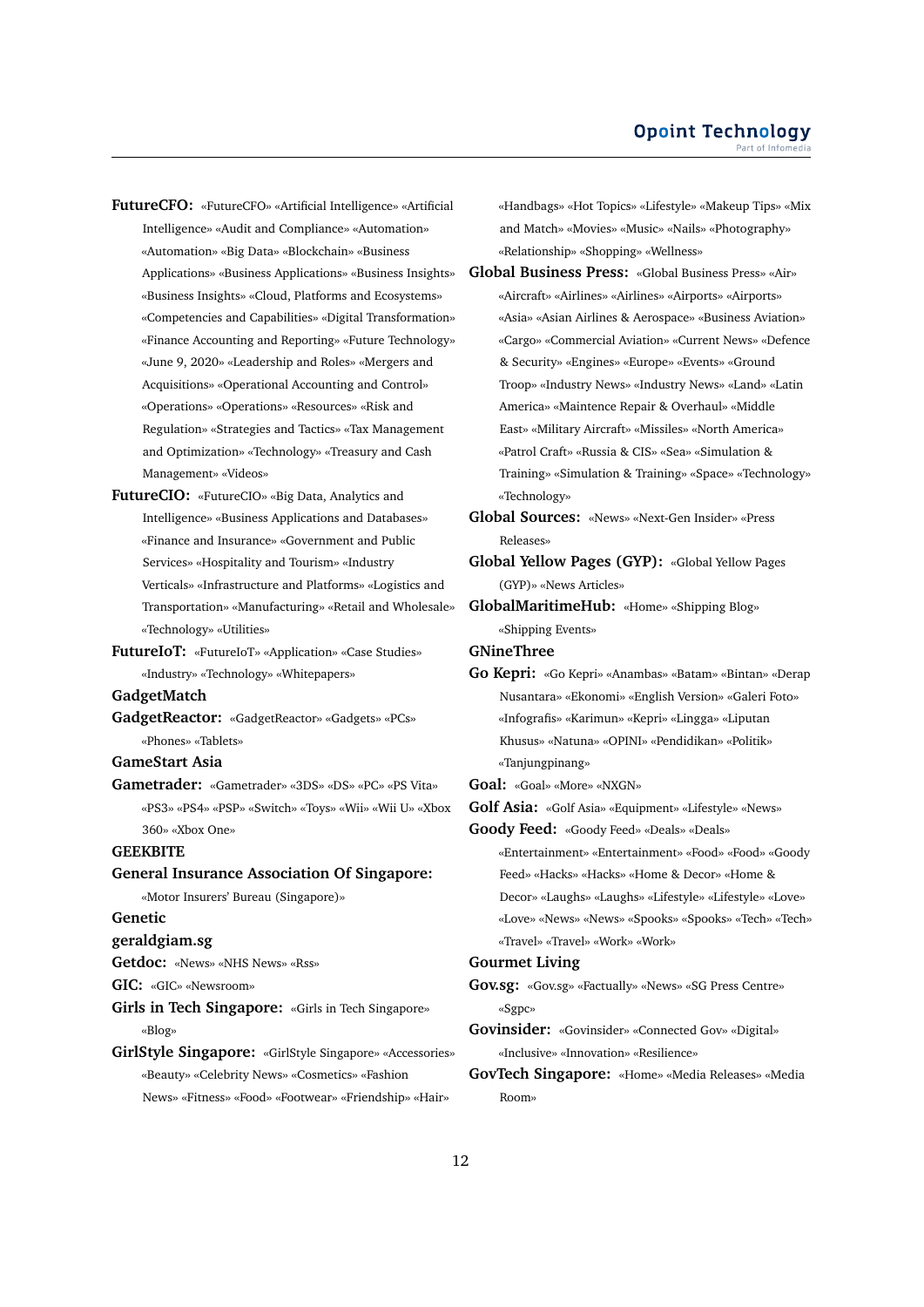#### **Opoint Technology** Part of Infomer

**Grab:** «Grab» **Gratenews:** «Entertainment» «Food» «Home» «Style» «Tech» «Travel» **Great Deals Singapore:** «Great Deals Singapore» «Beauty» «Buzz» «Events» «Lifestyle» **Great New Places Green Future Solutions Green Is The New Black Growing with the Tans:** «Growing with the Tans» «Education» «Friday Flips» **GuideMeSingapore:** «GuideMeSingapore» «In the news» **H88.com..sg Halal Trip:** «Blog» **Halal Universe News:** «Halal Universe News» «Education» «Events & Courses» «Funds & ETFs» «Gold» «Halal Business» «In-Depth» «Markets» «Personal Finance» «REITs & Real Estate» «Shares» **HallyuSG:** «HallyuSG» «Event Calendar» «Event Coverages» «Events Coverage» «Exclusive Interview» «Exclusives / Interviews» «Food / Reviews / Travel» «Foodie Faves» «K-News» «Latest News & Happenings» «Travel & Tips» «Upcoming Events» **Han Hui Hui Hantu Blog Happyvitamin HAPZ:** «HAPZ» «Blog»

**HardwareZone Singapore:** «Apps and software» «Articles» «Av peripherals and systems» «Av systems» «BLOG» «Blu-ray players» «Bluetooth headsets» «Casings» «Coolers» «Cpu» «Desktop systems» «Digital cameras» «External storage» «Gaming» «Gps devices» «Graphics cards» «Hard disk drives» «Headphones» «Home» «Hwz tv» «Inkjet printers» «Input devices» «Laser printers» «Marketplace» «Media streamers and hubs» «Memory» «Mobile phones» «Monitors» «Motherboard» «Nas» «Networking» «News» «Notebooks» «Optical drives» «Others» «Pc components» «Portable media players» «Power supply units» «Printers» «Product guide» «Projectors» «Singapore – Home» «Solid state drives» «Speakers» «Storage» «Tablets» «Tech Show Portal» «Televisions» «Wearables»

**Harper's Bazaar Singapore:** «Harper's Bazaar Singapore» «BAZAAR Art» «BAZAAR New Gen Awards» «Beauty» «Exclusives» «Extra Articles» «Fashion» «Junior» «Life» «SGFW» «Watches & Jewels» **Have Halal Will Travel HazelDiary Health Care Asia:** «Home» **Health Sciences Authority (HSA):** «Health Sciences Authority (HSA)» «Announcements» **HealthHub:** «HealthHub» «Body Care» «Child and Teen Health» «Conditions and Illnesses» «Exercise and Fitness» «FIGHT and Travel Health» «Food and Nutrition» «Mind and Balance» «Pregnancy and Infant Health» «Senior Health and Caregiving» «Sexual Health and Relationships» **Healthxchange Healthy Lifestyle Singapore Heckin Unicorn Hedgehogcomms Hello Jingwen HelloKpop:** «Exclusive» «Featured» «Home» «Internet» «List» «Quiz» «Review» **Help your own money Henry Manampiring Her World:** «Her World» «Beauty» «Beauty Blogs» «Beauty: Updates» «Blogs» «Celeb Photos» «Celebs» «Celebs: Updates» «Events & Promos» «Exclusive For Online Members» «Fashion» «Fashion Blogs» «Fashion: Updates» «Food» «Food: Updates» «Gadgets» «Gowns & Suits» «Health&Fitness» «Her World Plus» «HW/BRIDES» «HW/BRIDES LUXE» «Ideas We Love» «Life» «Life – Food» «Lifestyle» «Men/Sex» «MenSex: Updates» «Money» «Promotions» «Real Weddings» «Shopping» «Shopping Blogs» «Shopping: Updates» «Solutions» «Travel» «Travel: Updates» «Trends» «Tried&Tested» «Videos» «Wedding Advice» «Wedding Directory» «Women» «Women Now» «Work» **Here Be Geeks:** «Here Be Geeks» «Digital Gaming»

«Movies» «Singapore» «Tabletop Gaming» «TV»

**Here to Play:** «Inspired Living» «Things To Do» «Trending» **Hey! Magazine:** «Hey! Magazine» «Say Hi» «This Just In»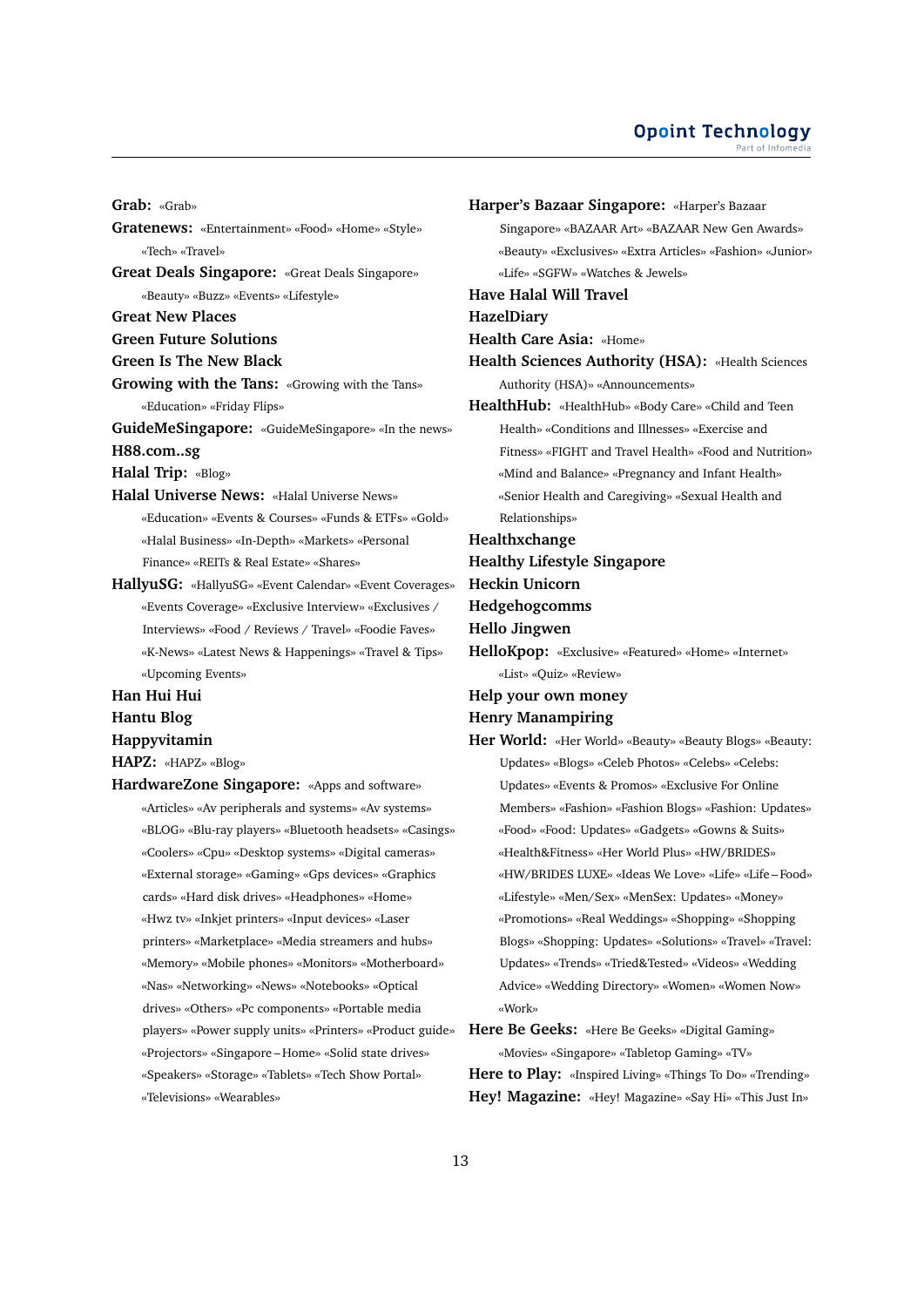- **High Net Worth:** «High Net Worth» «Automobiles» «Bonds» «Broker's Picks» «Dining» «Equities» «Experiences» «High Profiles» «Insights» «Insurance» «Property» «Roundup» «Style» «Travel» «Trendsetters»
- **Highest Spirits:** «Highest Spirits» «Events» «General» «Learning about Drinks» «News» «Recipes» «What We're Drinking» «What We're Drinking» «What we're drinking» «Where to Go»

**Himal South Asian:** «Home»

- **Home & Decor Singapore:** «Home & Decor Singapore» «Home Tips» «Homes» «News» «Renovation»
- **Honeykids Asia:** «Honeykids Asia» «Body & Soul» «Cafes and Restaurants» «Camps and Classes» «Childhood Development» «Cool Parents» «DIY and Crafts» «Eat» «Experts and Advice» «Explore Singapore» «Family Trips» «Fashion» «Fitness» «Foodie Tips» «Health» «Indoor Activities» «Interiors» «Kid-free Zone!» «Let's Go Shopping!» «Opinion» «Outdoor Activities» «Pampering» «Parenting» «Party» «Really Useful Stuff» «Recipes» «Romantic Trips» «Style» «Things to Do» «Toys & Gear» «Travel» «Travel Tips» «Well-being»

# **Hong Leong Group**

# **Horror Movie**

**Hoteliers Web:** «Articles» «Arts & Culture» «Blogs» «Business» «Culinary» «F&B» «Health» «Human Resources» «Latest trends» «News» «News Aggregator» «Openings» «Other» «People» «Style» «Sustainability»

#### **Houzz**

**Hpility SG:** «Hpility SG» «Beauty & Health» «Entertainment» «Fashion» «Food and Beverage» «Lifestyle» «Media outreach» «Technology» «Travel»

# **HQ Asia**

# **HR Digital Today**

- **HR in Asia:** «Employee relations» «Management» «People development»
- **HRD Asia:** «HRD Asia» «NEWS» «Opinion and best practice» «RESOURCES» «Special reports» «SPECIALISATION»
- **Hrm Asia:** «Hrm Asia» «Benefitsandcompensation» «Hr-tech-festival-asia» «News»

**Huaren:** «Huaren» «犯罪» «生活» «留学» «省钱» «移民» «<sup>美</sup>

<sup>食</sup>» «购物» «趣味» «工作» «新闻» «旅游»

**Human Resources Online:** «Human Resources Online» «C&B» «Compensation and Benefits» «D&I» «Diversity and Inclusion» «Event News» «Events» «Expats» «HR Life» «HR Life» «HR Life» «HR Life» «HR Tech» «HR tech» «L&D» «L&D» «Leadership» «Leadership» «Leadership» «Leadership» «Learning and Development» «Legal» «Legal» «Mobility» «Mobility» «News» «News» «Priyas» «Recruitment» «Recruitment» «Recruitment» «Recruitment» «Recruitment» «Talent» «Talent Management» «Talent Management» «Talent Management» «Talent-management» «Webinars»

**Huney'Z World:** «Home»

**Huttons Group:** «Huttons Group» «News»

**i am a barista in sg:** «I AM A BARISTA IN SG»

**I Eat and Eat:** «I Eat and Eat» «\$\$\$ (<\$60)» «Beach Road» «Cuisines» «Dinner» «Discover» «Our Top Choices» «Pricing»

**I Wander:** «Home»

**I3 sgx.i3investor.com**

**IBTimes Singapore:** «Home» «Asia Pacific» «Business» «Companies» «Entertainment» «Health» «Lifestyle» «Science» «Sports» «Technology» «US» «World»

**Icon Singapore:** «Beauty美容» «璀璨时光 (Watches)» «精致生<sup>活</sup> (Lifestyle)» «红毯派<sup>对</sup> (Events)» «首页 (Home)» «People人物» «Watches and Jewellery» «<sup>时</sup> 尚娇<sup>容</sup> (Fashion)»

**Ieatishootipost**

**If Only Singaporeans Stopped to Think**

**iFitness Singapore:** «iFitness Singapore» «All Posts» «Featured» «Men's Fitness»

**IG Singapore:** «IG Singapore» «News and trade ideas»

**Iixglobal:** «Iixglobal» «News» «Press Releases»

**Ikeda Spa**

**IMAS:** «Home» «Press Release»

**In Chef Mode**

**In My Shawls:** «In My Shawls» «THOUGHTS»

**Inavate :** «Inavate » «Audio» «Case Studies» «Display» «Features» «Industry Events» «News» «News 2» «Projection» «Systems Product»

**InCinemas:** «InCinemas» «Everything Else»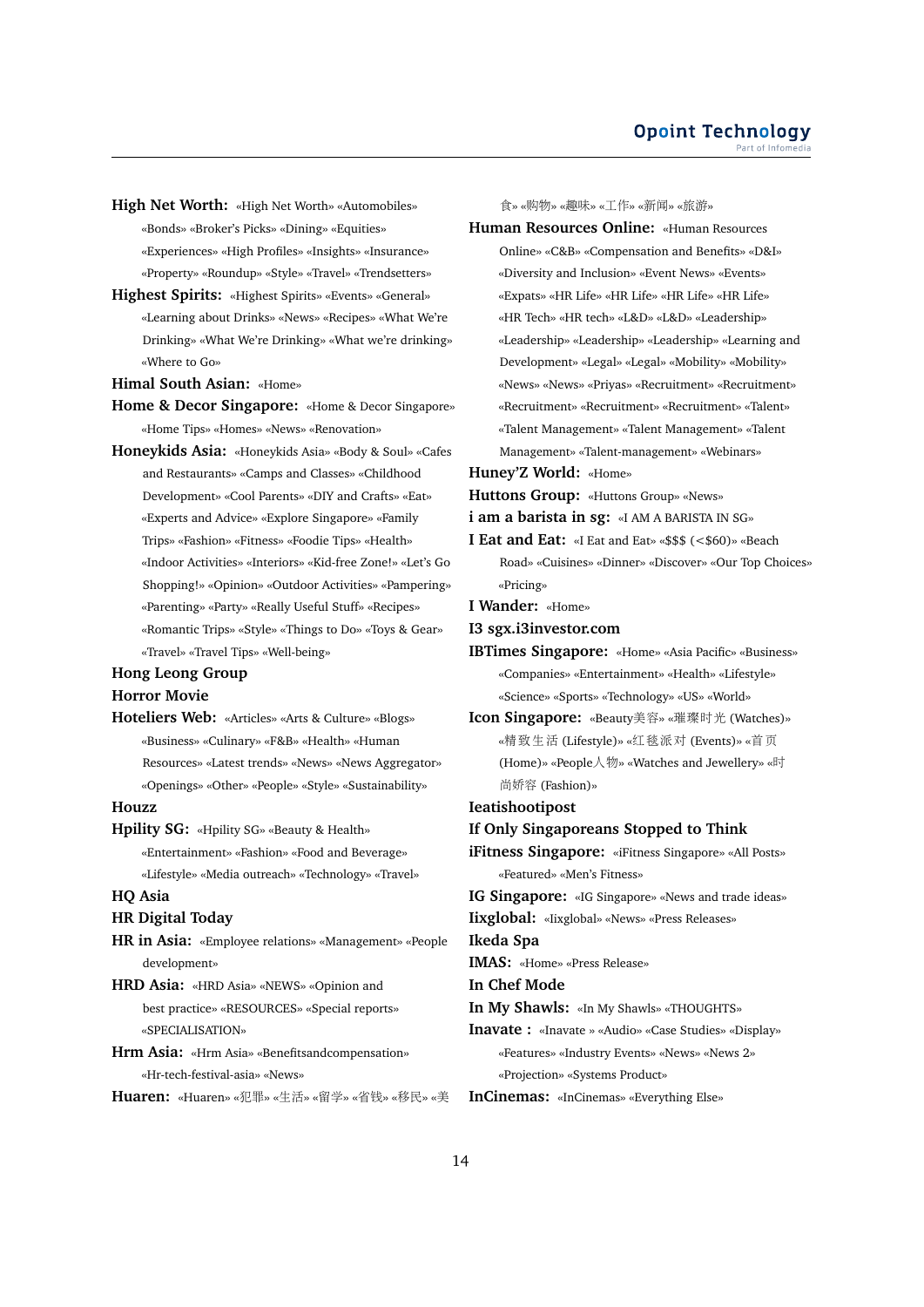- **Indesignlive:** «Indesignlive» «Indesign TV» «Parties» «People» «Products»
- **Indiase Media:** «Columns» «Editor's Blog» «Events» «Featured Stories» «Home» «Latest News» «Lifestyle»
- **Indoconnect Singapore:** «Indoconnect Singapore» «Opportunity Indonesia» «Press Releases»
- **Infochola Solutions:** «Infochola Solutions» «News & Events»

#### **Infocomm Media Development Authority:**

- «Infocomm Media Development Authority»
- «Buzz-central» «Events» «In-Conversation-With» «Infocomm and Media News» «Sg-Spotlight» «Viewpoint»
- «Whats-trending»
- **Infomedia | Adelphi Psych Medicine Clinic**
- **Innovation Is Everywhere:** «Innovation Is Everywhere» «Insights»
	-
- **Inside Recent:** «Inside Recent» «Cricket» «Destinations» «Mediaoutreach» «Movie Review» «New Launches» «News» «Shows» «Sports»
- **Institute of Service Excellence**
- **Institution of Engineers Singapore (IES):**

«Institution of Engineers Singapore (IES)» «News»

**Insurance Business ASIA:** «Insurance Business ASIA» «Agents» «Associations» «Breaking news» «Broker focus» «Brokers» «Business strategy» «Featured content» «Insurers» «Interviews» «News analysis» «Opinion» «Regional news» «Reinsurance» «Special reports» «White papers»

**Insuranceasia:** «Insuranceasia» «Exclusive» «Top News» **Insurancemarket**

### **Inter-Religious Organisation, Singapore**

- **InterestGuru:** «InterestGuru» «Featured Posts» «Integrated Shield Plans» «Investment Promotions» «Retirement Plan and Annuity Policy»
- **International Business Magazine:** «International Business Magazine» «Banking» «Business» «Events» «Finance» «News» «Technology»

# **International School In Singapore**

**Intnet.org:** «Intnet.org» «Health» «Money» «Science» «Security» «Sports» «Technology» «Top News» «UK» «World»

#### **Intriq Journey**

**InvestingNote**

# **Investment Moats**

- **Investment Stab:** «Investment Stab» «CPF-Related» «Investment-Related» «Others» «Personal Finance»
- **IProperty:** «IProperty» «Latest»
- 

**IR Basilica:** «透視新加坡»

**ISEAS – Yusof Ishak Institute:** «Yusof Ishak Institute» «Yusof Ishak Institute – 2021» «Yusof Ishak Institute – Articles & Monographs» «Yusof Ishak Institute – ASEANFocus» «Yusof Ishak Institute – Books» «Yusof Ishak Institute – Commentaries» «Yusof Ishak Institute – Event Highlights» «Yusof Ishak Institute – Events» «Yusof Ishak Institute – ISEAS Perspective» «Yusof Ishak Institute – Latest News» «Yusof Ishak Institute – Media» «Yusof Ishak Institute – Op Eds» «Yusof Ishak Institute – Photo Gallery» «Yusof Ishak Institute – Projects» «Yusof Ishak Institute – Projects» «Yusof Ishak Institute – Researchers» «Yusof Ishak Institute – SSRTG» «Yusof Ishak Institute – Temasek Working Paper Series» «Yusof Ishak Institute – Video Gallery»

**Isochrono:** «Isochrono» «Features» «Hands On» «In Conversation» «Lost and Found» «YouTube Finds»

**IT Brief Asia:** «IT Brief Asia» «Rss»

- **Ithinkaboutmoneyallday:**
	- «ithinkaboutmoneyallday.blogspot.sg»
- **ivannation.com**

#### **Ivanteh-Runningman**

싱가포르 코리안월드: «싱가포르 코리안월드» «뉴스» «Table»

**Janeenyay**

**Janel Ku:** «Janel Ku» «Beauty» «Food» «Giveaways» «Lifestyle»

**Janiqueel:** «Janiqueel» «All» «Beauty» «Celebrity» «Entertainment» «Fashion» «Fitness» «food» «Funny» «Giveaway» «Grabz» «Hair» «Health» «holiday» «Music» «press release» «Review» «Technology» «Uncategorised»

**Jayndee :** «Jayndee» «Guides» «Ministry»

**Jeraldine Phneah Official Website:** «Jeraldine Phneah Official Website» «Money» «Politics» «Travel»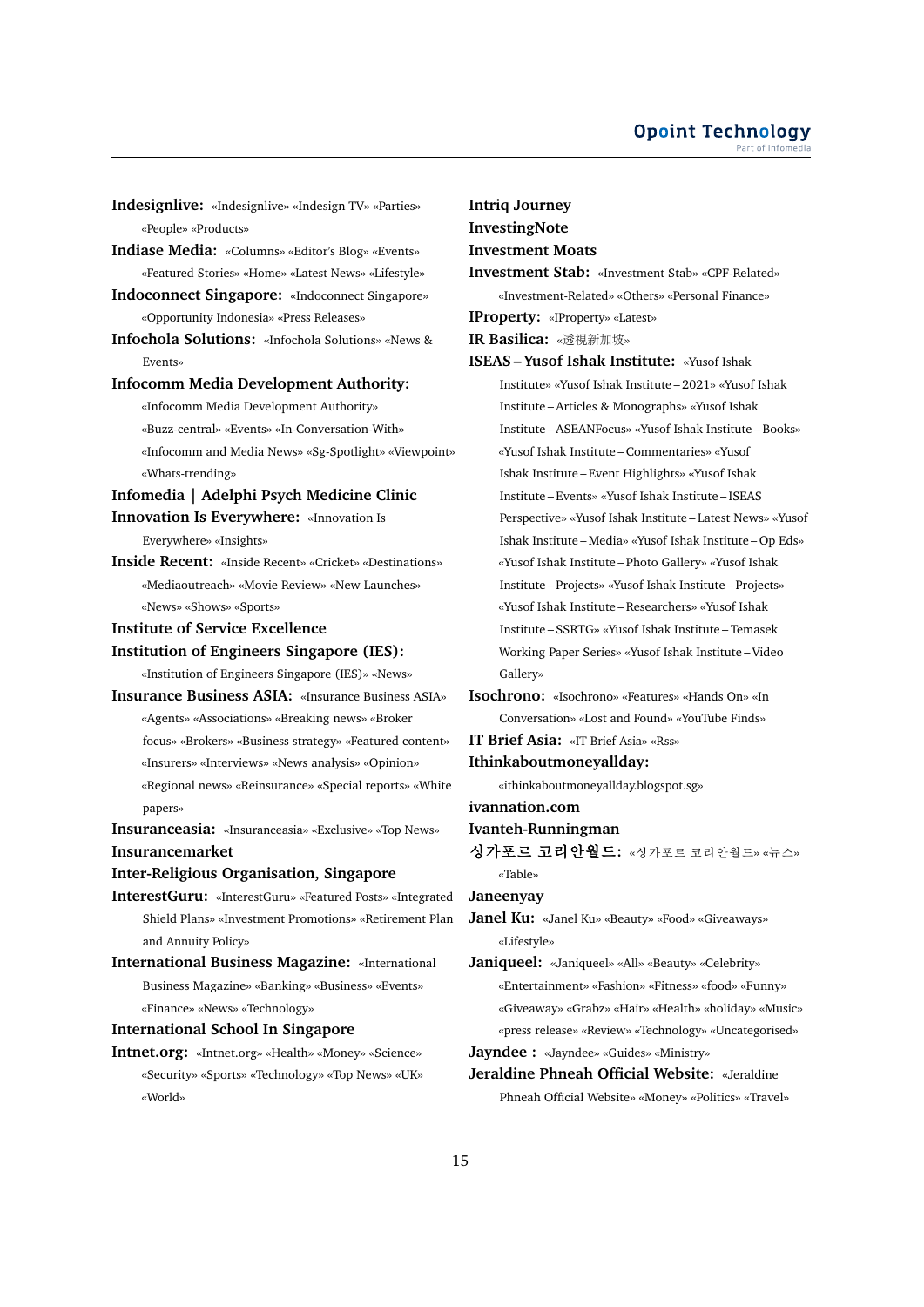#### **Opoint Technology** Part of Infomer

«Work»

#### **JeremySG**

**Jes Loves:** «Jes Loves» «#BraveSaab» «Beauty» «Lifestyle» «Motherhood»

**Jetgala:** «Home»

**Jetstar Asia:** «Checking in» «Inspiration»

#### **Jiahui Muses**

**Jio Play Game:** «Jio Play Game» «Console» «esports» «Geek» «Indie» «Interviews» «Mobile» «News» «news» «Nintendo» «PC» «PlayStation 5» «PS4» «PSP» «Reviews» «Singapore» «Stadia» «Steam» «Switch»

**JLL Singapore:** «JLL Singapore» «Newsroom» «Research» **Jobscentral**

**Johorkaki Singapore Food Travel Blog**

**JTC Corporation:** «Featured Stories» «Press Releases»

**Juice:** «Home» **Juneunicorn**

**Junpiter Futbol:** «Junpiter Futbol» «JPF Article» «JPF Interview»

**Just Being Ernest:** «Just Being Ernest» «Company Reviews» «Lifestyle» «Personal Finance»

**Justintanwc**

**JustRunLah:** «JustRunLah» «Featured Articles» «From our Bloggers» «Gear» «Health, Nutrition & Fitness» «Interviews» «Lifestyle» «Other sports» «Race Reviews» «Trail Running» «Training» «Travelling»

**justsaying.ASIA:** «justsaying.ASIA» «2 Cents» «Comics» «Food Drink» «Games» «Geek Culture» «Geek Out» «Giveaways» «Interviews» «Lifestyle» «Live it Up» «Live!» «Movies» «Music» «News» «Promotions» «Quizzes» «Reviews» «Screen» «Singapore» «Sports» «Styled Life» «Tech» «Trailers» «Travel» «TV» «Wellness»

**Kaiting Hearts:** «Kaiting Hearts» «Beauty» «Reviews» **Katabali**

#### **Kate Was Here**

**Katelyn Tan:** «Katelyn Tan» «Bespoke photography singapore» «Casual couple photoshoot» «Couple activities» «Couple photography» «Couples» «Groomsmen and Bridesmaids» «Singapore Couple» «Singapore Wedding Blog» «The Fullerton Hotel» «The Straits Room» «Wedding» «Wedding 101» «Wedding Preparations»

«Wedding Tips» «Wedding Venue» «Xiong Di and Jie Mei» «Xiong Di and Jie Mei»

- **Katong Kids Inc:** «Katong Kids Inc» «Angel florist» «Moneysmart» «Personal Loan» «Singapore blogs»
	- «Singapore Products» «The Idea Box»

**Kavenyou**

**Kbeats Singapore**

#### **Kenneth Jayaretnam**

**Keppel Land:** «Press Releases»

**KiasuParents:** «Home»

**KidiSquare:** «Blog» «Kidiparty»

**Kids 'R' Simple**

**Kindle Singapore**

**Klook Travel Blog:** «Klook Travel Blog» «En-sg/event» «Event» «Press releases»

**knightfrank:** «knightfrank» «Blog»

**Kohepets Blog:** «Kohepets Blog» «Cats» «Dogs» «Featured» «Pet Care» «Pet Food» «Pet Food & Treats Recipes»

**Koreanpress**

**Kuchingborneo:** «Kuchingborneo» «Activities» «Adventure & Sports» «Art, Music and Movies» «Attractions» «Beaches» «Best of Kuching» «Beyond Kuching» «Bridges» «By Hotel Type» «By Location» «Clubbing (Nightlife)» «Corporate Events» «Eating in Kuching» «Events» «Festivals» «Food» «Hotel search» «Hotels near landmarks» «Kuching Education» «Kuching Hospitals» «Kuching transportation services» «Landmarks & Monuments» «Markets» «Monuments» «Museums» «National Parks» «News & happenings» «Places to Eat» «Public Holidays» «Public Service» «Rainforest» «Recreational Parks» «Reviews & Featured Articles» «Shopping»

#### **Kumbim**

**kai by bellywellyjelly:** «kai by bellywellyjelly» «Shop» «The Sushi Collection» «[NEW] Stickers»

**L'Officiel Singapore:** «L'Officiel Singapore» «Beauty» «Culture» «Fashion» «Living» «Watches & Jewellery»

**Labourbeat:** «Labourbeat» «News» «Opinions» «People» «Tips»

**Lady, You Can Be Free LadyBoss**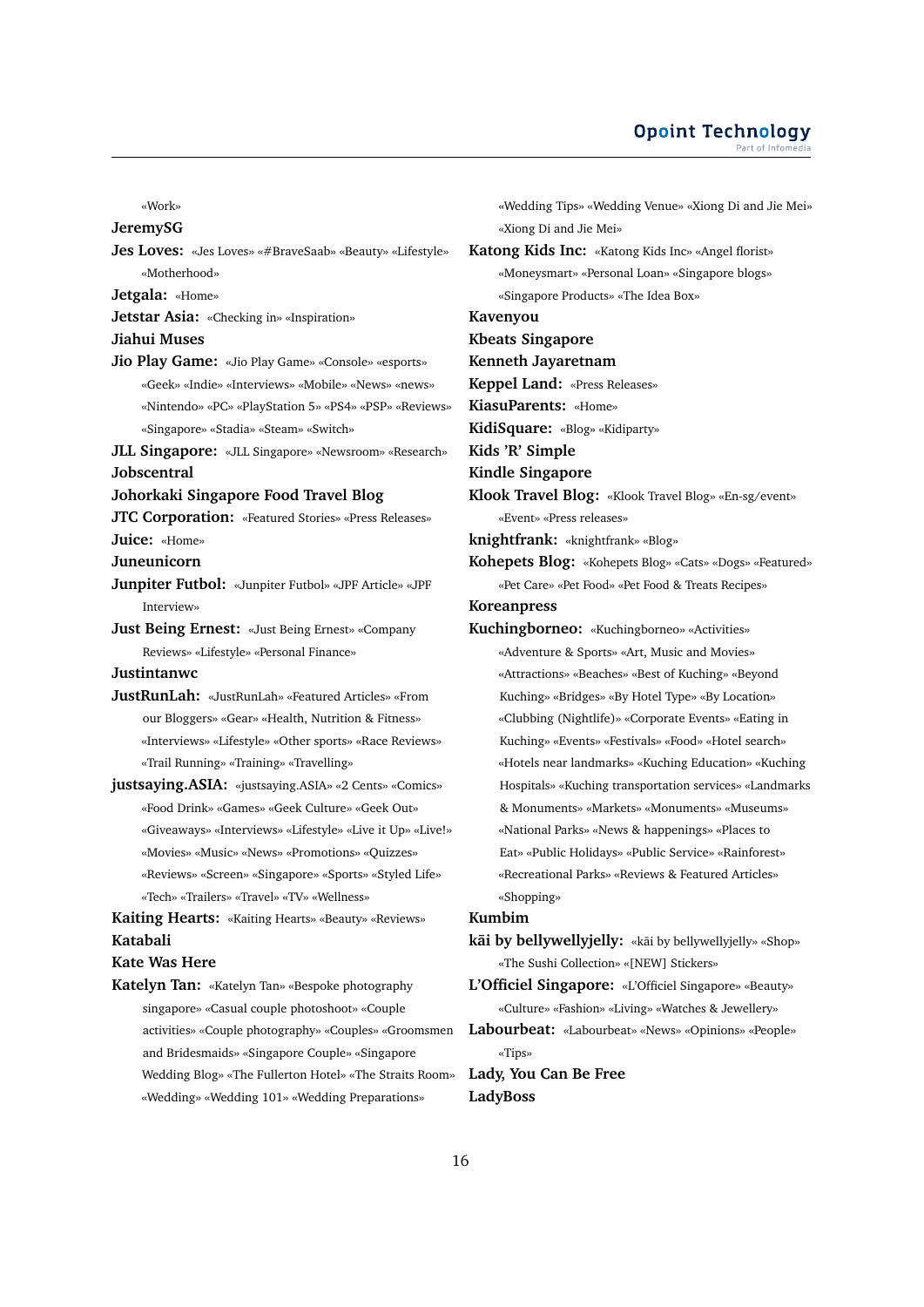# **LadyIronChef Land Transport Guru learnislam LEIALAUREN**

#### **Lemon Film**

- **Leong Sze Hian:** «Leong Sze Hian» «Articles» «Cpf» «Education» «Hdb» «Healthcare» «Jobs» «Others» «Politics» «Welfare»
- **Ler Travel Diary** 乐游记**:** «Ler Travel Diary 乐游记» «LerFoodie» «LerTech» «Wedding»

#### **Lesterchan.net**

**Life in Arpeggio**

#### **Life Is In The Small Things**

- **Life's Tiny Miracles:** «Adelaide» «Australia» «Bali» «Bangkok» «Bintan» «Foodie Moments» «Giveaways» «Gold Coast» «Guest Posts» «Holiday Moments» «Home» «Hong Kong» «Indonesia» «Japan» «Korea» «Learning Moments» «Let's Celebrate» «Let's Cook» «Let's Craft» «Let's Dine Out» «Let's Explore SG» «Let's Learn» «Let's Play» «Let's Read & Write» «Let's Reflect» «Let's Spread Love» «Let's Staycate» «Let's Travel» «Let's Watch» «Malaysia» «New York» «Other Special Occasions» «Parenting Moments» «Parties» «Phuket» «Play Moments» «Printables» «Quiet Moments» «Recommended Posts» «Special Moments» «Taiwan» «Thailand» «The Blog» «USA»
- **Lifestyle Asia: SG:** «Lifestyle Asia: SG» «Architecture» «Art & Design» «Beauty & Grooming» «Culture» «Destinations» «Dining» «Drinks» «Entertainment» «Events» «Fashion» «Food & Drink» «Gear» «Grooming» «Hotels & Resorts» «Jewellery» «Living» «Makeup» «Motoring» «People» «Property & Interiors» «Reviews» «Skincare» «Style» «Tech» «Travel» «Watches» «Wellness»
- **Lifestyle Collective:** «Lifestyle Collective» «Beauty» «Clean living» «Fashion» «Snapshots» «Tech & apps» «Tried & tested»
- **Lifestyle Guide:** «Lifestyle Guide» «Business» «Dining» «Editor's Picks» «Entertainment» «Fashion & Style» «Lifestyle» «New On Business» «New On Dining» «New On Entertainment» «New On Fashion» «New On Lifestyle» «New On People» «People»

**Lil Blue Bottle:** «Lil Blue Bottle» «Craft charity» «Eating out» «Faith» «Fav books» «Giving back» «Motherhood» «Play» «Reviews» «Travel»

#### **Lirongs:** «Lirong»

**Lisa.T.Pink**

- **Little Big Red Dot:** «Little Big Red Dot» «Business» «Food» «Health & Fitness» «Invest» «Parenting» «Property» «Shopping» «Social» «Tech» «Travel»
- **Little Day Out:** «Little Day Out» «Animals» «Art & Craft» «Arts» «Attractions» «Books» «Causes» «Contests» «Dance» «Education & Enrichment» «Entertainment» «Events» «Events & More» «Exhibitions» «Farms» «Festivals & Carnivals» «Food & Dining» «History» «Ideas & activities» «Islands» «Learn» «Lifestyle» «Museums» «Music» «Nature» «Parenting» «Parks & gardens» «Play» «Playgrounds» «Shopping» «Sports & health» «Theatre» «Travel & Local Getaways» «Visual Arts» «Walks & trails» «Water fun»
- **Little Grey Box:** «Little Grey Box» «Africa» «Asia» «Australia» «Cambodia» «Canada» «Central America» «China» «Costa Rica» «Croatia» «Destinations» «Dogs I met» «England» «Europe» «Fiji» «Finland» «France» «Germany» «Gift Guides» «Hong Kong» «Iceland» «Indonesia» «Italy» «Japan» «Know Before You Go» «Laos» «LGB Travel Awards» «Malaysia» «Mexico» «Middle East» «Morocco» «Netherlands» «New South Wales» «New Zealand» «North America» «Oceania» «Philippines» «Phoebe's Column» «Phoebe's Desk» «Portugal» «Queensland» «Reviews» «Singapore» «South Africa» «South Australia» «South Korea» «Spain» «Sweden» «Tasmania» «Thailand» «The Week That Was» «Tips and Hacks» «Travel» «Travel Stories» «Turkey» «USA» «Victoria» «Vietnam» «Wales» «Western Australia» «What to pack»
- **Little Miss Honey:** «Little Miss Honey» «Books I Read» «Food Discoveries» «Inspirations» «Travel» «Uncategorized» «Wellness»

#### **Little.sg**

**LittleRedDotMum:** «Recent Articles»

**Livelaughtravel:** «Livelaughtravel» «Africa» «Asia» «Asia Pacific» «Australia» «Bali» «Bandung» «Blogging Tips»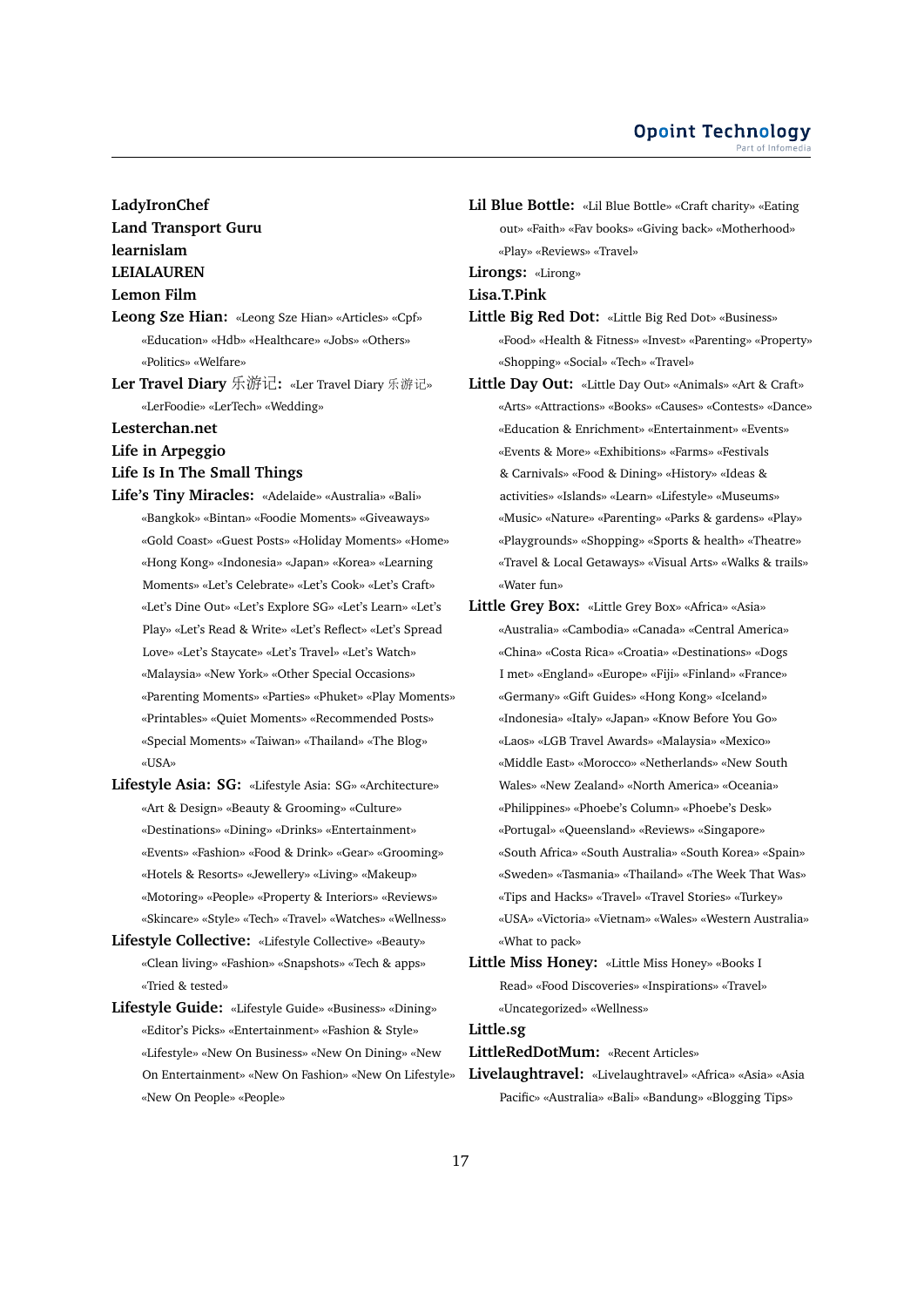«Boracay» «Boracay» «Cebu» «China» «China» «China» «Daily Happenings, Stories & Rants» «Europe» «Europe» «Europe» «Food News & Discussion» «Hong Kong» «Hong Kong» «Hong Kong» «India» «Indonesia» «Japan» «Japan» «Japan» «Japan» «Kenya» «Korea» «Korea» «Korea» «Malaysia» «Maldives» «Middle East» «Montigo» «Nepal» «Oceania» «Others» «Philippines» «Relationship» «Singapore» «Singapore» «Singapore» «Taiwan» «Taiwan» «Taiwan» «Tanzania» «Thailand» «Thailand» «Thailand» «Travel News & Discussion» «Travel Tips» «Turkey» «USA» «Vietnam»

#### **Local News Singapore**

**Logistics Insight Asia:** «Home»

**Lonely Travelog**

**Lookbox Living:** «Lookbox Living» «Happenings» «Homes» «Ideas & Tips» «Shopping» «Trusted ID Partners»

**Loop Me**

**Louis Vuitton**

**Lta.gov..sg:** «Lta.gov..sg» «News Room»

**Luxart Asia**

- **Luxe Society Asia:** «Luxe Society Asia» «Entertainment» «Living» «Style»
- **Luxuo:** «Aircraft» «Art» «Auctions» «Automobile» «Beauty» «Billionaire Life» «Billionaires» «Celebrities» «Collectibles» «Culture» «Design» «Electronics & Gadgets» «Events» «Fashion» «Games» «Gastronomy & Dining» «Handbags» «Home» «Home Interiors» «Hotels & Resorts» «Jewelry» «Jewelry» «Lifestyle» «Luxury Real Estate» «Luxury Watches» «Motoring» «Motoring» «Properties» «Sports» «Style» «The Lux List» «The Most Expensive Things» «Travel» «Wine Champagne and Spirits» «Yachting»

#### **Luxury Asia Insider**

**Made In Singapore Lah:** «Made In Singapore Lah» «1 For 1 Deals» «Buffet Promotion» «Cards» «Current» «DBS/POSB» «Dining» «Featured» «Free Giveaway» «Lifestyle» «Money» «Money» «Promo Codes» «UOB»

#### **Magazine.compareretreats:**

«Magazine.compareretreats» «Adventure Activities» «Ayurveda» «Beauty & Makeup» «CrossFit» «Deals & Exclusives» «Detox» «Eat Well» «Families & Relationships» «Fashion» «Feel Well» «Fitness» «Food Guides» «Food News» «Gift Guide» «Global Wellness Summit» «Healers» «Itineraries» «Live Well» «Look Well» «Mental Health» «Mindfulness & Meditation» «Move Well» «Nutrition» «Pilates» «Plant-Based» «Positive Ageing» «Recipes» «Retreats» «Reviews» «Skin & Hair» «Sleep» «Spa» «Spirituality» «Sustainability» «TCM» «Travel Well» «Wellness Experts» «Wellness News» «What's On» «Yoga»

- **Mainly Miles:** «Mainly Miles» «Changi Airport» «Credit Cards» «Deals» «KrisFlyer» «News» «Other FFPs» «Reviews» «SilkAir» «Singapore Airlines» «Spontaneous Escapes»
- **Majlis Ugama Islam Singapura :** «muis.gov..sg» **Mamamie's Thots**

#### **Mamawearpapashirt**

**Mangosteen Club:** «お土産» «お好み焼き/鉄板焼き» «そ の他» «その他» «その他» «その他» «その他» «その他» «そ の他» «その他» «その他» «その他» «その他» «その他エス ニック» «そば/うどん/定食» «とんかつ/串揚げ» «まつ エク» «アクティビティ» «アメリカン» «アート» «イタリ アン» «イベント» «インド» «インドネシア» «ウイスキー バー» «ウエスタン» «エステ/痩身» «エスニック» «オン ラインショッピング» «カフェ/スイーツ» «カレー» «クッ キング» «ケーキ/洋菓子、カフェ、和カフェ» «シンガ ポール名物» «ステーキハウス» «スパニッシュ» «スポー ツ» «タイ» «ダンス» «チキンライス» «チリクラブ» «ド イツ» «ネイル» «ハイティー/アフタヌーンティー» «バ クテー» «バー» «ビアバー» «ファッション/コスメ» «フ レンチ» «プラナカン» «プレイグラウンド» «プレイグラ ウンド» «ヘアサロン» «ベトナム» «ベーカリー» «マッ サージ» «マレーシア» «メキシカン» «ヨガ/ピラティス » «ラクサ» «ラーメン» «ローカル中華» «ワインバー» «火 鍋» «焼肉/しゃぶしゃぶ/鍋» «焼鳥» «生活雑貨» «産婦<sup>人</sup> <sup>科</sup>/小児科» «病院» «美容クリニック» «脱毛» «電化製品» «韓国» «食料品» «飲茶/点心» «観光名所» «語学学校» «<sup>高</sup> <sup>級</sup>中華» «割烹» «医薬医療品» «南米» «和のお稽古» «和<sup>食</sup> » «和食/日本食» «塾» «子どもの習いごと» «寿司» «小<sup>学</sup> 校/中学校» «居酒屋» «幼稚園/プレスクール» «旅行会社 » «日本酒バー» «未分類» «洋食» «海鮮中華» «不動産/引 <sup>越</sup>し» «中華料理» «中近東» «丼» «仕事探し» «保険/投資» «修理/サービス»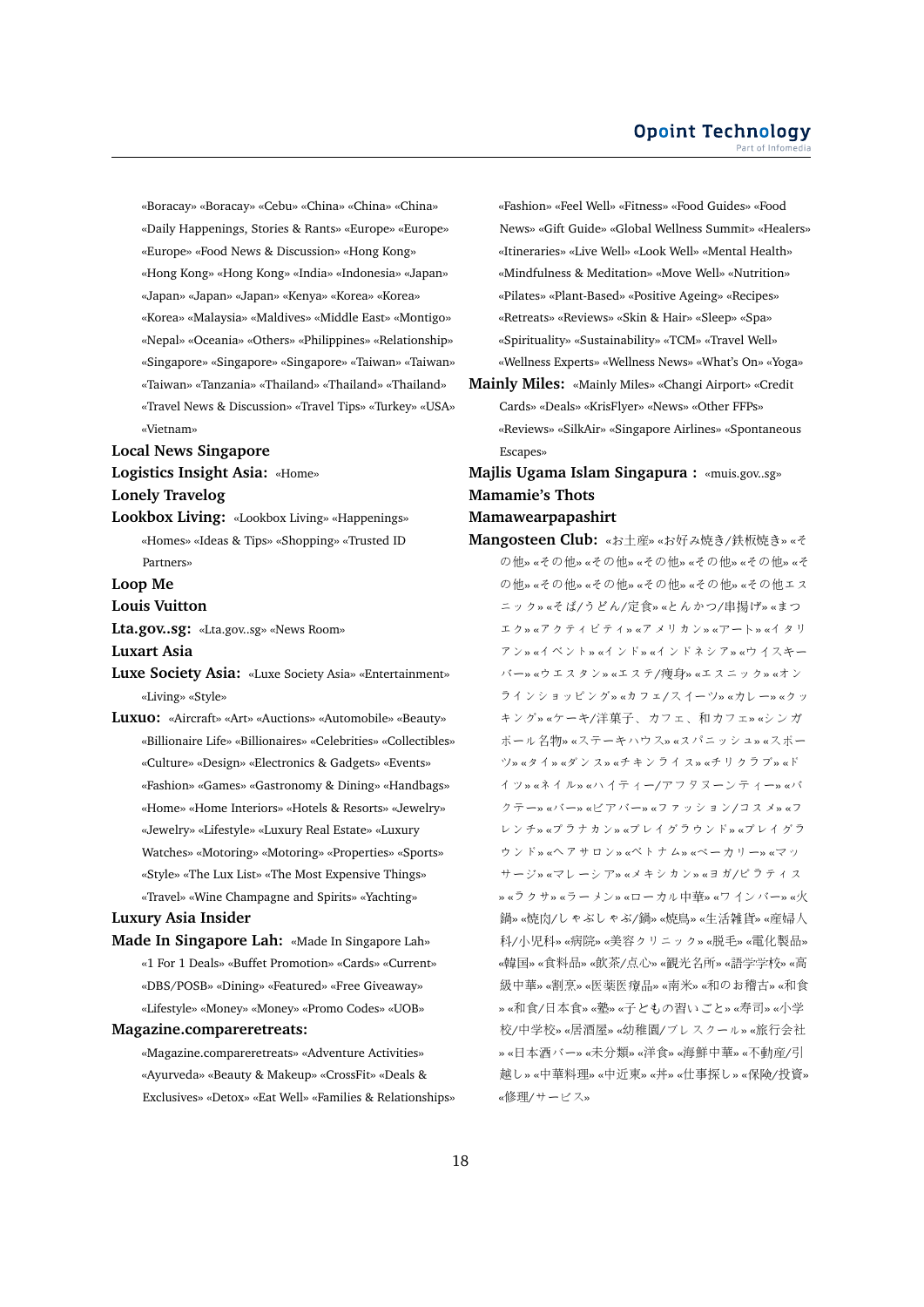**Manifoldtimes:** «Manifoldtimes» «More news»

**Mapletree Media Pte Ltd**

**Marcusgohmarcusgoh:** «Marcusgohmarcusgoh» «Articles»

**Marie France Asia:** «Marie France Asia» «Asia Style» «Beauty» «Beauty Buys» «Beauty SOS» «Coaching» «Culture» «Decoding» «Destination Accomplished» «Dishing Out» «Do Not Leave Without» «Entertainment» «Events» «Expert Advice» «Fashion» «Fashion Week» «Food» «From Us To You» «Get The Look» «Health» «Healthy Practices» «Hot Spots» «Latest News» «Life&Love» «Medical News» «Natural Healing» «Now or Never» «On My Plate» «Recipes & Products» «Serial Shopper» «Singapore Events» «The History Of Whoo» «Travel» «Trends & Tips» «Wedding Special» «Whats New»

**Marine & Industrial Report:** «News» **Marine Parade Town Council**

**Marketing-Interactive.com:** «Agencies» «Analysis» «Brand Highlights» «Home» «Media» «News» «Opinions»

**Martech Asia:** «Martech Asia» «Analyses» «Features» «News» «Perspectives»

**MAS:** «Home» «Media Releases» «Media-Releases» «News» «News and Publications» «News-2» «News-3» «Speeches»

**Media One**

**Mediabuzz:** «Asian E Marketing» «Home»

**Mediacorp**

**Meinblogland:** «Me in Blogland»

**melissackoh.com:** «melissackoh.com»

«Accommodations» «BEAUTY» «Dear, Diary»

«Destinations» «Everything Lifestyle» «Fashion» «Fashion Week» «Fitness» «Food» «Hair» «Home & Living»

«Lifestyle» «Make up» «Motherhood» «Personal» «Skin» «Style File» «Wedding»

**Men's Folio:** «Grooming» «Home» «Interview» «Lifestyle» «Lifestyle» «Style»

**Merlion Wayfarer**

**Metropolitant:** «Metropolitant» «Digital» «Feature» «Globetrotting» «Gluttony» «Happening» «Personality» «Style»

**MetroResidences**

**Mewatch:** «Mewatch» «Movies» «News» «Sports» **Michelin Guide Singapore:** «Dining In» «Dining Out» «Features» «Magazine» «News & Views» «People» «Travel» **Middle Class Sg:** «Middle Class Sg» «Travel» «Treats» «Trending» **Middle East Insurance Review:** «Middle East Insurance Review» «Africa» «Asia» «Asia Risk» «CEO Fireside chat series» «China» «Middle East» «People» **Midwestern Epigraphic Society Miles Chaser:** «Miles Chaser» «Flight Reports» «News» «Promotions» **MillionaireAsia:** «MillionaireAsia» «Ahead of the Curve» «Cover Story» «Events» «Melting Pot» «NEWS» «Thought Leaders» «Uncategorized» «Wheel Deal» **Milton Goh Blog:** «Milton Goh Blog» «Bible Studies» «Parenting» **MIMS SG:** «MIMS SG» «Cardiology» «Dermatology» «Endocrinology» «Gastroenterology» «Hepatology» «Infectious Diseases» «Multidisciplinary» «Neurology» «Obstetrics & Gynaecology» «Oncology» «Ophthalmology» «Paediatrics» «Pharmacy» «Psychiatry» «Respirology» «Rheumatology» «Urology» **MIMS Today:** «MIMS Today» «Career» «Expert Profiles»

«Health & Wellness» «Local News» «Malpractice & Legal» «Medical School» «Medical Technology» «MIMS Interviews» «Nurse» «Policies & Public Health»

#### **Mind Champs**

**MINDEF Singapore:** «MINDEF Singapore» «Events and Advisories» «Latest Releases»

**Mindful Moments Singapore:** «Mindful Moments Singapore» «All» «Awareness» «Body» «Curiosity» «Daily Life» «Feelings» «Meditation» «Mind» «Musings» «Non Judgmental» «Pain» «Participants» «Paying Attention» «Practice» «Present Moment» «Quotes» «Sitting» «Stress» «Suffering» «Thoughts»

# **Ministry of Communications and Information Ministry of Education**

**Ministry of Finance:** «Ministry of Finance» « Singapore Budget Ministry of Finance» «Forum Replies» «Media Articles» «Media Articles» «Media Articles» «Media Releases Budget Ministry of Finance» «Media-releases»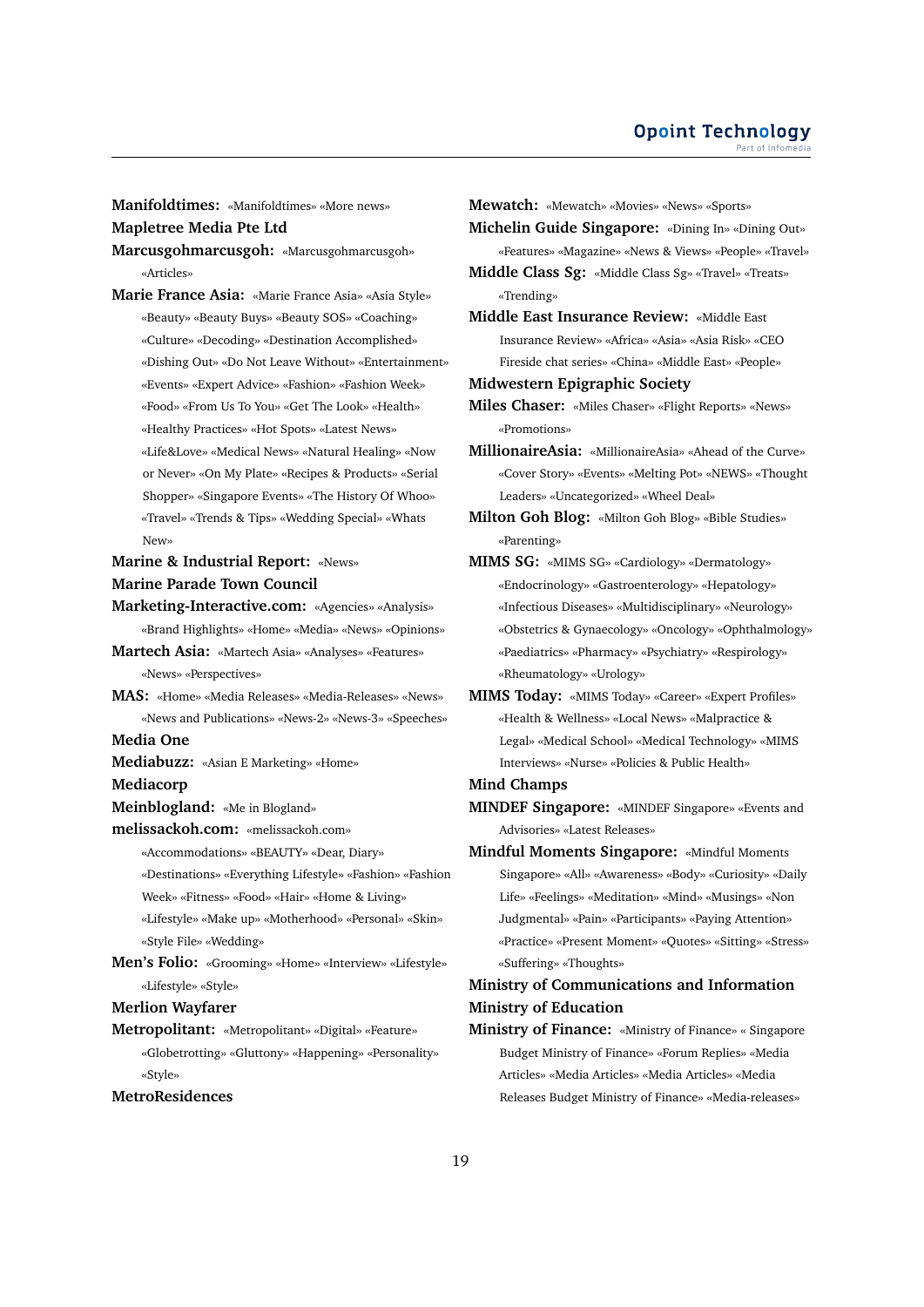«News & Publications» «Newsroom» «Parliamentary Replies» «Press Releases» «Press Releases» «Public Consultations» «Speeches» «Speeches»

**Ministry of Foreign Affairs Singapore:** «Press Statements»

**Ministry of Health:** «Ministry of Health» «Resources»

**Ministry of Home Affairs (MHA) :** «Ministry of Home Affairs (MHA)» «Media Room»

- **Ministry of Law:** «Events» «Legal Industry Newsletters» «More Resources» «News» «Others» «Parliamentary Speeches» «Press Releases» «Public Consultations» «Replies» «Speeches»
- **Ministry of Manpower:** «Ministry of Manpower» «Announcements» «Employment practices» «Employment practices» «Foreign manpower» «Newsroom» «Parliament questions and replies» «Press Releases» «Press replies» «Skills, training and development» «Speeches» «Statements on labour market developments» «Statistics and publications» «Work passes and permits» «Work passes and permits» «Workplace safety and health» «Workplace safety and health»
- **Ministry of National Development:** «Ministry of National Development» «Press Releases» «Speeches»
- **Ministry of Social and Family Development:** «Ministry of Social and Family Development» «Latest news» «MMedia»

**Ministry of Transport (MOT)**

**Miss Tam Chiak:** «Miss Tam Chiak» «Cook» «Eat» «Guides» «Living» «Travels»

**Missuschewy**

**Mitsueki.sg**

**miyagi.sg:** «Benjamin»

**Mobvista:** «Mobvista» «Blog»

**Modgam**

**MONEY FM 89.3:** «MONEY FM 89.3» «Podcast» «Rss» «Videos» «What's On»

**Money Maverick**

**MoneyDigest.sg:** «MoneyDigest.sg» «All Lifestyle» «Apparels» «Campaign» «Career & Salary» «Credit & Loan» «Daily Living» «Deals» «Dining» «Electronics & Gadgets» «Entertainment» «Expired» «Health & Beauty»

«Hobbies & Living» «Insurance» «Investments» «Lifestyle» «Lifestyle & Hobbies» «Marriage & Family» «Personal Finance» «Phones & Utilities» «Retirement» «Savings» «Shopping» «Tax & Estate Planning» «Transport & Motoring» «Travel» «Travel & Entertainment» **Moneysense MoneySmart:** «MoneySmart» «Blog» «Budgeting»

«Business» «Car Insurance» «Car Loans» «Car Ownership» «Career» «Cars» «Credit Cards» «Education» «Family» «Health Insurance» «Healthcare» «High Life» «Home Insurance» «Home Loans» «Invest» «Kao Peh» «Life Insurance» «Lifestyle» «Mortgage Insurance» «Opinion» «Personal Loan» «Property» «Saving» «Travel» «Travel Insurance» «Wedding»

**Mongabong**

**Monkshill**

**Moovaz**

**Mother Inc**

**Mothership.sg:** «1819» «Abroad» «Feed» «Home» «Lifestyle» «News» «Perspectives»

**Mr Egg**

**MrBrown.com**

**Ms Skinny Fat:** «Ms Skinnyfat»

#### **Mshannahchia**

**MSN Singapore:** «Asia pacific» «Asian buzz» «Bollywood» «Cars» «Christmas 2018» «Currencies» «Entertainment» «Entertainment» «Entertainment» «Family» «Food and Drink» «Football» «Fund screener» «Golf» «Health & Fitness» «Home» «Lifestyle» «Medical» «Money» «Money» «Money» «Motor sport» «Movies» «Music» «My favourites» «My watchlist» «National» «Nba» «News» «News» «Nutrition» «Personal finance» «Photos» «Quiz» «Quiz» «Relationships» «Renotalk» «Renotalk» «Sg public holidays» «Singapore» «Smart living» «Sport» «SPORT» «Sport» «Sport index» «Stock screener» «Strength» «Style» «Tech & science» «Tennis» «The best of everything» «The best of everything» «Tools» «Topstories» «Travel» «Try a quiz» «Tv» «Wiadomosci» «World» «Yoga & pilates» **MTI:** «MTI» «Feature-articles»

**MU/SE:** «MU/SE» «Beauty» «Fashion» «Lifestyle» **Mum's calling**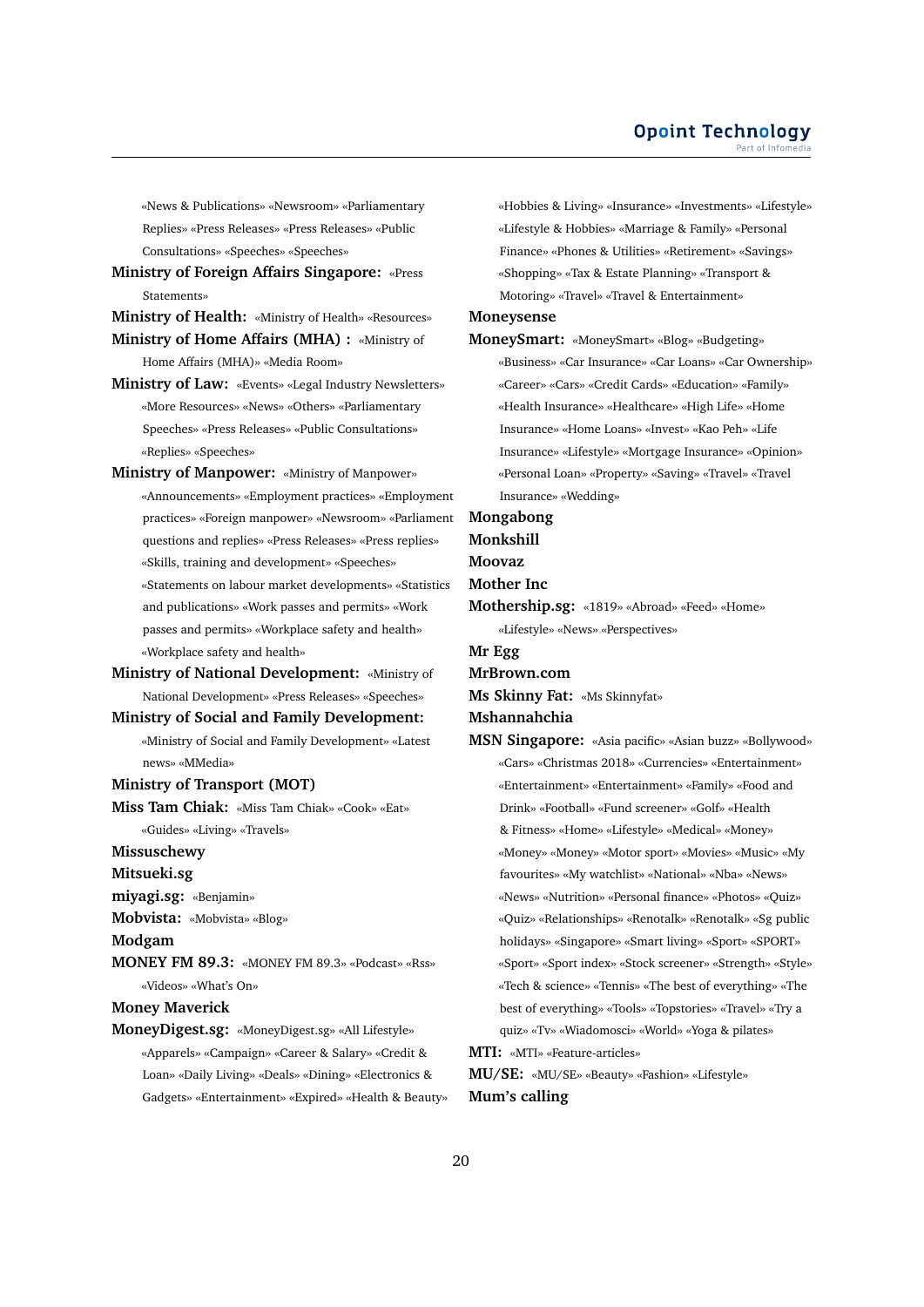#### **Opoint Technology** Part of Infomer

#### **Mum's The Word**

**Mummy Wee Blog:** «Mummy Wee Blog» «Blog»

**Mummyfique:** «Mummyfique» «Bump» «Celeb Watch» «Kids» «Style & Beauty» «Taste» «Travel» «Wellness»

- **Muse Media Asia**
- **Musings from Singapore:** «Democracy» «Football» «Freedom» «Identity» «Media» «Migrants» «Muslim» «PAP» «People» «Poetry» «Singapore» «Travel» «Video»
- **Muslim Converts' Association of Singapore**
- **Must Share News:** «Must Share News» «Current affairs» «Fresh» «Inspiration» «Latest News» «Lifestyle» «People» «Politics» «Videos»
- **My Chirpy Life**
- **My Destination Singapore:** «Destination Asia News» «Experience»
- **My Precious Kids**
- **My Running Addiction**
- **My Singapore News :** «mysingaporenews.blogspot.sg»
- **My Singapore Travel:** «My Singapore Travel» «Air» «Business Expo» «Chinatown» «Cultural» «Culture & History» «Fun» «Gastronomy» «Iconic Landmarks» «Land» «Malls» «Nature & Parks» «Orchard Street» «Orchard Street Guide» «Sentosa & Universal Studios» «Sports» «Streets & Markets» «Theatre & Shows» «Theme Parks» «Things to Know & Do» «Water» «Zoo's & Parks»

#### **My Stock Investing**

- **myBeautyCravings:** «myBeautyCravings» «BLOG»
- **MyCareersFuture Singapore**
- **Mylilbookworm**

#### **Mypr2u Singapore**

- **Nadnut:** «Nadnut» «Beauty» «Body» «Body Treatments» «Face» «Food» «Friends» «Korean Food» «Life and Fun» «Love» «Mystery Makan» «Singapore Food Blog» «Singapore Lifestyle Blog» «Singapore Mom Blog» «Singapore Parenting Blog» «Sponsored» «Travel» «Wedding» «Yours truly...»
- **NAHMJ:** «NAHMJ» «Food»
- **Naked Glory:** «Home»
- **National Arts Council: NAC**

#### **National Center for Public Policy Research:**

«National Center for Public Policy Research»

«Environment» «Free Enterprise Project» **Nature Society (Singapore):** «Nature Society (Singapore)» «Conservation Committee» «News» **NÜYOU:** «NÜYOU» «Celebs» «Fashion» «Lifestyle» «Time-and-jewellery»

**NEA:** «NEA» «News»

**Nestia**

- **Netball:** «Netball» «Latest news »
- **New Fortune Times:** «New Fortune Times» «America» «Brands» «Capital markets» «Cars» «China» «Companies» «Energy» «F&b» «Fashion» «Financials» «Health» «Industrials» «Lifestyle» «Manufacture» «Markets» «Others» «Others» «Property» «Region» «Reits» «Singapore» «South east asia» «Technology» «Telecoms» «Transport» «Travel» «Trends» «World»
- **New Naratif:** «New Naratif» «Comics» «Journalism» «Research»

#### **New Worlds**

**News Beezer:** «News Beezer» «Africa» ธุรกิจ «Brazil» «Business» «Business» «Business» «Dunia» «Entertainment» «Entertainment» «Entertainment» «Gospodarka» «Health» «Health» «Health» «Health» «Health» «Health-2» «India» «kenya» «Kenya» «Portugal» «RSS» «Science» «Science» «Singapore» «southafrica» «SouthAfrica» «Sports» «Sports» «Sports» «Technology» «Technology» «Technology» «US» «World» «World» «World»

**NewsRise:** «Nikkei Markets»

- **NewsRoom.Asia:** «NewsRoom.Asia» ภาษาไทย «Bahasa Indonesia» «Bahasa Malaysia» «简体中文» «繁<sup>體</sup> <sup>中</sup>文» «English» «한국어» «News» «Tiếng Việt» «日本語»
- **Ngjuann.com:** «Ngjuann.com» «Beauty Me Time»

**Nickpan.com**

#### **No Game No Talk**

**Nocturnal:** «Home» «Asia Nightlife Guide» «Clubs» «DJ List» «DJ Mixes» «Electronic Music» «Events» «Live Music / Live Band» «Music» «News» «Nightlife Guides» «Pop Culture»

**Nookmag:** «Home»

#### **NOVI Health**

**NTUC:** «NTUC» «Articles» «Features» «Media Releases»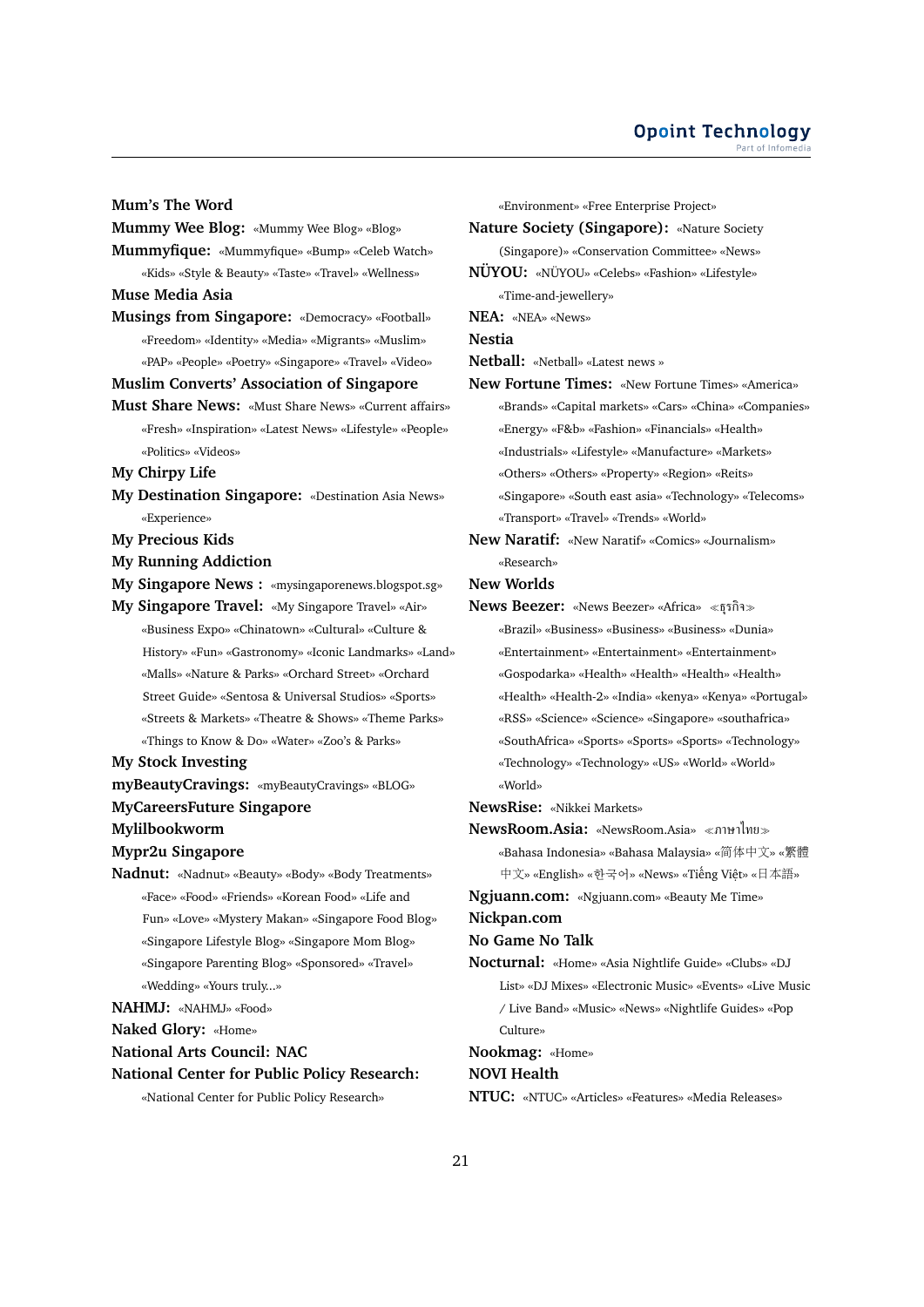«Photo Gallery» «Video Gallery»

- **NUS News:** «NUS News» «Community» «Feed» «Highlights» «News Reports» «Press Releases» «Research» «Staff-awards»
- **NUSSU The Ridge Magazine:** «NUSSU The Ridge Magazine» «Commentary» «Lifestyle» «Magazines» «News» «The Brunch Bunch»
- **NutraIngredients Asia:** «NutraIngredients Asia» «Allergies & intolerances» «Antioxidants/carotenoids» «Baked goods, snacks & sweets» «Beauty from within» «Beverages» «Blood sugar management» «Bone & joint health» «Botanicals» «Botanicals & Herbals» «Cancer risk reduction» «Cardiovascular health» «Cognitive function» «Dairy» «Dairy-based ingredients» «Dosage forms & delivery formats» «Energy» «Eye health» «Fibres & carbohydrates» «Financial plays» «Functional foods» «Gut/digestive health» «Health claims» «Healthy ageing» «Immune support» «Infant and children's nutrition» «Inflammation» «Manufacturers» «Markets and Trends» «Maternal & infant health» «Medical Nutrition» «Men's Health» «Minerals» «Nutricosmetics» «Omega-3» «Omega-3s & Nutritional oils» «Oral/Gum health» «Phood» «Polyphenols» «Probiotics» «Probiotics and prebiotics» «Promotional Features» «Proteins, peptides, amino acids» «Regulation & Policy» «Research» «Respiratory health» «Skin health» «Soya-based ingredients» «Sports Nutrition» «Sports nutrition» «Supplements» «Suppliers» «Views» «Vitamins & premixes» «Weight management» «Whole foods» «Women's health»
- **NXT Singapore:** «NXT Singapore» «Angels» «Guru» «Luxury» «News» «Reviews»
- **Nylon Singapore:** «Beauty» «Culture» «Fashion» «Food» «Home» «Tech» «Travel»

#### **Oasis by KrASIA**

**Object Lessons Space**

**OCW:** «OCW» «Featured» «Mobile News» **Oishii**

**ONE FM 91.3**

**OneShift:** «OneShift» «CAR REVIEWS» «Editor's Picks» «Features» «News» «News» «News» «Videos»

**Only William:** «Home» **OnScreenAsia:** «Buyers-forum» «Content» «Content protection» «Events» «Gaming» «Home» «Iptv» «Marketing» «Mobile» «Music» «Pay-tv» «People» «Platforms» «Satellites» «sellers-forum» «Tva: Country focus» **Open Rice:** «Open Rice» «Articles» «OpenRice Headline» **OpenGov Asia:** «OpenGov Asia» «Articles» **Osome:** «Osome» «Blog» **Our Better World:** «Our Better World» «Community Blog» «Stories» **Our Grandfather Story:** «Our Grandfather Story» «Flavours» «Generations» «Neighbours» «Offbeat» **Our Parenting World:** «Home» **Our Unique Stories Out-of-office Pacificprime:** «Expat insurance» «Family insurance» «Group Insurance» «Health» «News» **Pam goes travelling:** «Pam goes travelling» «Blog» **Panels and Furniture Asia:** «Panels and Furniture Asia» «Events» «News archive» **Pang Zhe Liang:** «Pang Zhe Liang» «CPF Nomination» «Credit Cards» «Estate Planning» «Finance» «Insurance» «Insurance Nomination» «Intestacy» «Lifestyle» «Will» **PAP Nee Soon:** «PAP Nee Soon» «Commentary» «Uncategorized» **Parade of Love:** «Parade of Love» «BEAUTY» «FASHION» «LIFE» «TRAVEL» **Parentsworld:** «Parentsworld» «Baby» «beauty» «fashion» «Pregnancy» **Parka Blogs Parti Passion Card:** «Passion Card» «Passion and the arts» **PassportChop.com:** «PassportChop.com» «Accommodation» «Art» «Asia» «Europe» «Food» «Oceania» «Technology» «Transport» «Travel Essentials» **Paullowinvestmentjourney Payload:** «Latest News» **PeiPei.HaoHao Penang Rendezvous:** «Penang Rendezvous» «Culture»

«Lifestyle» «News» «News»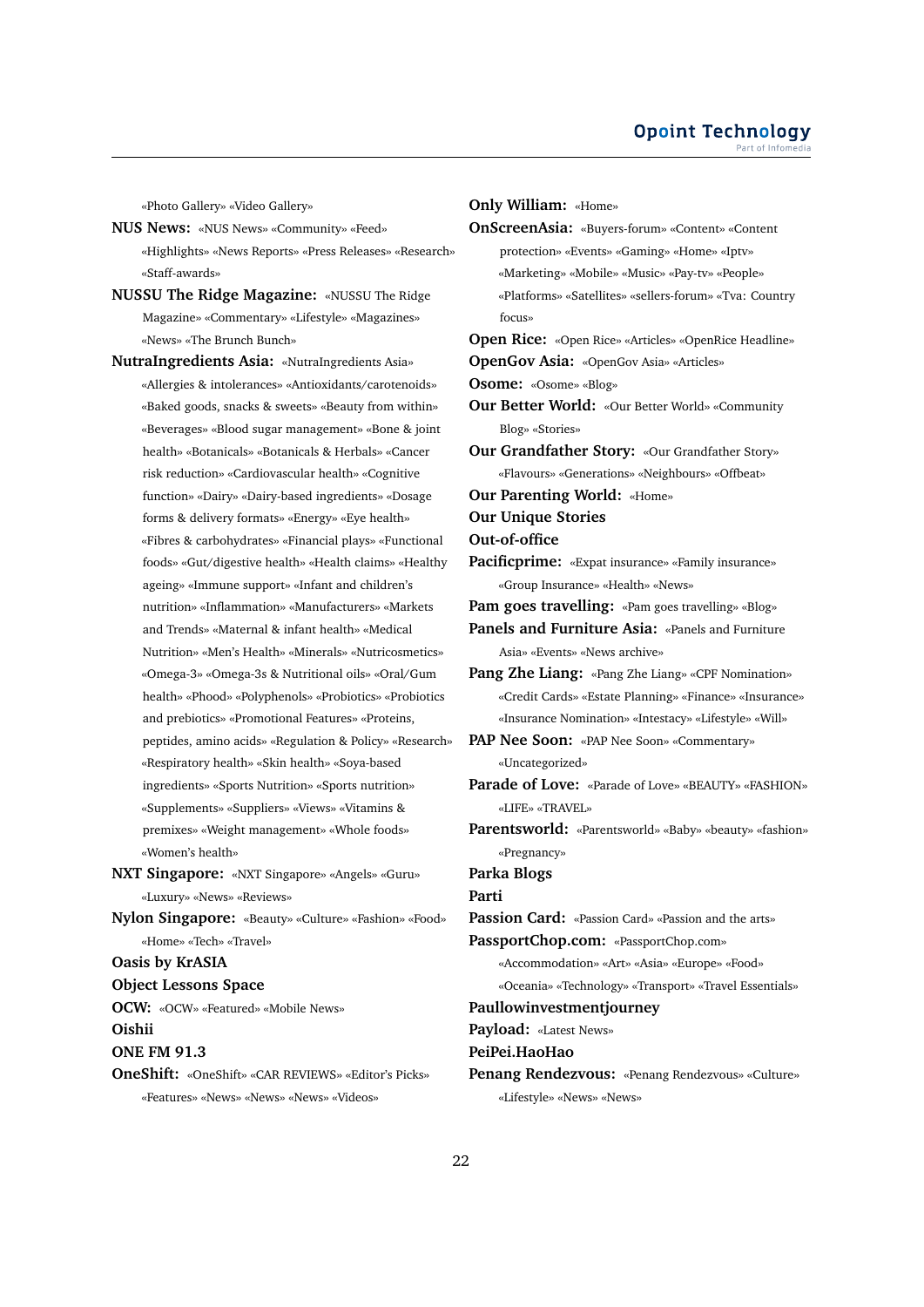**PEONY Zine:** «PEONY Zine» «Peonyonline»

### **Peonykiss.com**

- **People Matters Global:** «People Matters Global» «Blog» «Culture» «Life» «Performance» «Recruitment» «Strategy» «Tech»
- **People's Action Party:** «People's Action Party» «News & happening»

#### **Pesochnya.com**

**Pets Magazine:** «Pets Magazine» «Exercise & Training» «Fancy Feline» «Features» «In Thing» «News» «People & Pets» «Pet Pantry» «Small Wonders» «Top Dog»

#### **Petunialee**

### **Philip Ang**

### **Phuakahkengthomas**

# **Pigeonhole Live:** «Blog»

**Pin Prestige Singapore:** «Pin Prestige Singapore» «珠宝 <sup>|</sup>JEWELLERY» «生活|LIFESTYLE» «精表|WATCHES» «美食|FOOD» «美容|BEAUTY» «艺术|ART» «设 <sup>计</sup>|DESIGN» «Food» «Rss» «去处|PLACES» «时尚<sup>|</sup> FASHION» «星<sup>光</sup> | CELEBRITIES» «汽车|CARS» «人物<sup>|</sup> PEOPLE»

#### **Ping.Er.Rain**

**PlastyTalk:** «PlastyTalk» «Articles »» «Latest»

- **Playfuldroid!:** «Playfuldroid!» «Android Phones» «Android Rumors» «Huawei» «Mobile Price» «News» «Realme» «Vivo»
- **Plural Art Mag:** «Plural Art Mag» «Art, Abridged» «Ask a Critic» «Conversations» «Exhibitions» «Features» «International Shows» «Lifestyle» «Lists» «Opinions» «People» «Pictures» «Places» «Plates» «Regional Events» «Regional Shows» «Singapore Events» «Singapore Shows» «The ABCs of Asian Art»
- **PolicyPal:** «PolicyPal» «Business» «Insurance» «Lifestyle» «News & Updates»
- **Pop Culture Online:** «Pop Culture Online» «Danker's Pick» «Editor's Note» «Editor's Note» «Pop Art» «Pop Babe» «POP Carpet» «Pop Corn» «POP Life» «Pop of the Month» «Pop Page» «Pop Press» «Pop Retro» «Pop Review» «Pop Screen» «Pop Stage» «Pop Tech»

#### **Popagandhi**

**Popcorn SG:** «Popcorn SG» «News & Reviews»

**Popspoken:** «Popspoken» «Culture Vulture» «Global» «Issues» «Music» «Out & About» «The Arts»

**Popwire:** «Popwire» «Film» «Music» «Style» «Television» «Video Games»

## **POSB Singapore**

**Potions:** «Potions» «Entertainment» «Gaming» «Tech»

- **Pravasiexpress:** «Pravasiexpress -» «Apps» «Articles» «Arts & culture» «Astrology» «Australia» «Australia» «Automobile» «Bangalore news» «Better living» «Books» «Business news» «Career & education» «Chennai life» «City news» «Classifieds» «Climate» «Cloud» «Columns» «Community feature» «Corporate-news» «Cricket» «Crime» «Delhi news» «Education» «Energy» «English» «Environment» «Europe» «Fashion» «Food» «Football» «Health» «Hindi» «India» «Indonesia» «Information technology» «International» «International» «Iot» «Ireland» «Japan» «Jobs» «Kerala news» «Kidscorner» «Kuala lumpur» «Lifestyle» «Literature» «Malayalam» «Malayalee events» «Malaysia» «Middle east» «Movies» «Mumbai news» «Music» «Obituary» «People» «Photography» «Pollution» «Pravasi worldwide» «Readers column» «Recipes» «Religious» «Russia» «Saudi arabia» «Science» «Shorts» «Singapore» «Singapore events» «Singapore life» «Social media» «Sports» «Talk time» «Tamil» «Tech» «Telugu» «Travel» «Uk» «Videos» «Vlogs» «Wildlife» «World» «World news»
- **Prestige Singapore:** «Prestige Singapore» «Beauty & Wellness» «People & Events» «Pursuits» «Style» «Travel» «Wine & Dine»

#### **Prettyfrowns**

- **Prime:** «Prime» «Beauty & Aesthetic» «Health» «Lifestyle» «Nutrition and Well-being» «Uncategorized»
- **Prime Minister's Office Singapore:** «Prime Minister's Office Singapore» «Newsroom»
- **Princessadiary:** «Princessadiary» «Blog»

**PrisChew Dot Com**

#### **ProButterfly**

#### **Professional Heckler**

**Progress Singapore Party:** «Progress Singapore Party» «Latest»

**Property Soul:** «Property Soul» «For Newbies» «Market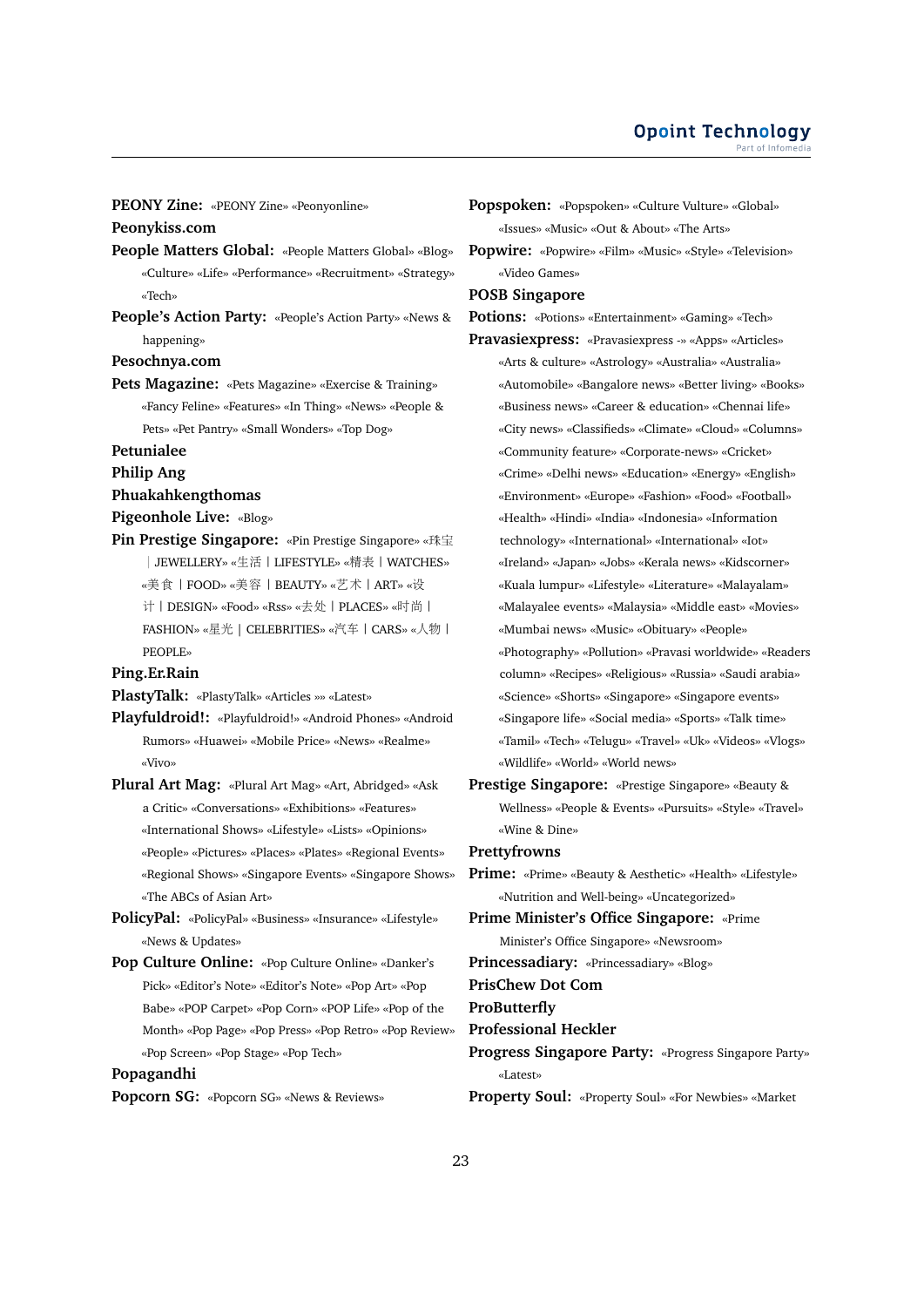Update» «My Experience» «Personal Thought»

**Propertyguru:** «Propertyguru» «Market-news»

**PropNex:** «PropNex» «News» «Press Release»

**Propwise.Sg**

**psonetwork.com**

**PUB**

**Public Transport Council:** «Public Transport Council» «2021» «Chairman's Blog»

**Purple Taste**

**Qanvast:** «Qanvast» «Articles» «Guide» «Inside Qanvast» «Renovation Journey»

#### **QiuQiu**

**Qsrmedia Asia:** «Qsrmedia Asia» «Community» «Executive insights» «Fast casual» «Food Services» «Franchising» «International» «Legal» «Marketing» «Menu Innovations» «Promotions» «Research» «Social media» «Technology»

# **RachellTan**

**RailTravel Station:** «RailTravel Station» «Blog» «Bus Reviews» «Ferry Reviews» «Flight Reviews» «Hotel Reviews» «Lounge Reviews» «Train Reviews» «Trip Reports»

#### **RainbowDiaries**

**Rascal Dads**

#### **Ravi Philemon**

**Razor TV:** «Razor TV» «AsiaOne» «Entertainment» «Lifestyle» «News» «Popular» «RazorTV» «STOMP» «The New Paper» «The Straits Times»

**Reach:** «Reach» «Events» «News and Press Releases»

- **Red Ants:** «热辣辣» «给你好看» «首页» «骗你的» «评头论足» «我跟你讲» «新闻打包»
- **Red Sports:** «Red Sports» «Headlines» «Industry in Motion» «Nation in Motion» «Rugby» «What say you all» «Youth in Motion»

**REDAS:** «REDAS» «Daily News»

**Redbrick:** «Redbrick» «Blog»

**Reddotunited:** «Sitemap blog»

**RedWire Times**

**ReferralCandy Blog:** «ReferralCandy Blog» «Analytics» «Branding» «Business Ideas» «Content Marketing» «Copywriting» «Customer Acquisition» «Customer

Retention» «Customer Service» «Digital Marketing» «Dropshipping» «Dropshipping» «eCommerce Marketing» «eCommerce Tools» «Email Marketing» «Entrepreneurship» «How to Sell online» «Marketing Case Studies» «Marketing Strategy» «Products to Sell Online» «Referral Marketing» «SEO» «Social Media Marketing» **REIT AsiaPac:** «REIT AsiaPac» «News» **REITAS:** «/ REITAS» «Newsroom» **Reitsweek:** «Reitsweek» «Hong Kong REITs» «Malaysia REITs» «Singapore REITs» **Relentlesslaundry Blogspot Remember Singapore Renovation Singapore:** «Renovation Singapore» «Articles» **Responsible Business:** «Responsible Business» «News» **Retail 360 Asia Retail Asia:** «Retail Asia» «E-commerce» «Events» «Fashion» **REV Magazine:** «REV Magazine» «Aftermarket» «Cars» «Clubs» «Events» «Features» «I.C.E» «I.C.E Features» «I.C.E News» «I.C.E Parts» «I.C.E Review» «Lifestyle» «Models» «Modified Rides» «Mods» «Motorsports» «New Cars» «News» «Overseas» «Parts» «Product Focus» «Promotions» «Readers' Rides» «Talk» «Tune Up» **Revolution Watch:** «2021 Novelties» «Culture» «Features & Reviews» «Home» «Magazine» «Revo Asia» «Technical» «Vintage» «Watch Academy» «Weirevolutionmagazines-com» **Rice Media:** «Rice Media» «Affairs» «Columns» «Culture» «Lifestyle» **Rilek 1 Corner Roads:** «» «News» «Road safety» «Tips & guides» **Roamscapes:** «Roamscapes» «Accommodation» «Arts & Heritage» «Essays» «Food» «Lifestyles» **Robb Report Singapore:** «Robb Report Singapore» «Air» «Art-culture» «Collectibles» «Fashion» «Grooming» «Home» «Investments» «Jewellery» «Land» «Leisure» «Robb-spotlight» «Savour» «Sea» «Technology» «Timepieces» «Travel» «Watches & Jewellery» «Wellness» **Roy Ngerng**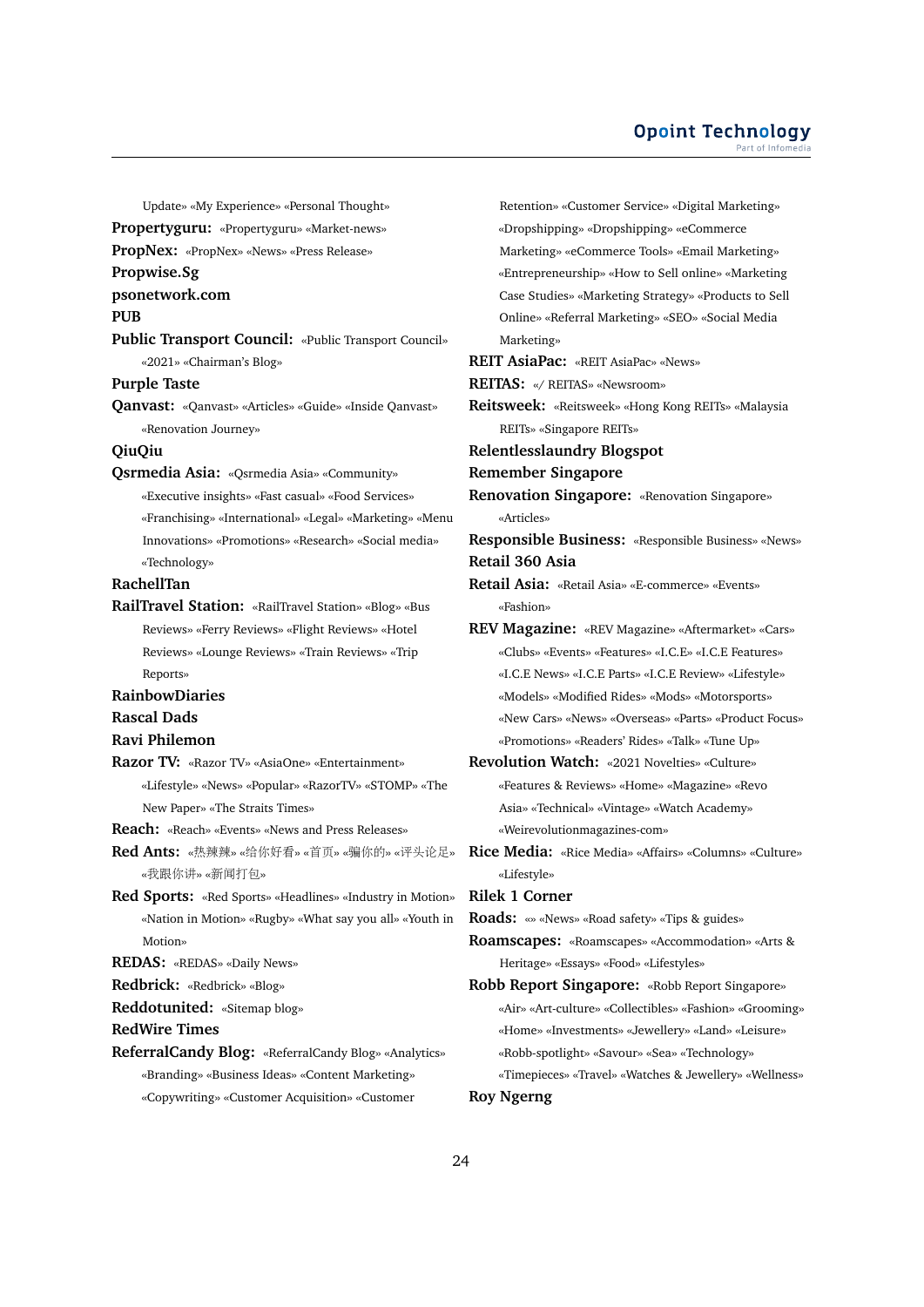#### **Opoint Technology** Part of Infomed

#### **Rubbish Eat Rubbish Grow**

- **RUN Singapore:** «RUN Singapore» «RUN Free» «RUN Inspiration» «RUN Now» «RUN Now with U Run All Access» «RUN Strong» «RUN Strong with New Balance» «RUN Strong with Ocean Health» «RUN Strong with Runity» «RUN Style» «RUN Style With Banana Boat» «RUN Style with JBL» «RUN Style with Plantronics» «Upcoming Races»
- **RunSociety:** «RunSociety» «Latest Articles»
- **Sabre:** «Sabre» «Blog» «Newsroom»
- **Safra:** «Safra» «Nsman»
- **SAIS:** «INVESTORS»
- **Sakuraharuka**
- **Salaam:** «Salaam» «Foodies» «Gaya Hidup» «Halal Food» «Hiburan» «Inspirasi» «Sukan» «Tips» «Travel» «Trending» «Uncategorized»
- **Salary.sg:** «Salary.sg» «Business» «Career» «Education» «Income» «Jobs» «Money Matters» «Retirement» «Top Posts»

#### **Samsung Singapore**

- **Sand Magazine**
- **Sarah Emery | American Expat:** «Sarah Emery | American Expat» «Expat Dream Team» «Expat lifestyle» «Home» «Travel» «Travel Hacks»
- **Sassy Mama:** «Sassy Mama» «Adventures» «America» «Arts & Crafts» «Australia & NZ» «Baby» «Bali & Indonesia» «By Country» «Cambodia & Laos» «Camps» «China, Hong Kong & Macau» «Domestic Helpers» «Eat» «Eating In» «Eating Out» «Europe» «Event» «Experts» «Family Friendly» «Fitness & Beauty» «For the Kids» «For You» «For Your Home» «Green Living» «Health & Wellbeing» «India, Sri Lanka & Bhutan» «Inside» «Inspiration & Tips» «Japan & Korea» «Learn» «Mama» «Mama About Town» «Outside» «Parties» «Philippines, Vietnam & Thailand» «Play» «Pregnancy» «Pregnancy» «Schools» «Singapore & Malaysia» «Sports & Classes» «Style» «Technology & Apps» «That Mama» «Travel» «Without the Kids/Date Night»

**Savills:** «Savills» «Insight and opinion»

**Savour Blackbookasia:** «Savour Blackbookasia» «Art Specials アート» «Bali (F&B) バリ» «Bali (Hotels) バ

リ» «Bali バリ» «Bangkok (F&B) バンコク» «Bangkok (Hotels) バンコク» «Bangkok バンコク» «Buffet» «Cambodia (Hotels) カンボジア» «Celebrity Exclusive セ レブ特集» «Chiang Mai (Hotels) チェンマイ» «Chinese» «Dining» «Events イベント» «F&B Promotions 特典<sup>情</sup> <sup>報</sup>» «F&B Promotions 特典情報» «Featured Chef <sup>注</sup><sup>目</sup> のシェフ» «Featured Chef 注目のシェフ» «French» «Hong Kong (F&B) 香港» «Hong Kong (Hotels) 香港» «Hong Kong 香港» «Hot Off The Press プレスリリー ス» «Indonesia (Hotels) インドネシア» «International» «Italian» «Jakarta (F&B) ジャカルタ» «Jakarta (Hotels) ジャカルタ» «Jakarta ジャカルタ» «Japan (Hotels) <sup>日</sup>本 » «Japan (Hotels) <sup>日</sup>本» «Japanese» «Langkawi (Hotels) ランカウイ» «Lifestyle» «Lifestyle Promotions プロモー ション» «Malaysia (Hotels) マレーシア(ホテル)» «Maldives (F&B) モルディブ» «Maldives (Hotels) モル ディブ» «Maldives モルディブ» «Monthly Picks 月<sup>間</sup> 特集» «Monthly Picks月間特集» «New Zealand (Hotels) ニュージーランド» «Others» «Phuket (Hotels) プー ケット» «Siem Reap (F&B) シームリープ» «Siem Reap (Hotels) シームリープ» «Siem Reap シームリープ» «Singapore (F&B) シンガポール» «Singapore (Hotels) シンガポール» «Singapore シンガポール» «Thailand (Hotels) タイ» «Tokyo (F&B) 東京» «Tokyo 東京» «Travel» «Travel Promotions 特典情報» «Uncategorized»

**Scam Alert!:** «Scam Alert!» «Blog» «Media News» **Scciob**

#### **School Notices Singapore**

**Schoolbag.sg:** «Schoolbag.sg» «CCAs» «Contributions» «Education» «Educators» «Features» «Multimedia» «Parent Partnership» «Post-Secondary» «Pre-School» «Primary» «Secondary» «Special Education» «Teachers' Digest» «Teaching & Learning» «Values in Education»

**Science And Information Organization:** «Blog» **Sea asia:** «Sea asia» «News »

- **Seaisi:** «Seaisi» «Business/Economics» «Newsrooom» «SEAISI Articles» «Steel Industry» «Steel Prices» «Trade Measure»
- **Secret Life of Fatbacks:** «Secret Life of Fatbacks» «AccorHotels» «Bar» «Buffet» «Four Seasons» «Grand Hyatt» «Hilton» «Hotel» «Japanese»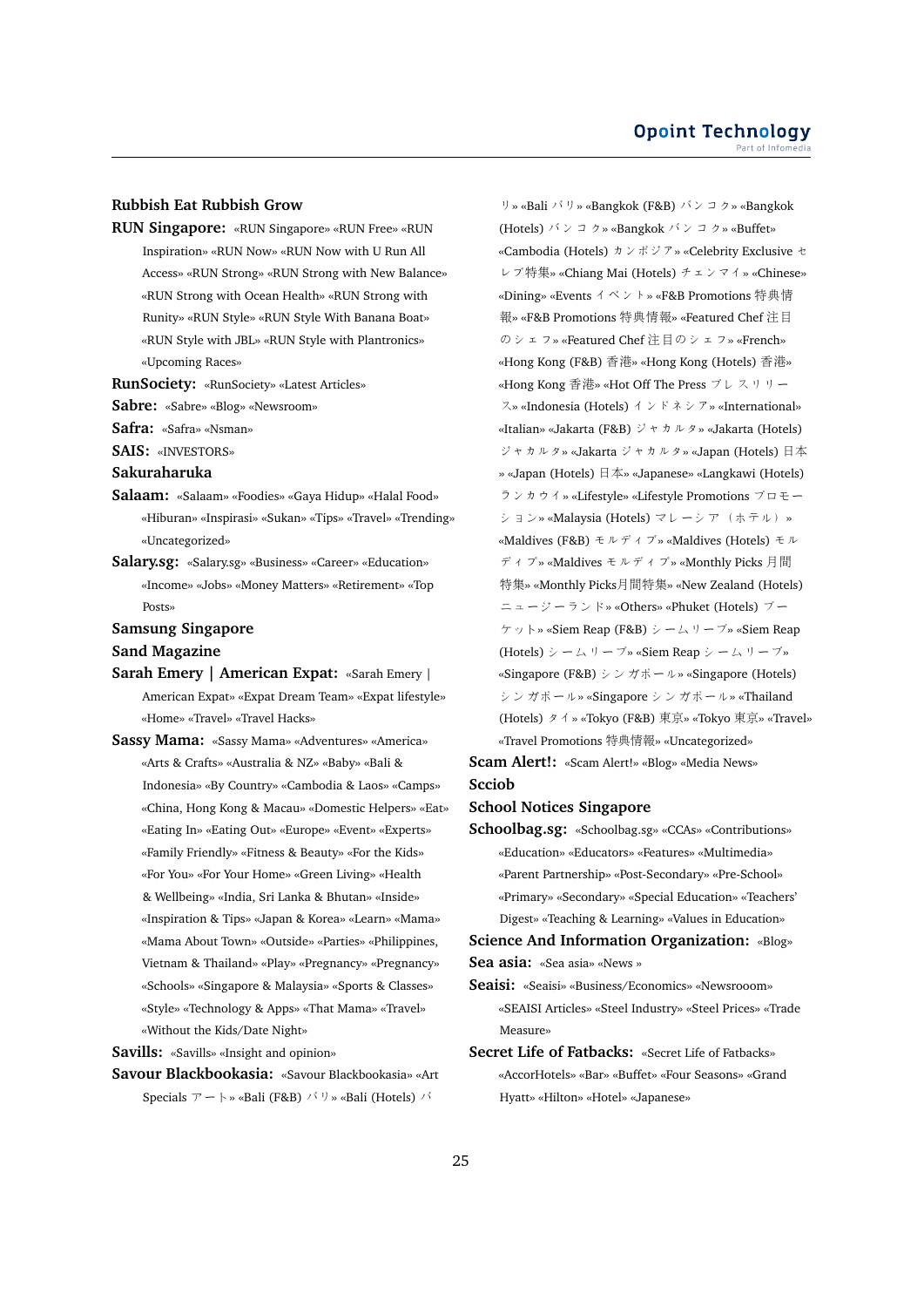**Securities Investors Association:** «Securities Investors Association» «Latest Updates» **Seedly:** «Seedly» «Blog» **SEM & SEO Company in Singapore Senang Diri Senatus:** « Rss» «Art» «Auto Aero & Nautical» «Dining & Travel» «Dolce & Gabbana» «Entertainment» «Fashion» «Gucci» «Home» «Hugo Boss» «Interviews» «Magazine» «News» «Technology» «Watches & Jewelry» **Sentenced To Live SeriousAboutPreschool.com Sex & Singapore City:** «Sex & Singapore City» «Beauty» «Fashion» «Lifestyle» «Sex & Love» «Travel» **SG Budget Babe SG Business Talk:** «SG Business Talk» «Artificial Intelligence» «Blockchain» «Business» «Economy» «Technology» **SG Carmart.com:** «Articles» «Home» **Sg EverydayOnSales:** «Sg EverydayOnSales» «Category» «Entertainment» «Event» «LifeStyle» «News» «News» **SG Food Lifestyle:** «SG Food Lifestyle» «CAFE» «CHINESE CUISINE» «DESSERT» «HALAL CUISINE» «HOTELS & RESORTS» «INDIAN» «INDONESIAN» «ITALIAN» «JAPANESE» «KOREAN» «MOONCAKES» «PERANAKAN» «SEAFOOD» «WESTERN» **SG Food on Foot:** «Home» **SG investors.io:** «/ SG Investors» **SG Lifestyle:** «SG Lifestyle» «Eat & Drink» «Just For Fun» «Lifestyle News» «Lobangs» «Wanderlust» **SG Magazine Online:** «Food & Drink» «Home» «SG» «Singapore Restaurants» «Things to do» «Top Lists» «Travel» **SG Money Matters:** «SG Money Matters» «Blog» «Financial News» **SG Observer:** «SG Observer» «Career» «Lifestyle» «Money» «Property» «Transport» **SG Psych Stuff SG Singapore Times:** «SG Singapore Times» «Business» «Entertainment» «Health» «Singapore» «Sports» «Technology» «World»

#### **SG Young Investment**

**Sgbikemart:** «Blog» **SgCafeHopping:** «SGCafeHopping» **Sgdividends Sgeek:** «Sgeek» «Features» «News» «Reviews» **Sgh.com..sg:** «Sgh.com..sg» **SGVue SGX Yield Stock:** «SGX Yield Stock» «M1» «Yield» **shadowandy Share And Stocks:** «Share And Stocks» «China» «Cryptocurrency» «Forex» «Hong Kong» «IPO» «Listed Companies Details» «Malaysia» «Media Coverage» «Portfolio Tracker» «Research & Commentaries» «Singapore» «Singapore Top Finance Blogs» «World News» **ShareInvestor.com:** «ShareInvestor.com» «Malaysia News» **Sharing is Caring Shaun Owyeong:** «Home» **Shell in Singapore:** «Shell in Singapore» «Media» **Shenton Wire:** «Shenton Wire» «Bonds and credit» «Commodities» «Currencies» «Economy and Trade» «Mediaoutreach» «News» «Property» «Stocks» «Uncategorized» **Shin Min Daily News shopback.sg Shout:** «Shout» «Bali» «Cafes & Restaurants» «Hong Kong» «Malaysia» «News» «News» «SHOUT Conversations» «Thailand» «Things to Do» **Sifa Silver Jobs Silverkris:** «Adventure» «Africa» «Asia» «Attractions» «Australia & South Pacific» «Beaches» «Couples» «Culture» «Destinations» «Europe» «Events» «Families» «Food & Drink» «For You» «Home» «Hotels & Resorts» «Inflight Entertainment» «Inside SIA» «Inside Tips» «KrisFlyer» «North America» «Our Community» «People» «Plane Facts» «Shopping» «South America» «Travel News & Tips» «Travel Tips» «What's New From SIA» «Wine &

# **SimpliFlying:** «SimpliFlying» «Aviation marketing insights»

Dine» «Your SIA» «Your Sia: Events» «Your Stories»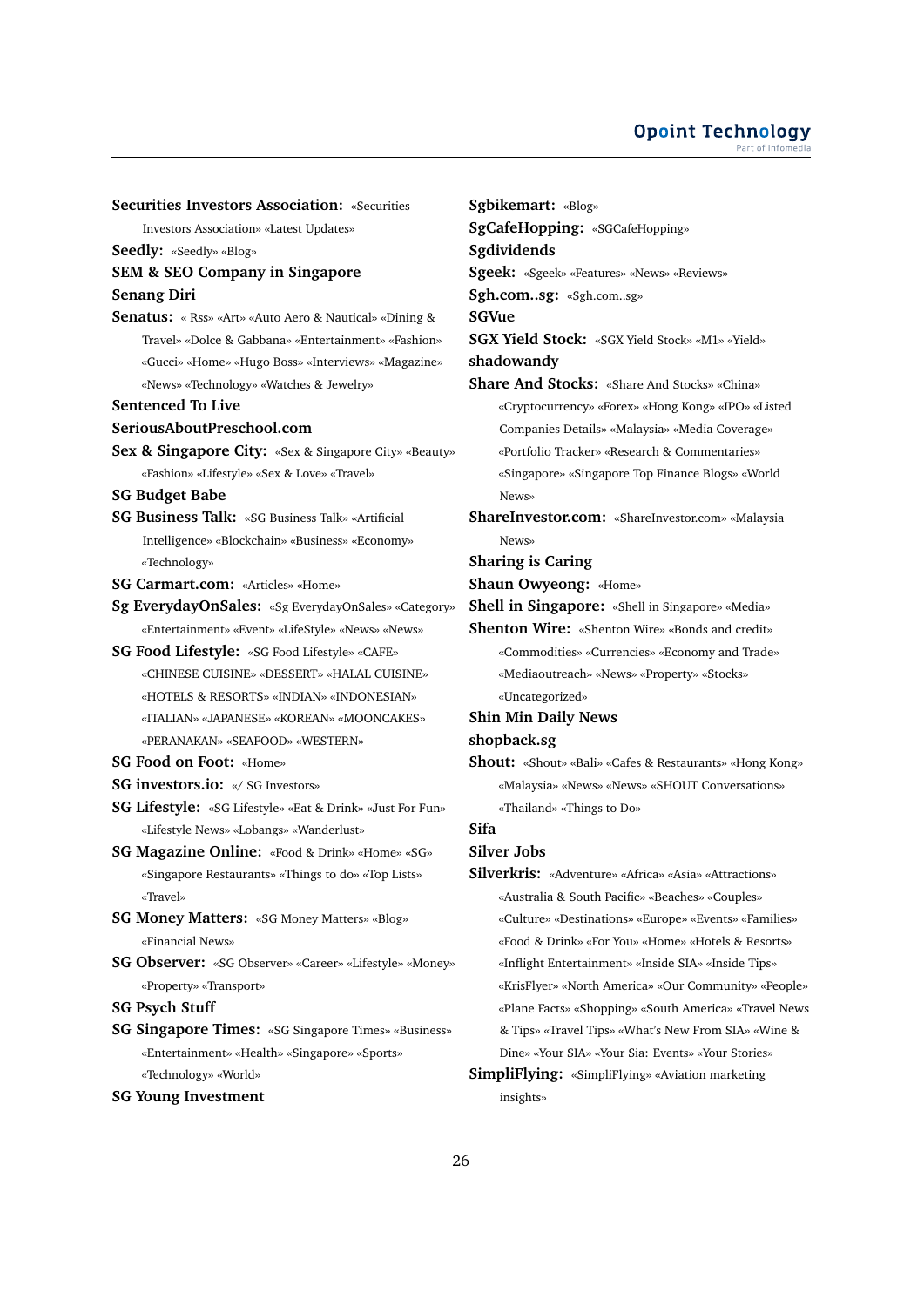#### **Simply Mommie**

- **Sinchew Business:** «Sinchew Business» «ACN Newswire» «Business» «Jcn newswire» «Life» «Top Story»
- **SINdie:** «SINdie» «FEATURES» «REVIEWS» «shoutOUT!» «STOP10»

**Singapore Actually**

**Singapore Airlines:** «Press Releases»

**Singapore Alternatives**

- **Singapore Architects**
- **Singapore Art Gallery Guide:** «Singapore Art Gallery Guide» «Auctions» «Columns» «Current Exhibitions» «Event» «Event3» «Events for Kids and Families» «Features» «Festivals & Markets» «Film» «Guided Tours» «News» «Open Calls» «Performances» «Receptions & Parties» «Reviews» «Talks» «Upcoming Exhibitions» «Workshops»
- **Singapore Art Museum (SAM):** «Singapore Art Museum (SAM)» «BLOG»
- **Singapore Brides:** «Singapore Brides» «Articles» «Fashion» «Featured»
- **Singapore Business Owners:** «Singapore Business Owners» «Articles» «Beauty» «Business» «Education» «Entrepreneur Stories» «Family & Relationship» «Finance» «Finance & Cryptos» «Fitness» «Food» «Happenings» «Health & Wellness» «Home & Living» «IT & Technology» «Learn» «Lifestyle» «Local» «Management» «Office and Space» «Opinion» «Pets & Hobbies» «Productivity & Tools» «Startup» «Style» «Supplies & Resources» «Tech & Innovation» «Technology & Gadgets» «Travel & Experience»
- **Singapore Business Review:** «Agribusiness» «Building & Engineering» «Co-Written / Partner» «Commercial Property» «Economy» «Energy & Offshore» «Features» «Financial Services» «Food & Beverage» «Healthcare» «Home» «Hotels & Tourism» «HR & Education» «InFocus» «Information Technology» «Leisure & Entertainment» «Manufacturing» «Markets & Investing» «Media & Marketing» «News» «Residential Property» «Retail» «Shipping & Marine» «Stocks» «Telecom & Internet» «Transport & Logistics» «Utilities»

**Singapore Exchange Limited:** «Media-centre» «news»

**Singapore Expats:** «Singapore Expats» «Useful Articles» **Singapore Fintech Association Singapore Food, Travel and Lifestyle Blog:** «Mons-Diary» **Singapore Foodie:** «Singapore Foodie» «Bars» «Cafe» «Dessert» «Drinks» «Food» «Foodie Deals» «Guide» «Just For Fun» «Milk Tea» «News» «Recipes» «Restaurant» «Snacks» «Things To Do» **Singapore for Kids:** «Singaporeforkids.com» **Singapore Friendly:** «Feeds» **Singapore Government Singapore Food Agency** «Singapore Government Singapore Food Agency» «Food Hygiene Notices» «Newsroom» **Singapore Infocomm Guide:** «Singapore Infocomm Guide» «Data Protection and Security» «Enterprise Solutions» «Government Incentives» «Important Gov't Announcements» «Mobility» «Productivity and Innovation Credit» **Singapore Institute of Aerospace Engineers Singapore IPOs Singapore Karate-Do Federation Singapore Law Blog:** «Singapore Law Blog -» **Singapore Law Watch:** «Singapore Law Watch» «Headlines» «Notices & Directions» **Singapore Man of Leisure Singapore Management University:** «Singapore Management University» «Blog» «Highlights» **Singapore Medical Association**

**Singapore National Olympic Council:** «Home» «News & Blog»

**Singapore News:** «Singapore News Today»

**Singapore News Blog**

**Singapore News Gazette:** «Singapore News Gazette» «Athletic» «Economy» «General» «Globe NewsWire» «Health» «Key Issues» «Legal» «Lifestyle» «Press Releases» «Science»

**Singapore News Live:** «Singapore News Live» «Business» «Lifestyle» «Random Article» «singapore» «Sports» «Tech» «World»

**Singapore People's Party**

**Singapore Policy Journal:** «Home»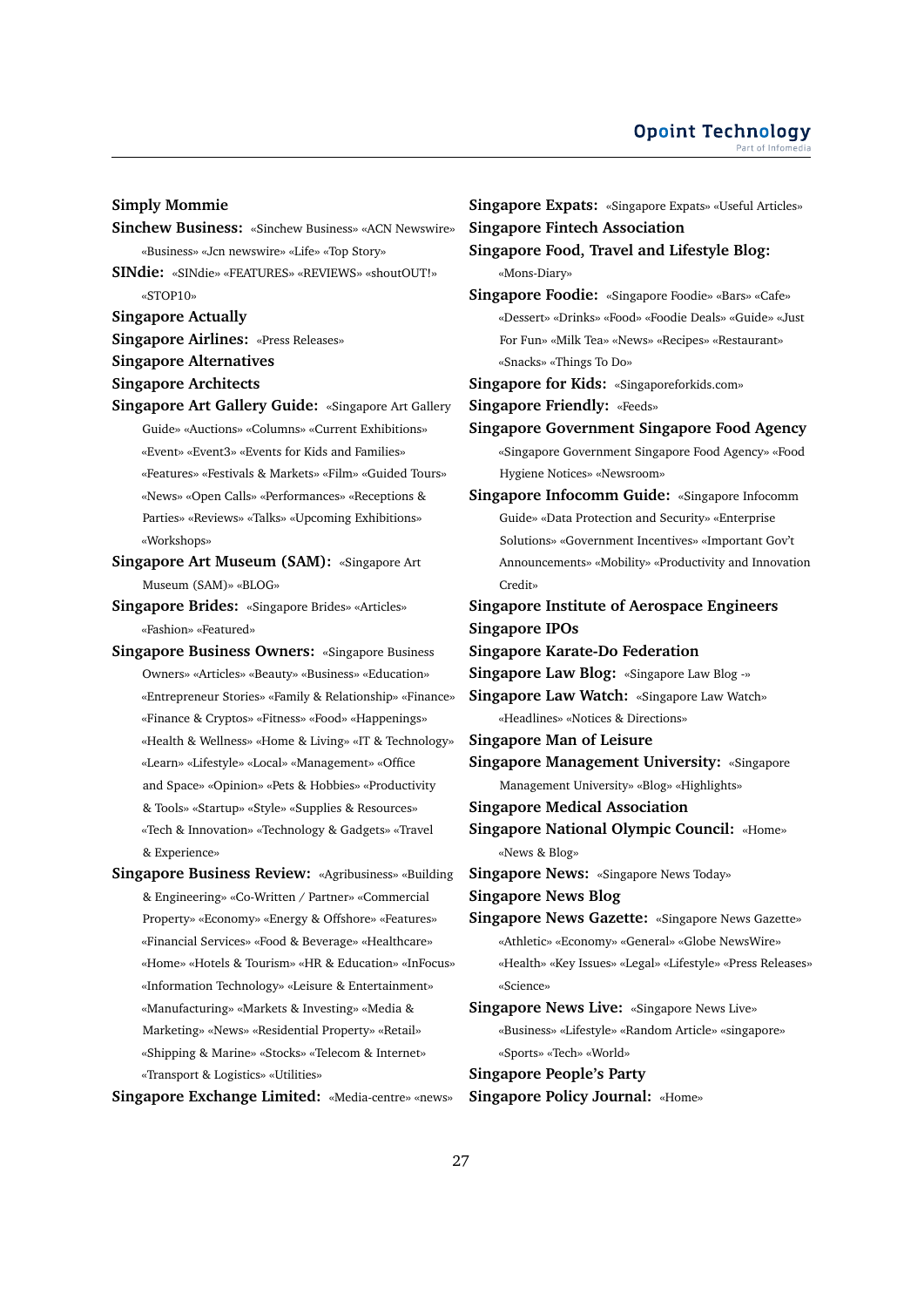**Singapore Press Holdings:** «Media Releases»

- **Singapore Real Estate:** «Singapore Real Estate» «单间 <sup>出</sup>租» «房屋出售» «整套出租»
- **Singapore Star.com:** «Singapore Star.com» «Asia Pacific» «Business» «International»
- **Singapore Times of News:** «Singapore Times of News» «Breaking News» «Business & Economy» «Entertainment» «Political» «Sport» «Technology»
- **Singapore Travelholic:** «Home»
- **Singapore Uncensored:** «Singapore Uncensored» «Business» «Cuisines» «Entertainment» «Hot News» «Rants! lai kpkb» «Scandal» «Singapore News» «Tech News» «The Dark Side Of Singapore» «Tidbits» «Video» «World News»

**Singapore Wine Vault:** «Singapore Wine Vault» «Blog» **Singapore Women Portal:** «Singapore Women Portal»

- «Berita Terbaru» «Gosip» «Prediksi»
- **Singaporean Biz**
- **Singaporechess**
- **SingaporeLegalAdvice.com:**

«SingaporeLegalAdvice.com» «Family and Community» «Featured Articles» «Public Interest» «View all articles»

- **SingaporeMotherhood:** «SingaporeMotherhood» «Articles» «Baby toddler» «columns» «Events» «Family fun» «Motherhood» «Pregnancy» «Preschooler and up»
- **Singaporeschild.com..sg:** «Singaporeschild.com..sg» «Children (7 – 12 years)» «Education» «Food & Health» «For The Kids» «Infant (0 – 12 months)» «Lifestyle» «Parenting» «Pregnancy» «Preschool (4 – 6 years)» «SC Awards» «Toddler (1 – 3 years)»
- **Singaporeyou**
- **Singapura Now:** «Singapura Now» «ACN Newswire» «JCN Newswire» «Life» «People» «Top Story»
- **Singdao PR:** «Singdao PR» «ACN Newswire» «JCN Newswire» «Life» «People» «Top Story»
- **Singhealth.com..sg**
- **Singsaver:** «Blog»
- **Sistic:** «Sistic» «Concert» «events» «Explore» «football» «Musical» «Opera» «Theatre» «Western»
- **Sivantos.com:** «News»
- **Six Pegs.com**

**Six&Seven:** «Home»

**Sjx Watches:** «Feed» «Home»

**Skyscanner SG:** «Travel features & news»

**SmallCapAsia:** «SmallCapAsia» «Crypto» «Ideas» «IPOs» «Latest News» «MY Stocks» «Reviews» «SG Stocks»

#### **Smart Aviation Singapore**

**Smart Pinoy Investor**

- **Smartparents.sg:** «Smartparents.sg» «Babies» «Behavior & Discipline» «Behavior & Discipline» «Conceiving» «Events» «Health & Safety» «Kids» «Lifestyle» «Parents» «Pregnancy» «Tots»
- **SME Horizon:** «SME Horizon» «Expansion» «Features» «Finance» «Government» «Human Resources» «News» «Opinion» «Sales & marketing» «Technology»
- **SmileTutor:** «SmileTutor» «Advice For Students» «Career Advice» «Exam Tips» «General» «Key Decisions» «Others» «Parenting Tips» «Parents» «Private Tuition 101» «Singapore Education News» «Students» «Study Tips» «Teaching Tips» «Tutoring Tips» «Tutors»
- **SMJ:** «SMJ» «Current Issue»
- **SMRT Blog:** «SMRT Blog» «News releases»
- **So Chic:** «So Chic» «Stories»
- **So Far :** «So Far»
- **Social Change Central:** «Social Change Central» «All» «All» «Awards & Competitions» «Explore Opportunities» «Exposure» «Funding» «Programs & Events» «Social Change Central»
- **Social Development Network:** «Social Development Network» «Dating & Relationships» «Lifestyle & Culture» «Real Life Couples»
- **Solitairemagazine:** «Solitairemagazine» «Events» «Jewellery» «Jewellery» «New Designs» «News» «Style Icons» «Style Icons» «Watches» «Watches»
- **Soompi:** «Soompi» «Celebridades» «Destacados» «Drama» «Estilo» «fashionbeauty» «Features» «Músic» «Sitemap 1» «TV/Cine» «tvfilm» «Video»
- **Southeast Asia:** «Southeast Asia» «Brunei» «Brunei Adventure» «Brunei Culture» «Brunei Eat» «Brunei Family» «Brunei Shop» «Cambodia» «Cambodia Adventure» «Cambodia Culture» «Cambodia Eat» «Cambodia Family» «Cambodia Shop» «Indonesia»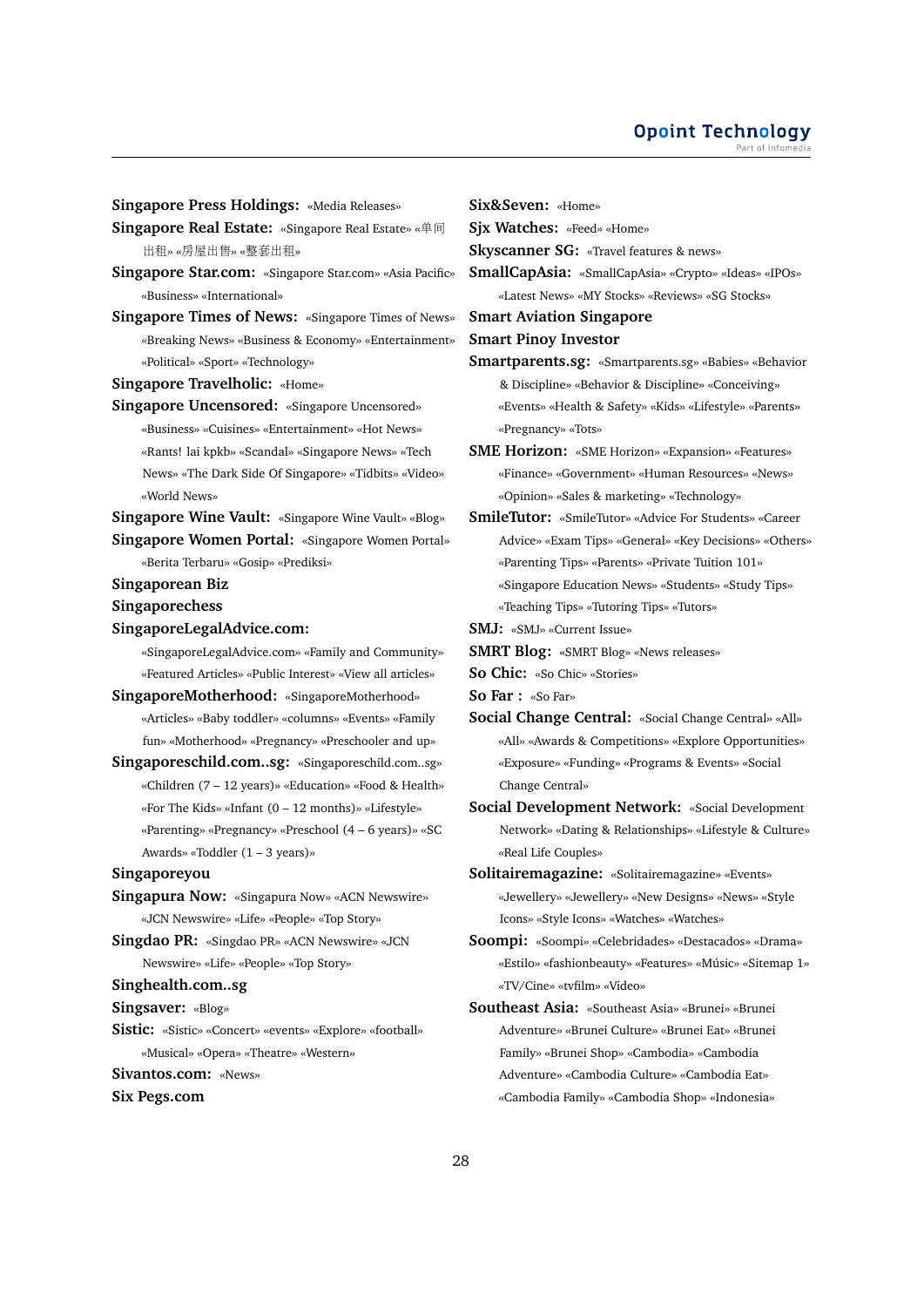«Indonesia Adventure» «Indonesia Culture» «Indonesia Eat» «Indonesia Family» «Indonesia Shop» «Laos» «Laos Adventure» «Laos Culture» «Laos Eat» «Laos Family» «Laos Shop» «Malaysia» «Malaysia Adventure» «Malaysia Culture» «Malaysia Eat» «Malaysia Family» «Malaysia Shop» «Myanmar» «Myanmar Adventure» «Myanmar Culture» «Myanmar Eat» «Myanmar Family» «Myanmar Shop» «Philippines» «Philippines Adventure» «Philippines Culture» «Philippines Eat» «Philippines Family» «Philippines Shop» «Singapore» «Singapore Adventure» «Singapore Culture» «Singapore Eat» «Singapore Family» «Singapore Shop» «Thailand» «Thailand Adventure» «Thailand Culture» «Thailand Eat» «Thailand Family» «Thailand Shop» «Vietnam» «Vietnam Adventure» «Vietnam Culture» «Vietnam Eat» «Vietnam Family» «Vietnam Shop»

**Southeast Asian Archaeology:** «Southeast Asian Archaeology» «Animism» «Anthropology» «Archaeological Projects in Southeast Asia» «Architecture» «Bioarchaeology» «Bones and Burials» «Brunei» «Buddhism» «Cambodia» «Ceramics» «Christianity» «Countries» «Data Repositories and References» «Disaster Risk Management» «Epigraphy» «General Archaeology» «Indonesia» «Intangible Cultural Heritage» «Islam» «Island Southeast Asia» «Journals and Papers» «Laos» «Lithics» «Mainland Southeast Asia» «Malaysia» «Megaliths» «Metallurgy and Metalworking» «Myanmar» «Paleontology» «Peripheral Southeast Asia» «Philippines» «ResourcesStart here» «Rock Art» «Sculpture» «Singapore» «Southeast Asia» «Thailand» «Timor Leste» «Tourism» «Underwater Archaeology» «Vietnam» «Visual Art» «Zooarchaeology»

**Spd:** «Spd» «Media Articles1» «NEWSROOM» «Press Releases»

**SPH Media:** «SPH Magazines» «Blog» «News»

**Spin Or Bin Music:** «Spin Or Bin Music» «Concert» «Interview» «List» «News» «Uncategorized» «Worst List»

**Spirited Singapore:** «Spirited Singapore» «American Whiskey» «Beer» «Champagne» «Cider» «Cocktails» «Cognac» «Dining» «Fine Spirits» «Gin» «Hangouts» «Knowledge» «Lifestyle» «Newsroom» «People»

«Places» «Recipe» «Rum» «Sake» «Tequila» «Travel» «Uncategorized» «Vodka» «Whisky» «Wine»

- **Splash 247:** «Americas» «Asia» «Bunkering» «Containers» «Contributions» «Dry Cargo» «Environment» «Europe» «feed» «Finance and Insurance» «Gas» «Greater China» «Home» «Maritime CEO» «Middle East» «Offshore» «Operations» «Opinion» «Piracy» «Ports and Logistics» «Regulatory» «Shipyards» «Tankers» «Tech»
- **Sport Singapore:** «Home» «Media Responses» «Newsroom» «Sports Education»
- **Sports IN Cycling:** «Sports IN Cycling» «Adventure» «Apparel» «Bike Components» «Bike Fit» «Bikes» «Culture» «Events» «Gear» «Guides» «Health» «Local» «Local News» «Maintenance» «News» «Nutrition» «Opinion» «Overseas» «People» «Performance» «Product News» «Races» «Random» «Reviews» «Wellness» «Women»
- **Square Rooms:** «Square Rooms» «Brand Story» «Catalogue» «Designers» «Inspiration» «Promo» «Solutions»
- **Sri Lanka Guardian:** «Sri Lanka Guardian» «Book Reviews» «Columns» «Editorials» «Features» «Human Rights» «World View»
- **Srsfund**
- **SRX**
- **SSA Academy**
- **ST Engineering**
- **Star Hub:** « Community» «Blog»

**Stepchange:** «Press Release»

**STJobs:** «A Tribute to Nurses» «CAREERS IN EARLY CHILDHOOD EDUCATION» «Careers in Life Sciences» «PROFESSIONALS IN HEALTHCARE» «TEACHERS' DAY – SHAPING LIVES BEYOND THE CLASSROOM»

#### **Stockinvestingsingapore**

#### **Stockmarketmindgames**

- **Stockpal Asia:** «Stockpal Asia» «It» «Market News» «Materials» «The Ceo Mindset»
- **STOMP:** «STOMP» «accident» «Featured» «Goody Bag» «More Stories» «More Stories» «More Stories» «Singapore seen»
- **Storm Community:** «BUSINESS» «CARS» «Cars»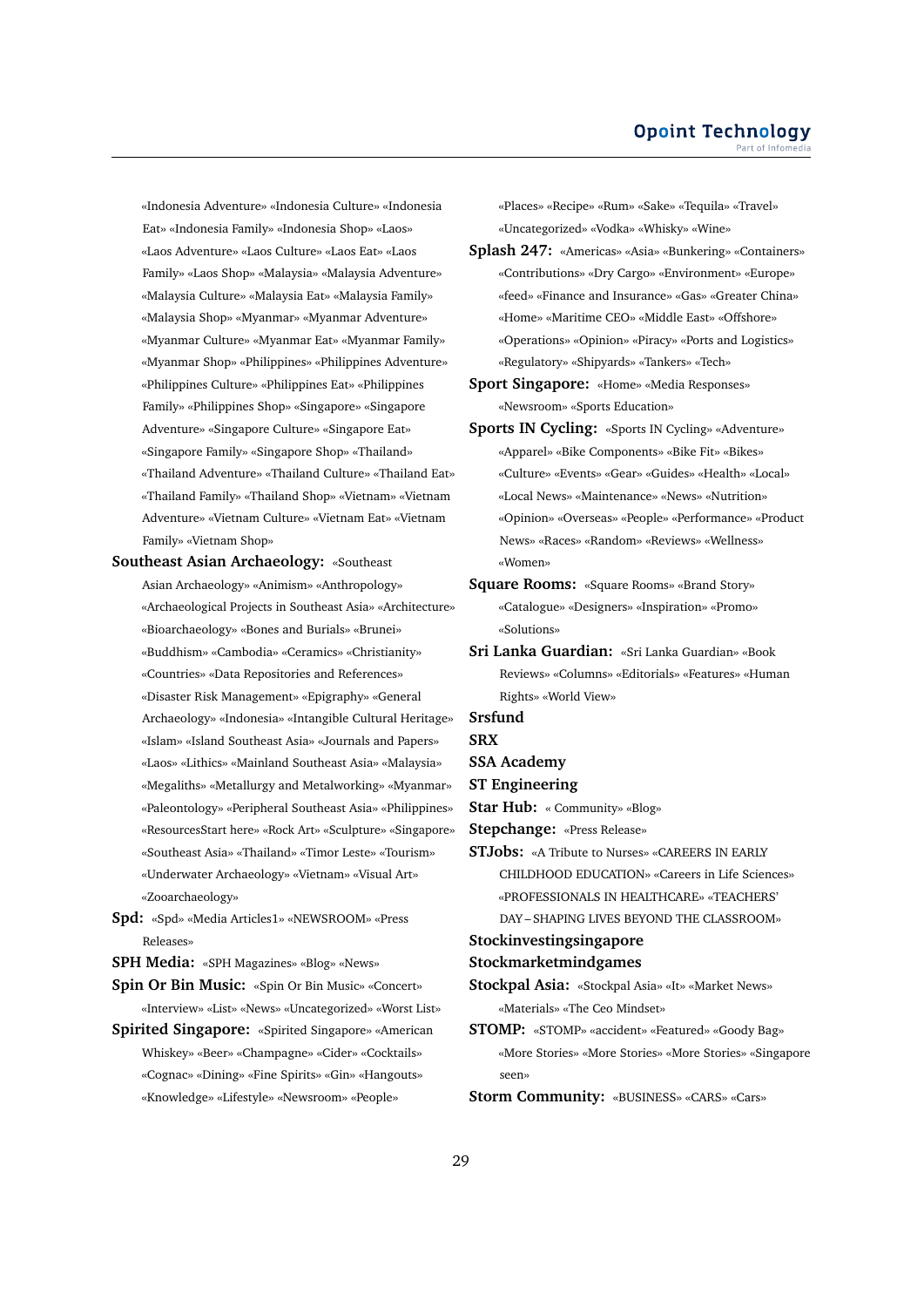«FEATURED» «FOOD» «Home» «LIFESTYLE» «Trends» **Stproperty**

**Straatosphere:** «Straatosphere» «Community» «News» **Straits Times:** «2» «Affairs» «Arts» «Asia» «Asia» «Asia:

Australia/NZ» «Asia: East Asia» «Asia: Latest» «Asia: SE Asia» «Asia: South Asia» «Banking» «Blogs» «Breaking» «Breaking News» «Business» «Business» «Business: Banking» «Business: Companies & Markets» «Business: Economy» «Business: Invest» «Business: Latest» «Business: Property» «Cartoons» «Chefs» «Community» «Consumer» «Copyright» «E-commerce» «E-sports» «Education» «Entertainment» «Environment» «Exercise» «Food» «France» «Global» «Hangout» «Hariz» «HDB» «Healthcare» «Home» «Home & Design» «Islam» «Lawrence-wong» «Letter» «Letters in print» «Life» «Lifestyle» «Lifestyle» «Lifestyle: Arts» «Lifestyle: Entertainment» «Lifestyle: Food» «Lifestyle: Home & Design» «Lifestyle: Latest» «Lifestyle: Motoring» «Marine» «Motoring» «Multimedia» «NTU» «NTUC» «Opinion» «Opinion» «Parenting & Education» «photos» «Politics» «Politics» «Politics» «Reviews» «Satandard» «Schools» «Science» «Singapore» «Singapore» «Singapore» «Singapore: Courts & Crime» «Singapore: Education» «Singapore: Environment» «Singapore: Health» «Singapore: Housing» «Singapore: latest» «Singapore: Manpower» «Singapore: Transport» «Smart» «Sport» «Sport» «Sport: Basketball» «Sport: Football» «Sport: Golf» «Sport: Latest» «Sport: Schools» «Sport: Tennis» «ST Editorial» «Style» «Tech» «Tech» «Tech News» «Tech: Cameras» «Tech: Games & Apps» «Tech: PCs» «Tech: Smartphones» «Tech: Tablets» «Technology» «Today» «Travel» «Videos» «Where To Eat» «World» «World» «World: Africa» «World: Americas» «World: Europe» «World: Latest» «World: Middle East» «World: United States»

**Study in Singapore With MDIS:** «Study in Singapore With MDIS»

# **Style Frontier**

**Suma Lifestyle:** «Suma Lifestyle» «Australia» «China» «Destinations» «Europe» «Indonesia» «Malaysia» «More Destinations» «New Zealand» «Seychelles» «Singapore» «South Korea» «Thailand» «Topic: Adventure» «Topic: Beach Getaway» «Topic: Child Friendly Travel» «Topic: Competition / Giveaway» «Topic: Culture» «Topic: Dine and Unwind» «Topic: Diving/Snorkeling» «Topic: Green Travel» «Topic: Hotel Lust List» «Topic: Lifestyle» «Topic: Style» «Topic: Top of the Charts» «Topic: Travel Deals» «Topics» «UAE» «Videos» «Vietnam»

**Sunny City Kids:** «Sunny City Kids» «Blog» «Lifestyle» **SunriseOdyssey**

**Sunshine Nation:** «Home»

**Super Travel Me:** «Super Travel Me» «Deals» «Destination» «Flying» «Hotels» «Loyality»

**Superadrianme:** «Superadrianme» «Events» «Food And Beverage» «Technology» «Travel»

- **Supermommy:** «Supermommy» «Activities & Crafts» «Baby/Child» «Beauty & Fashion» «Desserts» «Education» «Entertainment» «Entertainment» «Entertainment» «Everything Else» «Food» «Health & Fitness» «Kids» «Mommy» «Mommy Time» «Motherhood» «Out & About» «Out & About» «Out & About» «Parenting» «Parties» «Party» «Shopping» «Thoughts» «Travel»
- **Supply Chain Asia:** «Events Coverage» «Home» «News Snippets» «Strategy» «Technology»

**Sure Boh Singapore:** «Sure Boh Singapore» «Commercial» «Complaints» «Nightlife» «Satire» «Sports»

- **Systems Integration Asia:** «Systems Integration Asia» «Commentary» «Features» «Installations» «Latest» «News» «Solutions» «Tech Talk» «Voice Box»
- **Takungpao:** «Takungpao -» «3C科技» «点击香江» «热点<sup>冷</sup> <sup>评</sup>» «生活» «电影» «社评» «纵横谈» «经济观察家» «遨游» «艺文» «艺术赏析» «隔海观澜» «香港财经» «驰骋» «评论» «财经» «News» «养生堂» «军事» «北京观察» «商业» «国<sup>际</sup> » «国际经济» «国学» «地产» «大公首页» «大公视频» «大<sup>公</sup> 评论» «大公园» «大公故事» «娱乐» «宗教» «小公园» «影<sup>像</sup> » «文学» «新经济浪潮» «有料历史» «浮世荟» «两岸» «中<sup>国</sup> » «中国经济» «港股» «体育»
- Tamil Murasu: «அண மயை» «அரசுயல» «அழ**து ப**» «ஆனா முதும் » «இண்யையும் » «இந் தி**யா** » «இந் தி**யா » «இளமைய**ர ம<del>ப</del>ரசு — » «உடல நலம » «உணவபம  $\overline{p}$ லம $\overline{p}$ ம $\rightarrow$  «உலகம $\rightarrow$  » «உலகம $\rightarrow$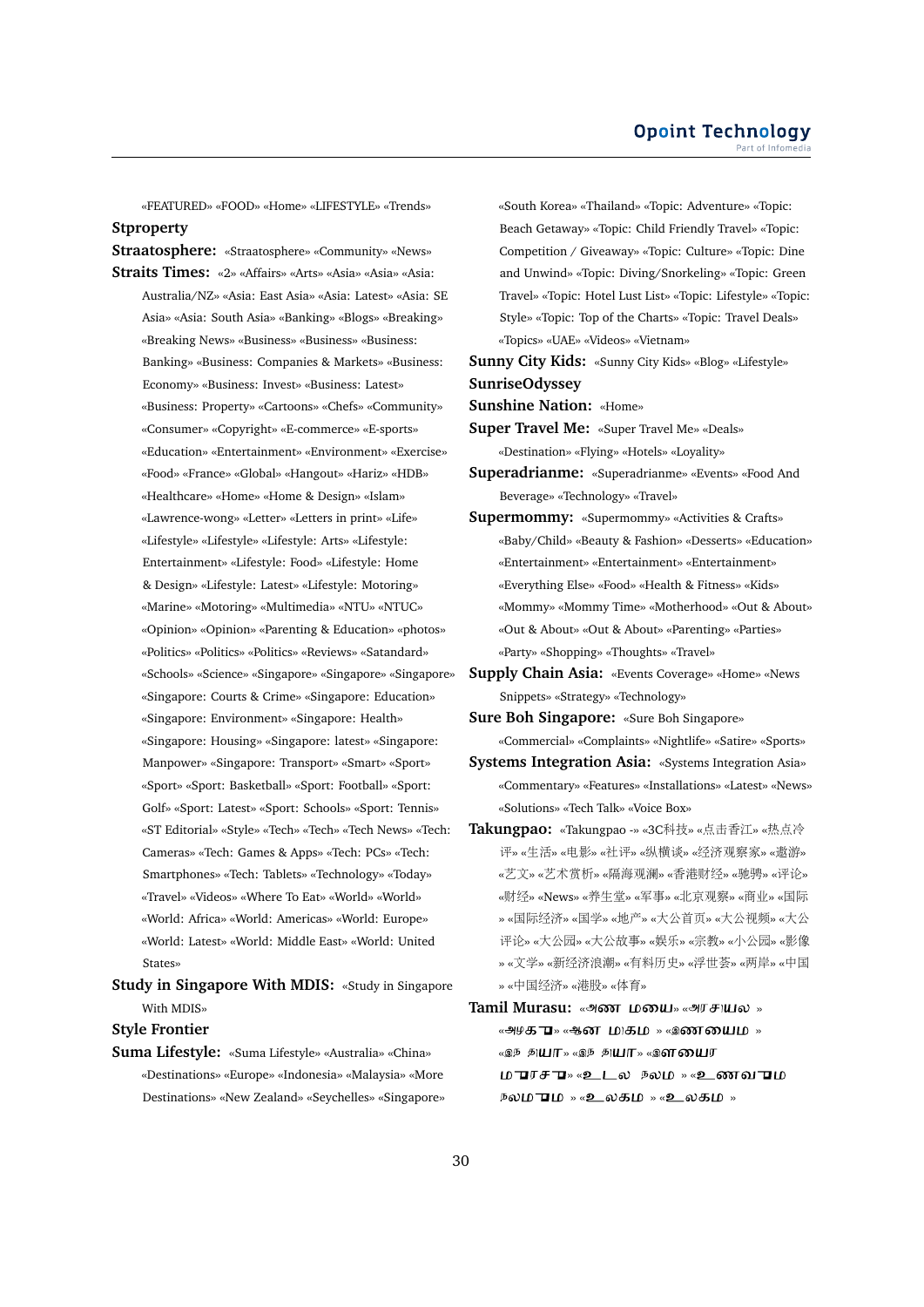$\alpha$ உலக உதுவுர கள $\alpha$  »  $\alpha$ கண் $\alpha$ கவு உண்  $\kappa$ கொடீ $\kappa$ -ை காயமை கூசு மா «சமூகம » «சமயைல » «சாவ கப பூர »  $\mathbb{R}$   $\mathbb{R}$   $\mathbb{R}$   $\mathbb{R}$   $\mathbb{R}$   $\mathbb{R}$   $\mathbb{R}$   $\mathbb{R}$   $\mathbb{R}$   $\mathbb{R}$   $\mathbb{R}$   $\mathbb{R}$   $\mathbb{R}$   $\mathbb{R}$   $\mathbb{R}$   $\mathbb{R}$   $\mathbb{R}$   $\mathbb{R}$   $\mathbb{R}$   $\mathbb{R}$   $\mathbb{R}$   $\mathbb{R}$   $\mathbb{R}$   $\mathbb{R}$   $\mathbb{$ «சாங்கப் பூலா 2» «சாங்கப் பூலா 3» «**சாங கப ப**லர 4» «சாறப ப**ுக** கட ட**ுர**ை «சு **பு** உ உலா » «உறு  $LDG \cdot r \mathfrak{P}$ » «தீ $LD \mathfrak{P}$  தாடு  $\nabla$ » «திரசை சீவெ தி» «தரசை சவு து» «மரப**ு**ம  $\frac{1}{2}$  **M**  $\frac{1}{2}$   $\frac{1}{2}$   $\frac{1}{2}$   $\frac{1}{2}$   $\frac{1}{2}$   $\frac{1}{2}$   $\frac{1}{2}$   $\frac{1}{2}$   $\frac{1}{2}$   $\frac{1}{2}$   $\frac{1}{2}$   $\frac{1}{2}$   $\frac{1}{2}$   $\frac{1}{2}$   $\frac{1}{2}$   $\frac{1}{2}$   $\frac{1}{2}$   $\frac{1}{2}$   $\frac{1}{2}$   $\frac{1}{2}$   $\frac{1}{2$ «மலசேயா» «மாஜ உம » «முகப் புக «ம**ுக** கூயச் சவு தகள<sub>»</sub> «வாச க கசை அறன » «வாச வ**ு**ம வளம**ு**ம<sub>»</sub> «வசை பையலரங க**ு** «விளயைாட ட**ு**» «விளயைாட ட**ு**» **Tamil Seithi:** «Tamil Seithi» « » «உலகம » «காண⊶ொள» «க**ு**றள**ு**ம  $\Box$ ொர**ு**ளும<sub>»</sub> «சுங்கப்பூர<sub>»</sub>  $\sim$  10  $\mu$  appois  $\sim$  10  $\sim$   $\sim$  1  $\sim$  10  $\mu$  appoint  $\sim$ «வாഴ வயல » «வளயைாட ட**ு**» **Tan Geng Hui Tan Kin Lian's Blog Tech Bytes For Tea Tech Coffee House Tech Collective:** «Tech Collective» «Female Tech Leaders» «Tech for Business» «Voices» **Tech For Impact :** «Tech For Impact» **Tech Jio:** «Tech Jio» «Accessories & Peripherals» «Blog» «Computing» «Gadgets» «Headphones» «Lifestyle» «Lifestyle Gear» «NEWS» «Promotions» «REVIEWS» «Speakers» «TIPS» «True Wireless Earbuds» **Tech Lingo:** «Tech Lingo» «All Articles» **Tech Storm:** «Tech Storm» «Articles» **Tech Trp:** «» «Accessories» «Console» «Enterprise» «Features» «Gaming» «Mobile» «News» «Pc» «Phones» «Releases» «Reviews» «Tablets» **Tech360.tv:** «Tech360.tv» «NEWS» **Techgoondu:** «Techgoondu» «Audio-visual» «Enterprise» «Gaming» «Imaging» «Internet» «Mobile» «PC» «Telecom» **TechieLobang:** «Home»

**TechINAsia:** «Home»

**TechNode Global:** «TechNode Global» «Analysis» «Asia» «China» «Community» «FinTech» «FoodTech» «Future of Work» «Indonesia» «Malaysia» «Media / Streaming» «News» «Opinions» «Overviews» «Philippines» «Q&A» «Singapore» «Startup Profiles» «Thailand» «Venture Capital» «Vietnam»

- **Techradar Pro:** «Techradar Pro» «News» «Resources» «Security»
- **TechRecur.com:** «TechRecur.com» «2G/3G» «5G» «5G» «Africa» «America» «Apps» «Big Data» «Case Studies» «Cloud» «Europe» «Finance» «Fintech» «Innovation» «IoT» «LTE 4G» «LTE Deployment Worldwide» «LTE in Africa» «LTE in Asia Pacific» «LTE in Eastern Europe» «LTE in Europe» «LTE in North America» «Market Intelligence» «Market Research» «Marketing» «mCommerce» «mHealth» «MNO» «Mobile Banking» «Mobile Money» «Mobile Payment» «Mobile Tech» «Mobiles» «Mobiles» «Monetisation» «MVNO» «Network» «News Trends» «News Trends» «Next Generation Mobile updates» «NFV» «Operators» «Research» «Research Reports» «Satellite» «SDN» «Small Cells» «Smart Cities» «Smartphones» «SMEs» «Software» «Spectrum» «Startup Companies» «Startup News» «Startups» «Technology» «telecom» «Telecom Services updates» «Testing & Measurement» «Virtualization» «Wearable Technology»
- **techseen.com:** «techseen.com» «Business» «Cloud» «Data & Analytics» «ERP» «Guest Articles» «Internet of Things» «Interviews» «Investment» «Security»
- **That Content Guy:** «That Content Guy» «Case Studies» «Content Hub» «Content Marketing Guides» «Content Marketing Lessons» «Content Marketing Rockstars» «Featured» «SEO» «Trending»

**The "Perfect" Father:** «The»

**The Active Age:** «The Active Age» «Health + Wellness» «Insights + interviews» «Lifestyle» «PR Newswire»

#### **The Arctic Star**

**The Artling**

**The Asianparent:** «Ages & Stages» «Becoming a Mum» «Education» «Feeding & Nutrition» «Home» «Lifestyle» «Parenting»

**The avenue for creative arts**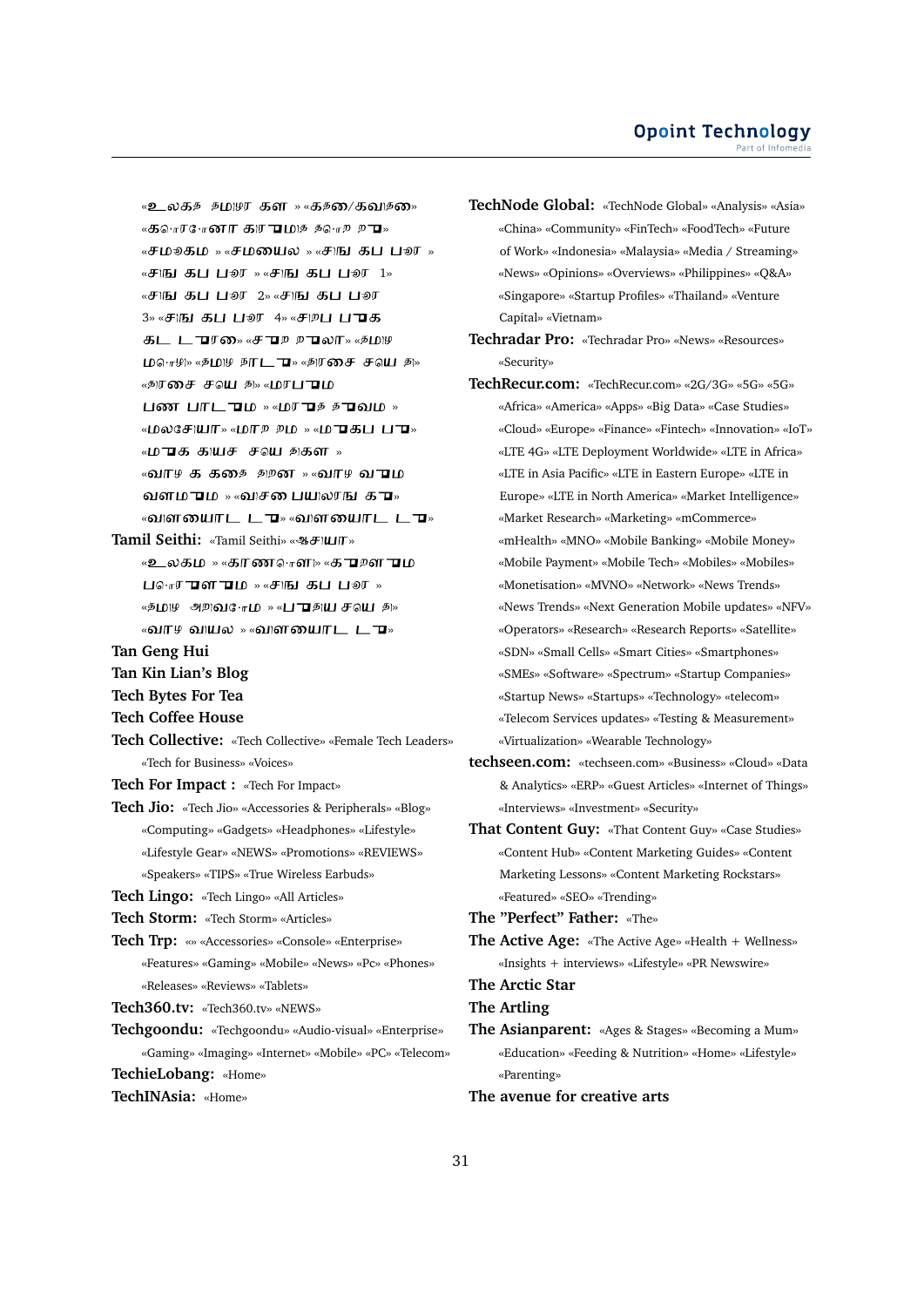#### **Opoint Technology** Part of Infomed

**The Beaulife:** «Beauty» «Lifestyle»

- **The Blue and Gold:** «The Blue and Gold» «Campus» «Lifestyle» «Opinion»
- **The Busy Woman Project**
- **The Chill Mom**
- **The Crowd Review**
- **The DC Edit**
- **The Edge Singapore:** «The Edge Singapore» «News»
- **The Electric New Paper:** «Basketball» «Biker Boy» «Entertainment» «Football» «Health» «Home» «Lifestyle» «Lifestyle» «Makan» «Movies» «Music» «News» «Racing» «Shopping» «Singapore» «Singapore Football» «Sports» «Sports» «Tennis» «Travel» «TV» «World»
- **The Everyday People**
- **The Female Culture:** «The Female Culture» «Beauty» «Entertainment» «Fashion» «Lifestyle & Culture»
- **The fifth Person:** «The fifth Person» «Analysis» «Bursa» «HKEx» «How To Invest» «SGX» «U.S.»
- **The Finder Singapore:** «The Finder Singapore» «Eat + Drink» «Kids» «Live Well» «Things To Do» «Travel»
- **The Food Journal:** «The Food Journal» «Cook» «Drink» «Eat» «People» «Travel»
- **The Halal Food Blog**
- **The Holistics Blog:** «The Holistics Blog» «Latest Posts»

**The Honeycombers:** «The Honeycombers» «Art

and Culture» «Arts and entertainment» «Attractions» «Bali» «Bars and Clubs» «Beauty and salons» «Beauty Secrets» «Beers / pubs» «Brunch» «Cafes» «Cafes & coffee» «Caffeine Fix» «Caffeine Fix» «Cocktail hour» «Connect» «Deals» «Dining guides» «Drink» «Drink» «Drink» «Drinking Guides» «Drinking Guides» «Eat» «Eat» «Eat» «Fashion» «Festivals, parties, concerts, nightlife» «Fitspo, sports and outdoors» «Food-and-drinks» «Foodie Guides» «Gadgets» «Guides» «Hacks» «Health» «Health and wellbeing» «Hello Honey» «Hitlist» «Hitlist» «Home & Décor» «Home & Décor» «HoneyTalks» «Hong Kong» «Hot bars» «Hot hotels, resorts, villas» «Hot New Tables» «Hot New Tables» «Hotels» «In the 'Hood» «Islands near Singapore» «Jakarta» «Jingle Bells» «Kevin» «kids» «Local faves» «Local scene» «Markets and pop-ups» «Money» «Moving to Singapore» «Practical Stuff»

«Real Weddings» «Recipes» «Restaurants» «SG guide» «Shopping» «Short escapes» «Spas» «Stay» «Staycations» «Style» «Switzerland» «Tech, gadgets and gear» «Things to do» «Travel» «Travel» «Travel» «View all» «Villas» «Want» «Want» «Weddings» «Wellbeing» «What's on» «What's on this weekend» «Wine» **The Hooting Post Blogazine The Independent Singapore News:** «The Independent Singapore News» « Personal Finance Archives» «Community & Family» «Malaysia» «Race & Religion» «Socio-Political» **The Institute of Internal Auditors Singapore The J Babies The J Babies (Dad) The Kam Family The Keepers Map The Ladies Cue the lazy holiday:** «the lazy holiday» «Food Guides» «Travel Guide» **The Little Red Blog:** «The Little Red Blog» «Blog» «Featured» **The Loving Mum The Mad Scene The Makeup Box The MeatMen:** «The MeatMen» «Beancurd» «Beer» «Belacan (shrimp paste)» «Cabbage» «Carrot» «Chicken» «Cockles» «Coconut Milk» «Coconut shreds» «Dessert»

- «Fish» «Flour» «Ginger» «Glutinous Rice» «Laksa leaf (daun kesum)» «Malaysian» «Mushrooms» «Noodles» «Peanuts» «Rice» «Rice Flour» «Seafood» «Shrimp» «Tapioca» «Tau Pok (fried beancurd puff)»
- **The Methodist Church in Singapore:** «The Methodist Church in Singapore» «COVID-19 Updates» «What's Happening»
- **The MiceTimes of Asia:** «The MiceTimes of Asia» «auto» «Banks» «business» «culture» «economy» «fashion» «Featured» «Fishing» «food» «Game» «health» «Hunting» «Kaleidoscope» «Laptops» «Medicine» «Money» «Movie» «Oil» «phones» «photo report» «policy» «real estate» «Religion» «Science and technology» «Society» «sports» «Travel» «Weapons» «WORLD»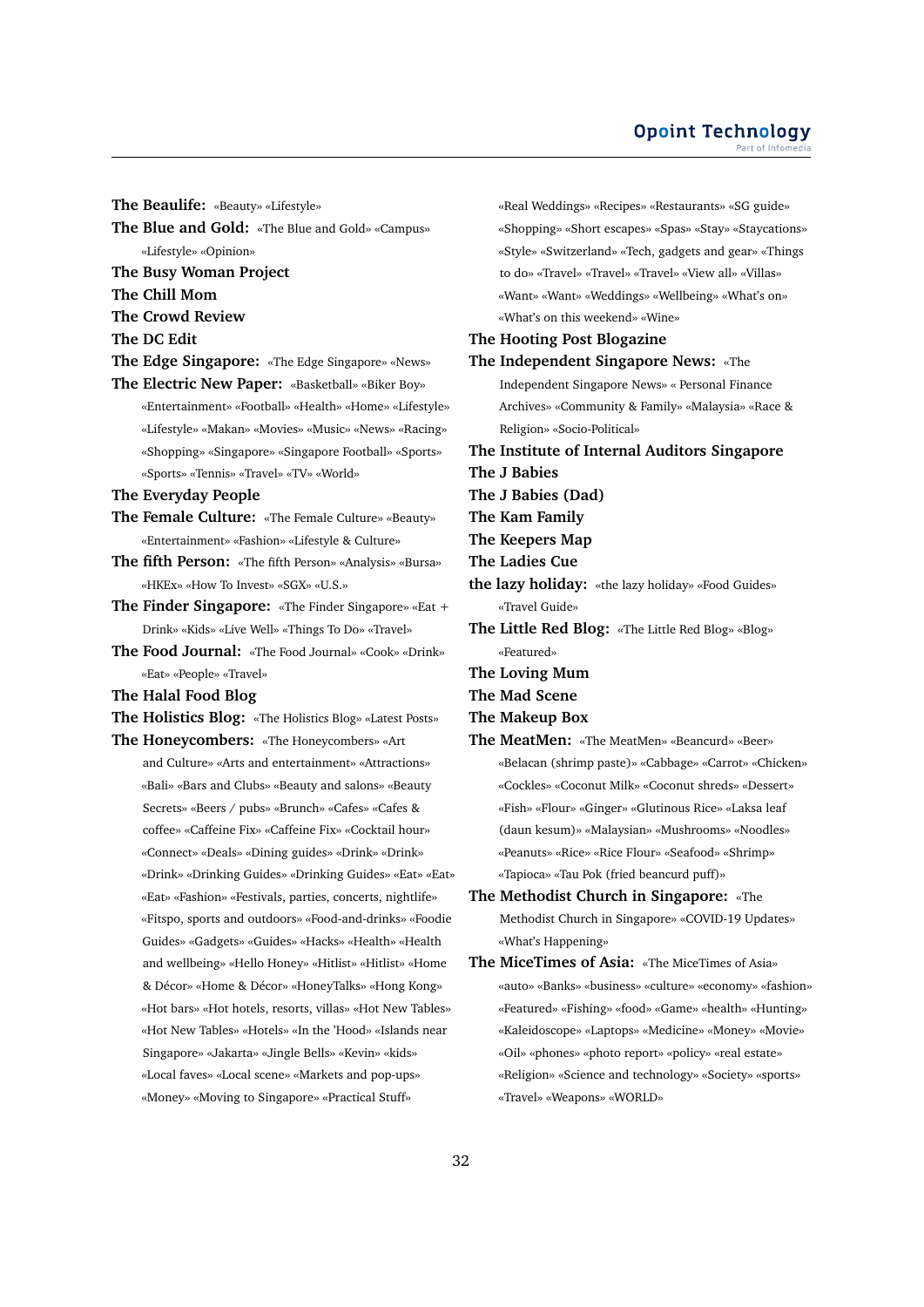# **The Middle Ground**

# **The Milelion**

- **The Mobile Indian:** «Apps» «Auto» «Camera» «Camera» «Digital» «Gaming» «Home» «How To» «Mobile» «News» «News» «Reviews» «Tablets» «Top 5»
- **The Monitor-SG:** «The Monitor-SG» «Entertainment» «Opinion» «Politics» «Sports» «Trending»
- **The Moonberry Blog:** «The Moonberry Blog» «FOOD&TRAVEL»
- **The Mums and Babies:** «The Mums and Babies» «POSTS» «TRAVEL»
- **The Musings of Motherkao**
- **The Neo Dimension**
- **The New Age Parents**
- **The New Savvy:** «The New Savvy» «Career» «Inspirations» «Life» «Life Changes» «Plan»
- **The News Bite:** «The News Bite» «News» «Sports» «Technology»
- **The Noel Boyd Blog**
- **The Occasional Traveller**
- **The Octant:** «The Octant» «All Posts» «Arts» «Aunt Agony» «Features» «News» «Opinion» «YNC Musings»
- **The Ordinary Patrons:** «The Ordinary Patrons» «Dictionary» «Food Clusters» «Food Clusters» «Food Dictionary» «Latest Posts» «New Places» «Recipes» «TOP Lists» «What to Eat» «What to eat in Singapore Today» «Where to eat this Weekend»
- **The peak magazine SG:** «The Peak Magazine» «Events» «Fashion & Watches» «Fashion & Watches» «Food & Drink» «G Top 100 Wines» «Gourmet & Travel» «Interviews» «Lifestyle» «The Peak Expert» «The Peak Power List»

#### **The Petite Wanderess**

**The Popping Post**

- **The Pride:** «The Pride» «Causes» «Discover» «Opinion» «People»
- **The Ranting Panda:** «After Rants» «Home»
- **The Republican Post:** «The Republican Post» «Blogs» «Campus» «Features» «Food» «People» «Reviews» «Style» «Trends» «Videos» «Wellness»
- **The Seoul Story**

**The Shutterwhale:** «Blog»

**The Simple Sum:** «The Simple Sum» «Podcast»

**The Singapore Democrats:** «The Singapore Democrats» «News»

- **The Singapore Scout Association:** «The Singapore Scout Association» «East Area News» «General» «News» «South Area News»
- **The Singapore Time:** «The Singapore Time» «Auto» «Betting Prediction» «Blog» «Business» «Cricket» «Cricket Prediction» «Cryptocurrency» «Education» «Entertainment» «Fantasy Prediction» «Games» «Insurance» «Lifestyle» «Markets» «Politics» «Singapore» «Sports» «Tech» «Travel» «World»
- **The Singaporean Sisters**
- **The Smart Investor:** «The Smart Investor» «As Featured on BT» «Getting Started» «Investing Strategy» «Kuo's Smart Take» «Smart Analysis» «Smart Commentary» «Smart Investing»
- **The Smart Local Singapore:** «ADULTING» «Directory Listings» «Home» «LOCAL» «THINGS TO DO» «TRAVEL»
- **The Spill Magazine:** «The Spill Magazine» «Features» «Guides» «Industry» «Lifestyle» «News» «Recipes»

**The T List**

- **THE TAPESTRY PROJECT SG:** «THE TAPESTRY PROJECT SG» «#CopingCovid19 stories» «Connect» «Educate» «Empower» «Our Tapestry Stories» «Tapestry Stories»
- **The Tech Revolutionist:** «Home»

**The Technovore**

- **The Tender Gardener**
- **The Travel Intern**
- **The UrbanWire:** «Home»
- **The Vent Machine:** «The Vent Machine» «Entertainment» «Features» «Food» «Lifestyle» «More» «Parenting» «People» «SingaMore» «Travel»
- **The Wacky Duo:** «The Wacky Duo» «Australia» «Events» «Explore Singapore» «Hong Kong» «Indonesia» «Japan» «Lifestyle» «Malaysia» «Parenting» «Reviews» «South Korea» «Staycation» «Taiwan» «Tech and Gadgets» «Thailand» «USA»

**The Wellness Asia:** «Eating Spots» «Expert Views»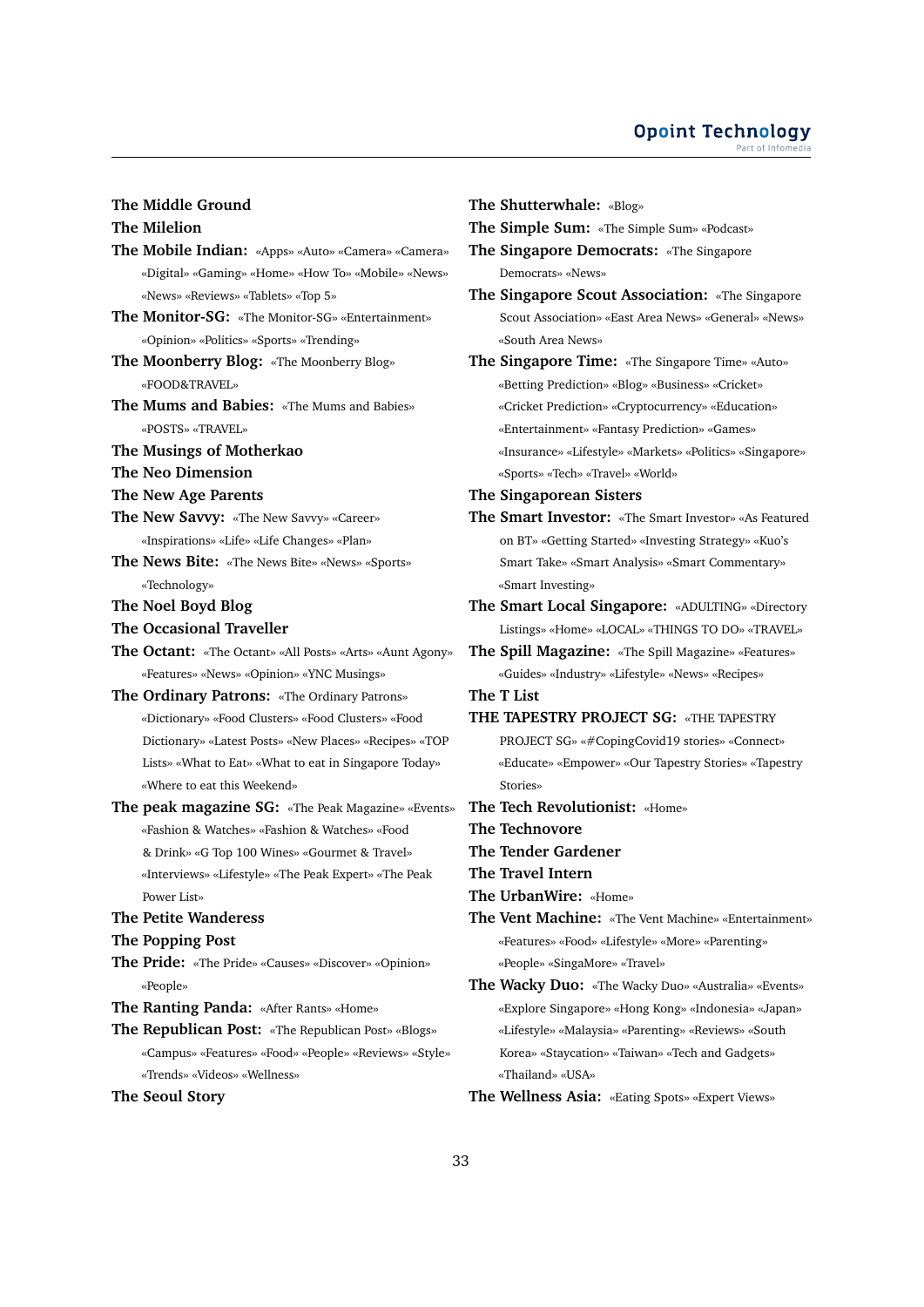«Featured» «Fitness» «Food» «Health» «Health» «Health,» «Inspirational Stories» «Lifestyle» «Lifestyle,» «Living» «Living,» «Living,» «Melissa's Table Top Talk» «Prnewswire» «Promotions» «Recipes» «Reviews» «Self Improvement» «Travel» «Travel,» «Travel,» «Trending»

**The Workers' Party:** «Home» «News» «Rallies»

- **TheBestSingapore.com:** «TheBestSingapore.com» «Best-place» «Day-to-Day Service Guide 2020» «Eat & Drink» «Lifestyle» «Living» «Services»
- **TheFinance.sg:** «TheFinance.sg» «Alternative Income» «Business» «Career & Education» «Insurance» «Investing» «Latest Articles» «Market Review and Trends» «My Blog» «Personal Finance» «Property» «Shares & Derivatives» «Trading»
- **Thehomeground.asia:** «Thehomeground.asia» «All» «Arts & Music» «Culture» «Design» «Entertainment» «Esports» «Food» «Health & Fitness» «Home & Family» «Lifestyle» «News» «Opinion» «Past Events» «People» «People» «Review» «Science & Nature» «Sex & Gender» «Sports» «Style» «Tech and Gadgets» «Things to do» «Travel» «Wellness» «Youth»

**TheLanceScape:** «Home»

- **TheLeiaV:** «theleiav.blogspot.com»
- **Therevolutioner**

#### **Thesleepydevil**

- **Think Centre Singapore:** «Think Centre Singapore» «ASEAN Watch» «Breaking News» «Election Watch» «Features» «Human Rights Education» «Human Rights Watch» «Labour Watch» «Opinions» «Policy Watch» «Statement»
- **ThinkChina:** «ThinkChina» «Culture» «Economy» «History» «Politics» «Society» «Technology»
- **Thoughts of a Cynical Investor:** «Thoughts of a Cynical Investor» «Banks» «China» «Economy» «Financial competency» «Political governance» «Public Administration» «Uncategorized»

#### **thywhaleliciousfay**

- **Ticker House:** «Ticker House» «ACN Newswire» «Business» «JCN Newswire» «Local» «Top Story»
- **Ticki Kids:** «Ticki Kids» «artscience-museum» «Blog» «Events» «search» «Vivocity»

**Time Out Singapore:** «Arts & Entertainment» «Bars» «Blog» «Culture» «Food & Drink» «Home» «Kids» «Music & Nightlife» «News» «Restaurants & Cafes» «Search» «Shopping & Style» «Singapore-City» «Sitemap» «Things to Do» «Things-To-Do Singapore City» «Travel»

**Time Werke:** «Home»

**TODAYonline:** «TODAYonline» «8days» «Africa» «Americas» «Asia» «Australia» «Basketball» «Beauty» «Big Read» «Brand Spotlight» «Business» «Celebrity» «China & India» «Commentary» «Covid-19» «Daily focus» «Design» «Entertainment: Arts» «Features» «Food» «Football» «Gadgets» «Games» «Ge2020» «Gen Y Speaks» «Home» «Innovation» «Lifestyle» «Lifestyle: Cars» «Management» «Minute» «Movies» «Music» «Opinion» «Rememberinglky» «SEA Games» «Sg50» «Singapore» «Sitemap» «Sports» «Style» «Tech» «Technology» «Television» «Tennis» «Things To Do» «Travel» «Videos» «Voices» «World»

#### **Toggle**

- **Top Asian Startups:** «Top Asian Startups» «Featured» «India» «Knowledgebase» «News» «Press Release» «Singapore» «USA» «World»
- **TopGear Singapore:** «TopGear Singapore» «Drives» «Features» «Lifestyle» «News» «Videos»

**Torque:** «Features» «Home» «News»

- **Toutiao Sg:** «Toutiao Sg» «生活» «新加坡狮城论坛» «新<sup>加</sup> <sup>坡</sup>眼» «新加坡圈» «新加坡新闻» «椰子狮城»
- **Trade Link Media:** «Bkt» «LT» «Seab» «Seac» «Sst»

**Transient Workers Count Too:** «Transient Workers Count Too» «Articles» «Facts, research, analysis» «Happenings» «Media Coverage» «News» «News Flash» «Our Stand» «Press Releases» «Stories»

- **Traptown:** «Traptown» «Business» «National» «Singapore» «Sports»
- **Travel Daily Media:** «Air» «Airlines» «Alasstair» «Asia» «Associations» «Careers» «China» «Cruise» «Finance» «Guides» «Home» «Hospitality» «India» «Interviews» «MICE» «Middle East» «News» «Podcasts» «Reviews» «Technology» «Travel» «Travel Agents» «UK» «USA»
- **Travel Daily News:** «Home»
- **Travel Inspiration 360:** «Travel Inspiration 360» «Destinations»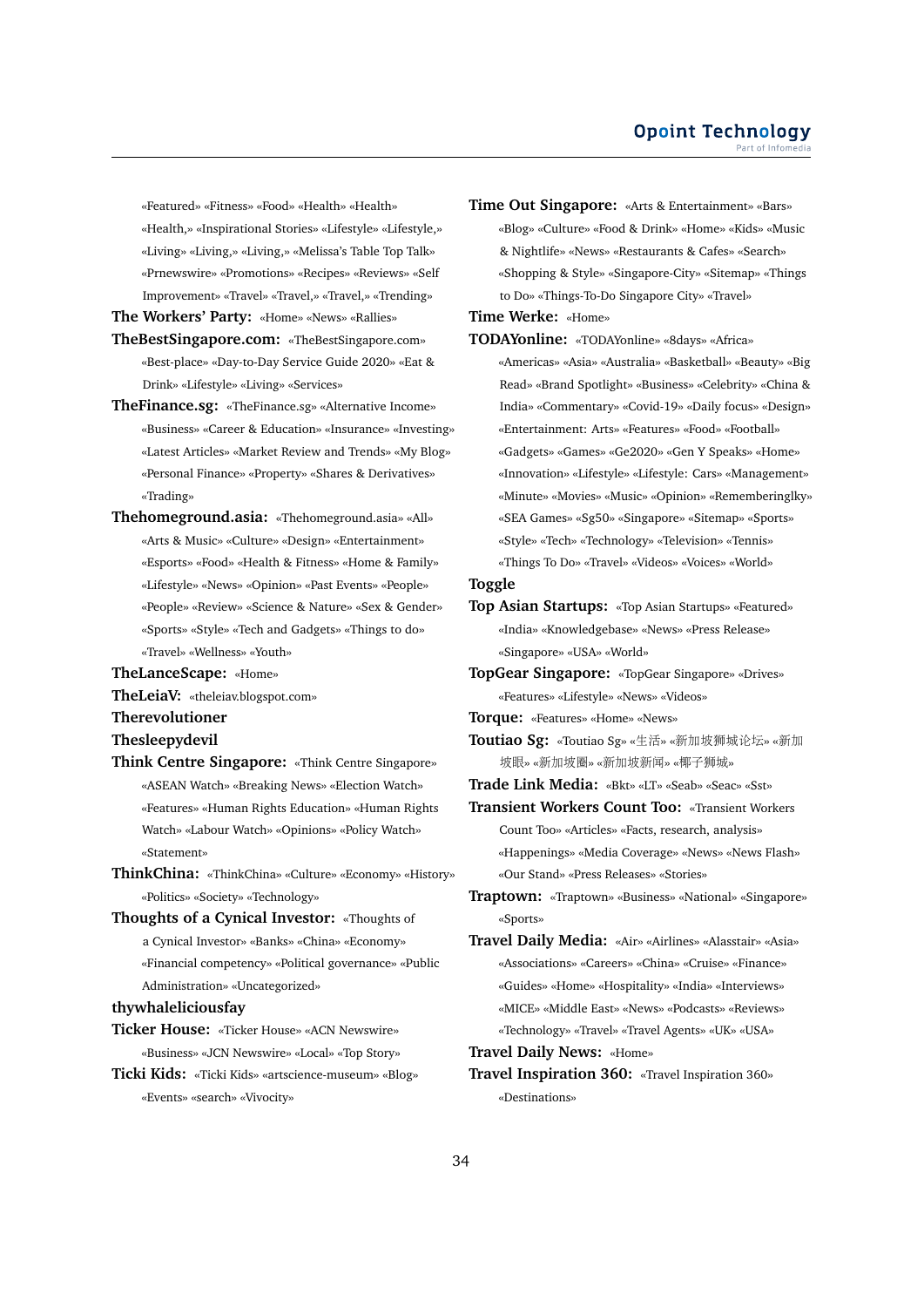**Travel Stylus:** «Travel Stylus» «Destination» «East

Malaysia» «Travel Tips» «West Malaysia»

- **Travel Weekly Asia:** «Features» «Home» «News» «Voices»
- **Traveler Folio**
- **Travellingwonders**
- **Travelstop Blog**
- **Treeofprosperity**
- **TribunBali Travel :** «TribunBali Travel» «Akomodasi» «Kuliner» «News» «Shopping» «Ticketing»
- **Tripcetera Blog Home:** «Home»
- **TripZilla:** «Home» «BUDGET» «ISLAND & BEACHES» «SHOPPING & EATING» «SPORTS & ADVENTURE» «Stays» «WEEKEND GETAWAYS»
- **Truly Expat:** «Truly Expat» «Expat Destination» «Expat Info» «Journal» «Living Guide» «Tips and Hacks» «Travel»

# **Ttg Asia**

- **Ttgassociations:** «Ttgassociations» «Association Chiefs» «Case Studies»
- **Ttgmice:** «Case studies» «China» «Cover Story» «Destination» «Editors pick» «Home» «India» «Magazine» «Marketplace» «News» «People» «Scotland» «Talk of the trade» «To our readers» «Vietnam»

#### **Typicalben**

**U Weekly:** «U Weekly» «热闻Hotnews» «爆料Gossip» «生 <sup>活</sup>» «科技Tech» «草药Herbs» «食谱Recipes» «Ukids» «<sup>健</sup> <sup>康</sup>» «女人最爱Fabulous U» «娱乐» «娱<sup>乐</sup> – Page 2» «娱<sup>乐</sup> – Page 3» «娱乐 – Page 4» «娱乐 – Page 5» «封面Cover» «影音Review» «时尚Trend» «活动» «人物People» «休<sup>闲</sup> Leisure» «信箱Q&A»

#### **Undertheangsanatree**

**Underwater 360:** «Underwater 360» «Articles» «Conservation» «Destinations» «Dive Training & Safety» «Diveaholic Pool Party» «Featured» «Marine Conservation» «News» «Photo & Video» «Wildlife»

# **United Overseas Bank:** «News Releases»

### **Universal Scribbles**

**Unscrambled.sg:** «Unscrambled.sg» «Current» «Local Life» «Travel» «What's my Line?»

**Urban journey:** «Urban journey» «Bars + Clubs» «Boat Quay» «Cafes + Brunch» «CBD» «Chinatown» «City Hall» «Culture» «Dempsey» «Duxton» «Food + Drink» «Guides» «Hotspots» «Kampong Glam» «Lifestyle» «Marina Bay» «New Spots» «Orchard» «Restaurants» «River Valley» «Robertson Quay» «Sentosa» «Shopping» «Tanjong Pagar» «The Scoop» «Tiong Bahru» «Travel» «Urban Insider» «Workouts + Wellness»

- **US News Postus Zero:** «US News Postus Zero» «Entertainment» «News» «Sports»
- **US Trendeepro:** «US Trendeepro» «Allergies» «Baby» «Cholesterol» «Fat loss» «Hair» «Health Conditions» «Insomnia» «Medical Facilities & Services» «Medical News» «Meditation» «Men's Health» «Mental Health» «Nutrition» «Pharmacy» «Public Health» «Reproductive Health» «Skincare» «Teens» «Tooth» «Women's Health»
- **ValueBuddies:** «ValueBuddies» «PR Newswire»
- **ValueChampion Singapore:** «ValueChampion Singapore» «Blog»
- **Valueinvest Aasia:** «Valueinvest Aasia» «Asian Mavericks Podcast» «Our Column» «Press-release»
- **Vaniday:** «Vaniday» «Beauty» «Lifestyle» «Media» «Wellness»
- **Vanilla Luxury:** «Vanilla Luxury» «Accessories» «Automotive» «Beauty» «Dining» «Events» «Fashion» «Features» «Happenings» «Interviews» «Lifestyle» «Shopping» «Timepieces» «Travel» «Yacht»
- **Vault:** «Vault» «Art & toys» «Design» «Film & video» «Music» «Photography» «Ride» «Style»
- **Venuerific**

**VerySallyish**

**Viagogo**

**Vickii Ma**

**ViSenze**

**Visit Singapore:** «Visit Singapore» «Editorials» «Itineraries» «Walking Trails»

**VIVIANTIAN'S**

**Vogue Singapore:** «Vogue Singapore» «Beauty» «Fashion» «Lifestyle» «Video» «Watches & Jewellery»

**Vulcan Post:** «Vulcan Post» «Deals» «Gaming» «Lifestyle» «Malaysian» «our picks» «Readers' Benefits» «Technology»

**Vulture Magazine:** «Vulture Magazine» «Art» «Culture» «Design» «Fashion» «Lifestyle» «Magazine»

**W.Media:** «W.Media» «Read More» «Tech News»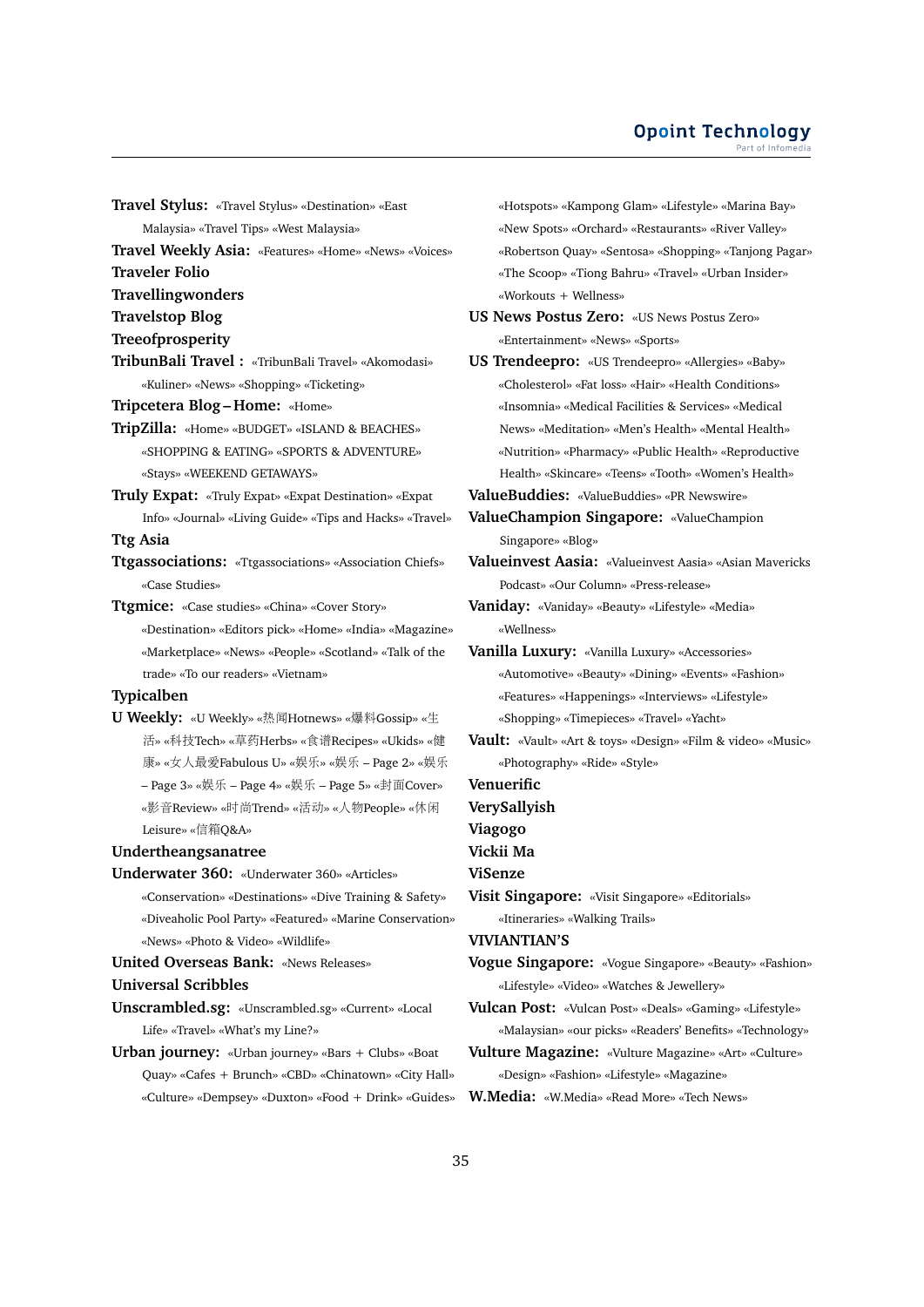**Wah So Shiok:** «Wah So Shiok» «Features» «Hotels» «Listicles» «Menswear» «Watches» **Wander Luxe:** «Destinations» «Food & Drink» «Home» «Life & Culture» «Style & Beauty» «Villas & Resorts» **Wanderful mom WanderLex Wanderspiel:** «Wanderspiel» «BUDGET» «CHILL» «DESTINATIONS» «LUXURY» «NATURE» «PHOTO ESSAYS» «TRAVEL HACKS» **Watchculture:** «Home» **Watching Horology:** «Home» **Water and Wastewater Asia:** «Events» «News archive» **We live in a flat Wealthfidence:** «Steady Lah» **Wear Oh Where Weare Social Web In Travel:** «Web In Travel» «Distribution» «Events» «Marketing» «Mobile» «Regions» «Sectors» «Social» «WIT Thoughts» **Wedding Travel Magazine Weekender:** «Weekender» «Explore Singapore» «Extra article» «Mediaoutreach» «Mediaoutreach» «Style» «Travel» «Trending» **Welcome to Rosette Media Wfa:** «Wfa» «Blog» **What's Happening in Singapore Real Estate Where's Sharon WhereToEat Singapore Wildrice:** «Wildrice» «Magazine» «Press releases» **Wildshores WilfridWong:** «WilfridWong» «Diary» «My Hobbies» «My Opinion» **Wine & Dine:** «Home» **Wise:** «Wise» «Bank accounts» «Bank accounts» «International business» «Money transfer» «Personal Finance Tips» «Team Update» «Travel Tips» **Wishcrys WOMAN by The Edge Singapore Women On Cyber Singapore :** «Women On Cyber Singapore » «Events» «News» «Role Models» «Supporters» «University News»

**Women Weekly:** «Women Weekly» «At home» «Awards» «Beauty & style» «Careers» «Domestic diva awards – appliances» «Domestic diva awards – food» «Entertaining» «Family» «Family» «Fashion» «Fireworks» «Fitness» «Great women of our time» «Hair ideas» «Health» «How-to» «Inspire» «Know your ingredients» «Makeup» «Nutrition» «Parenting» «Products + tips» «Real life» «Recipes» «Relationships» «Save money» «Skin advice» «Tips + terms» «Try + test» «Videos + tutorials» «Weights + measures» «Wellbeing» **Wonderwall:** «Wonderwall» «Family» «Food» «Health» «People» «Places» «Work:play» **Wording Art Workplace Safety and Health Council TAL:** «Workplace Safety and Health Council TAL» «View All» **WorkSmart Asia:** «WorkSmart Asia» «Blog» **World Executives Digest:** «World Executives Digest» «At Home» «Health» «Travel Buddy» **World Of Chemicals:** «Academics» «Home» «M&A» «Media» «Pricing» «R&D» **World Ports Organization :** «World Ports Organization » «COMPANIES» «EVENTS» «MARITIME» «NEWS» «PORTS» «SPOTLIGHT» «TOPICS» **World Travel Magazine:** «World Travel Magazine» «Beaches» «Countryside» «Home» «Islands» «My Mood» «Safaris» «Snow & Skiing» **www.aic.sg:** «www.aic.sg» «Blog» **www.bykido.com:** «www.bykido.com» «Guides-and-reviews-singapore» «Guides-and-reviews-singapore – 2» **www.fozl.sg www.gotomalls.com:** «www.gotomalls.com» «Promotions 819» **www.kirstenhan.com www.ncis.com..sg www.nuh.com..sg www.nuhcs.com..sg www.nuhs.edu..sg:** «www.nuhs.edu..sg» **www.oo-foodielicious.com:** «www.oo-foodielicious.com» «\$11 – \$20» «\$21 –  $$30\%$  «\$31 – \$40» «\$41 – \$60» «\$61 – \$80» «\$81 – \$100»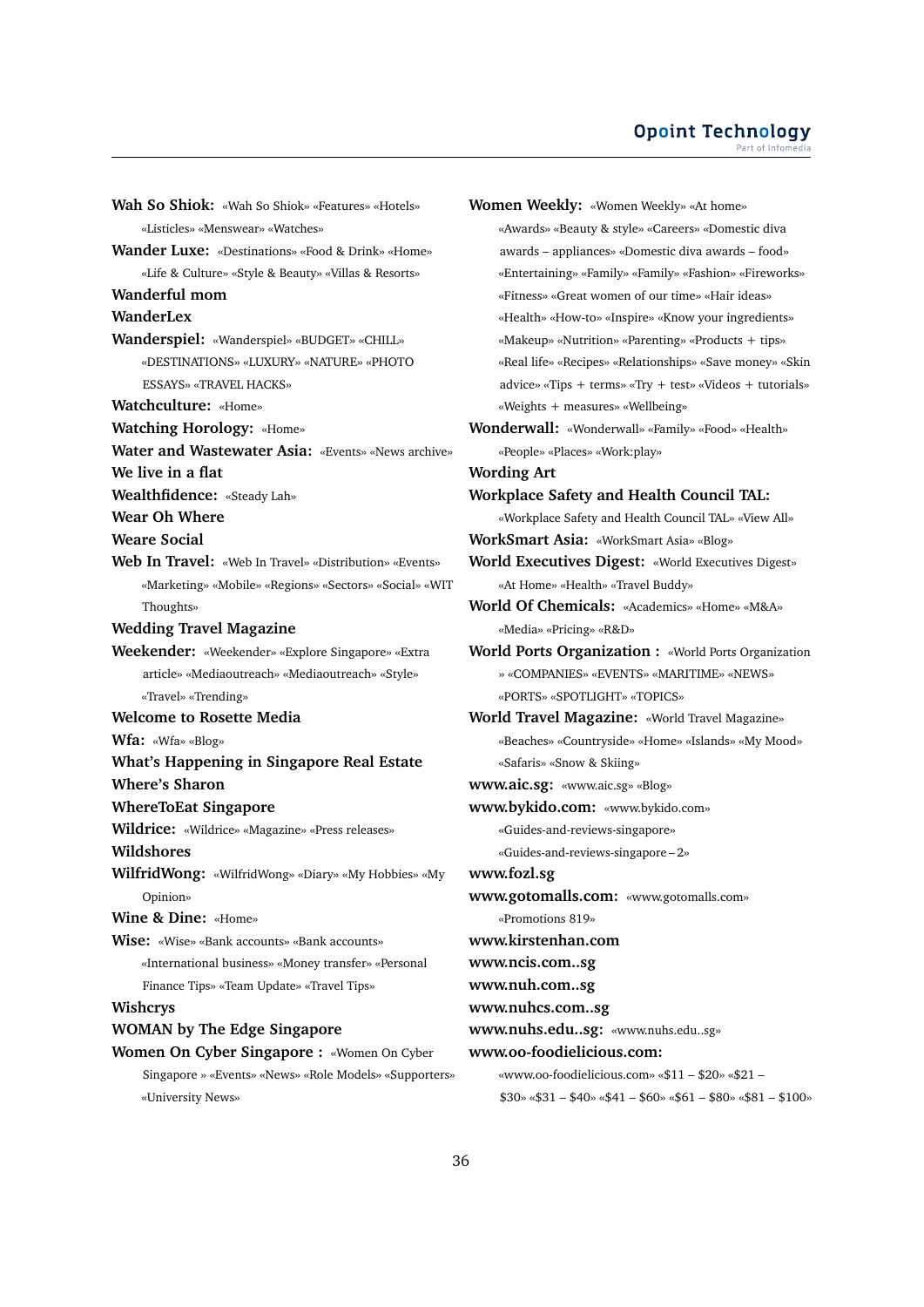«Above \$100» «Bar» «Below \$10» «Business» «Dating» «Dine» «Event» «Feature – Food Guides» «Festive/ Seasonal» «Fine Dining» «Johor» «Kuala Lumpur» «Lifestyle» «Malaysia» «Party» «Promotions» «Recipes» «Special Occasions» «Staycation» «Travel»

#### **www.portfoliomagsg.com:**

«www.portfoliomagsg.com» «DBS INSIGNIA» «EVENTS» «Fashion & Watches» «Food & Wine» «INVESTING» «LIFESTYLE» «LISTEN» «PERSONALITIES» «PLATFORM» «READ» «READ» «READ» «READ/VIEW» «SPECIAL REPORT» «SPEEDOMETER» «TRAVEL» «VIEW»

**www.sinema.sg:** «www.sinema.sg» «ALL FESTIVAL & COMPETITION NEWS» «ALL TECH NEWS» «BEHIND THE SCENES» «CLASSROOM» «EVENTS» «FEATURES» «FESTIVALS & COMPETITIONS» «FILM» «FILM REVIEWS» «GEAR TALK» «GIVEAWAYS» «HARDWARE» «NEWS» «POST-PRODUCTION» «SOFTWARE» «TECHNOLOGY»

#### **www.tankinlian.com**

**www.yan.sg:** «www.yan.sg» «生活» «生活信息» «留学教<sup>育</sup> » «租房资讯» «税费福利» «美食» «美食攻略» «美食活<sup>动</sup> » «购物攻略» «兴趣补习» «升学考试» «即时新闻» «娱乐» «家居» «工作» «房产» «房产信息» «打折信息» «招聘求<sup>职</sup> » «文学艺术» «新加坡留学» «新加坡准证» «新加坡历史» «新加坡政策» «新加坡旅游» «新加坡本地新闻» «旅游签<sup>证</sup> » «时尚潮流» «活动» «东南亚社论» «东南亚新闻» «东南<sup>亚</sup> <sup>旅</sup>游» «中国政策» «中国新闻» «买房攻略» «亲子»

#### **X-Clusive**

**Xiajiejie (**霞姐话匣子**)**

**Xinjiapo News:** «Xinjiapo News» «热点» «生活» «留学» «社会» «科技» «移民» «财经» «sheng-huo» «国际» «娱乐» «房产» «政治» «旅游» «优惠»

# **Xo, Angeline**

**Xoxojeneen**

**Xperience Live**

- **Xploring Johor**
- **XpressNews-sg**

**Yachtstyle:** «Yachtstyle» «Charter» «Destinations» «Leaders»

«Lifestyle» «News» «Reviews»

**Yahoo Singapore**

**Yahoo Singapore Finance:** «Alfa» «Commodities»

«Currencies» «Economy» «Home» «Investing» «Markets» «News» «Originals» «Personal Finance» «Property» «See all» «See all» «See all» «See all» «See all» «Singapore» «Stocks» «Technology» «Technology» «Trumponomics Report Card» «Videos» «Watchlists» «World indices»

- **Yahoo Singapore Style:** «Yahoo Singapore Style» «Beauty» «Beauty» «Celebrity» «Concerts» «Design» «Design» «Fashion» «Fashion» «K-Wave» «Life» «luxury-news» «Movies and Shows» «News» «Style» «Video»
- Yahoo! Singapore News: «Autos» «Commentary» «Coronavirus Updates» «Entertainment» «Esports» «Football» «Home» «Makanation» «Malaysia» «Malaysia» «Mmasg» «News» «News» «Originals» «Philippines» «Search» «SG Parliament» «Singapore» «Sports» «Tech» «Thevertical» «Video» «Videos» «Viral» «World»

#### **Yaruzi's Learn 2 Live**

**YINA GOES:** «YINA GOES» «Lifestyle» «Travel» **YOLO** <sup>精</sup>彩活<sup>着</sup>

**Young Parents :** «Young Parents » «Finance» «Green Homes» «Home Improvement» «Investment» «Legal» «Real Estate» «Uncategorized»

#### **Youthconversations.wordpress.com**

- **Youthopia:** «Youthopia» «Adulting» «Arts & Culture» «Budget» «Career» «Fashion» «Finance» «Food» «Government» «Health» «International» «Mental Wellbeing» «National Day» «News» «Opinions» «People» «School» «Sitemap» «Social Causes» «Sports» «Sustainability» «Technology» «Things to do» «Travel» «Trends»
- **YouTrip/sg:** «YouTrip»

#### **yoyokulala.com**

**Yp.sg:** «Business» «Food» «Home» «Lifestyle» «News» «Rss» «Tech»

#### **YuniQueYuni**

**Yutakis**

#### **Zanthrea**

- **Zaobao**
- **Zaobao.com..sg:** «Zaobao.com..sg» «@世代» «热门» «特 <sup>辑</sup>» «特写» «生活» «生活» «生活贴士» «电子报» «直播» «相关商机» «科玩» «精选» «系列节目» «美食» «美国股市»